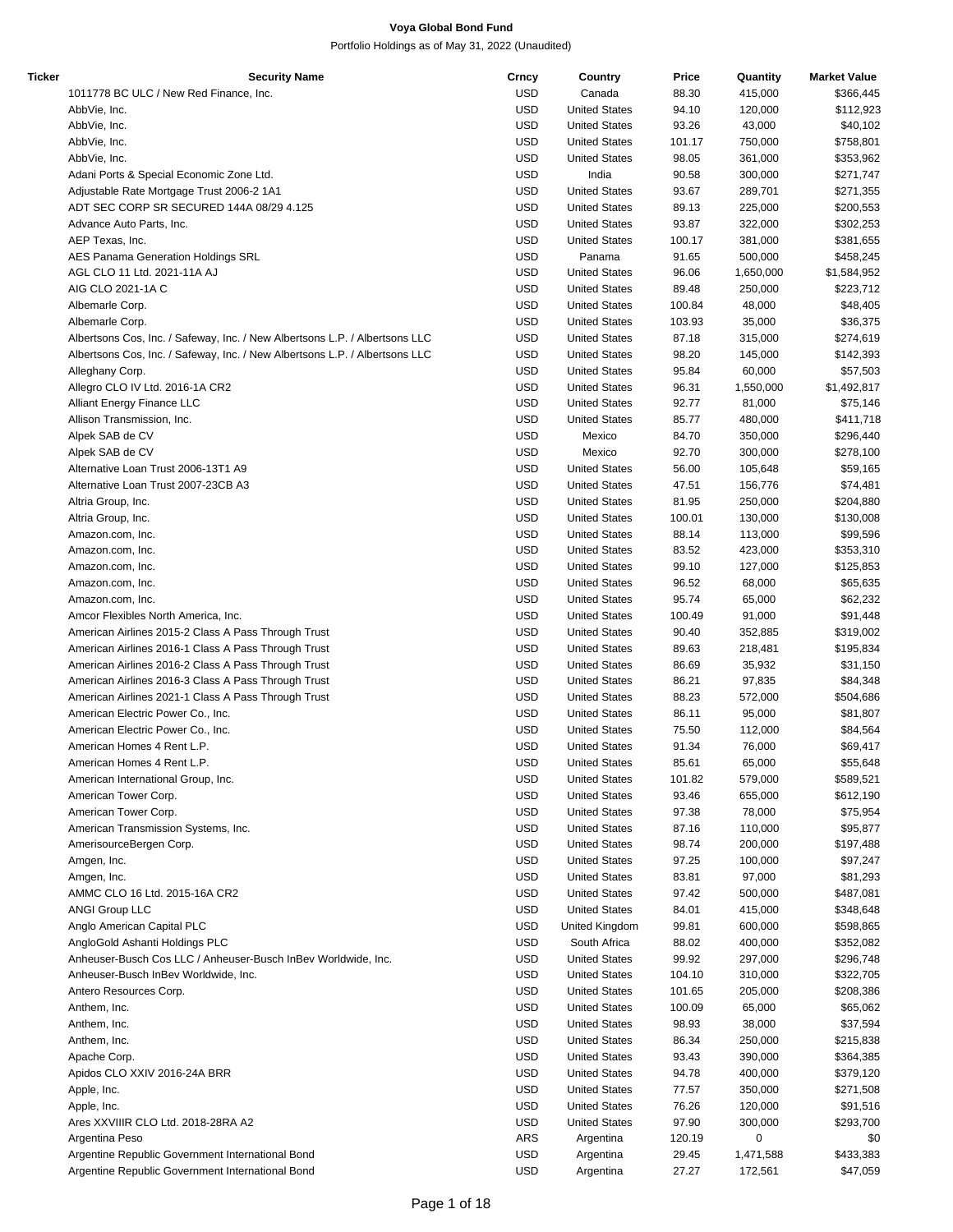| <b>Ticker</b> | <b>Security Name</b>                                                             | Crncy      | Country              | Price  | Quantity    | <b>Market Value</b> |
|---------------|----------------------------------------------------------------------------------|------------|----------------------|--------|-------------|---------------------|
|               | Argentine Republic Government International Bond                                 | <b>USD</b> | Argentina            | 29.77  | 95,041      | \$28,295            |
|               | Asbury Automotive Group, Inc.                                                    | <b>USD</b> | <b>United States</b> | 90.97  | 210,000     | \$191,037           |
|               | AT&T, Inc.                                                                       | <b>USD</b> | <b>United States</b> | 80.24  | 56,000      | \$44,932            |
|               |                                                                                  | <b>USD</b> | <b>United States</b> | 94.18  |             |                     |
|               | Athene Global Funding                                                            |            |                      |        | 250,000     | \$235,451           |
|               | ATP Tower Holdings LLC / Andean Tower Partners Colombia SAS / Andean Telecom Par | <b>USD</b> | Chile                | 86.22  | 200,000     | \$172,449           |
|               | AUDJPY P 0.6728 08/10/22                                                         | <b>USD</b> | <b>United States</b> | 0.02   | 187,000     | \$4,234             |
|               | AUST 10Y BOND FUT JUN22                                                          | <b>AUD</b> | Australia            | 69.35  | 29          | \$2,543,575         |
|               | AUST 3YR BOND FUT JUN22                                                          | <b>AUD</b> | Australia            | 69.66  | 27          | \$2,107,304         |
|               | Australian Dollar                                                                | <b>AUD</b> | Australia            | 1.39   | 14,417      | \$10,347            |
|               | Avnet, Inc.                                                                      | <b>USD</b> | <b>United States</b> | 100.43 | 114,000     | \$114,493           |
|               | Banco de Bogota SA                                                               | <b>USD</b> | Colombia             | 98.88  | 250,000     | \$247,188           |
|               | Banco Internacional del Peru SAA Interbank                                       | <b>USD</b> | Peru                 | 93.63  | 450,000     | \$421,346           |
|               | Banco Nacional de Panama                                                         | <b>USD</b> | Panama               | 82.20  | 500,000     | \$411,000           |
|               |                                                                                  |            |                      |        |             |                     |
|               | <b>Banco Santander SA</b>                                                        | <b>USD</b> | Spain                | 82.89  | 200,000     | \$165,781           |
|               | Bancolombia SA                                                                   | <b>USD</b> | Colombia             | 94.52  | 200,000     | \$189,037           |
|               | Bangkok Bank PCL/Hong Kong                                                       | <b>USD</b> | Thailand             | 96.13  | 500,000     | \$480,630           |
|               | BANK 2017-BNK5 XA                                                                | <b>USD</b> | <b>United States</b> | 3.59   | 6,856,194   | \$246,011           |
|               | <b>BANK 2019-BNK16 XA</b>                                                        | <b>USD</b> | <b>United States</b> | 4.89   | 964,570     | \$47,134            |
|               | Bank Hapoalim                                                                    | <b>USD</b> | Israel               | 87.88  | 600,000     | \$527,250           |
|               | Bank of America Corp.                                                            | <b>USD</b> | <b>United States</b> | 85.85  | 195,000     | \$167,409           |
|               | Bank of America Corp.                                                            | <b>USD</b> | <b>United States</b> | 84.14  | 83,000      | \$69,837            |
|               | Bank of America Corp.                                                            | <b>USD</b> | <b>United States</b> | 88.21  | 159,000     | \$140,252           |
|               |                                                                                  |            |                      |        |             |                     |
|               | Bank of America Corp.                                                            | <b>USD</b> | <b>United States</b> | 91.20  | 400,000     | \$364,810           |
|               | Bank of America Corp.                                                            | <b>USD</b> | <b>United States</b> | 91.15  | 398,000     | \$362,797           |
|               | Bank of America Corp.                                                            | <b>USD</b> | <b>United States</b> | 87.26  | 400,000     | \$349,034           |
|               | Bank of America Corp.                                                            | <b>USD</b> | <b>United States</b> | 101.10 | 76,000      | \$76,840            |
|               | Bank of America Corp.                                                            | <b>USD</b> | <b>United States</b> | 90.63  | 435,000     | \$394,236           |
|               | Bank of America Corp.                                                            | <b>USD</b> | <b>United States</b> | 99.99  | 250,000     | \$249,970           |
|               | Bank of America Corp.                                                            | <b>USD</b> | <b>United States</b> | 95.74  | 125,000     | \$119,680           |
|               | Bank of America Corp.                                                            | <b>USD</b> | <b>United States</b> | 100.73 | 465,000     | \$468,375           |
|               | Bank of America Corp.                                                            | <b>USD</b> | <b>United States</b> | 92.13  | 200,000     | \$184,266           |
|               |                                                                                  |            |                      |        |             |                     |
|               | Bank of America Corp.                                                            | <b>USD</b> | <b>United States</b> | 82.96  | 141,000     | \$116,972           |
|               | Bank of America Corp.                                                            | <b>USD</b> | <b>United States</b> | 99.43  | 316,000     | \$314,200           |
|               | Bank of New York Institutional Cash Reserves Deposit                             | <b>USD</b> | <b>United States</b> | 1.00   | 1,654,271   | \$1,654,271         |
|               | Bank of Nova Scotia/The                                                          | <b>USD</b> | Canada               | 94.41  | 413,000     | \$389,920           |
|               | BARDV C2.624 14JUN22                                                             | <b>USD</b> | <b>United States</b> | 0.50   | (4,328,000) | (\$21,591)          |
|               | BARDV P0 25MAY27                                                                 | <b>USD</b> | <b>United States</b> | 0.00   | 7,382,300   | \$0                 |
|               | BARDV P2.624 14JUN22                                                             | <b>USD</b> | <b>United States</b> | 0.89   | (4,328,000) | (\$38,593)          |
|               | Barings Clo Ltd. 2019-4A C                                                       | <b>USD</b> | <b>United States</b> | 97.66  | 750,000     | \$732,417           |
|               | <b>BAT Capital Corp.</b>                                                         | <b>USD</b> | <b>United States</b> | 86.53  | 183,000     | \$158,356           |
|               | <b>BAT International Finance PLC</b>                                             | <b>USD</b> | United Kingdom       | 97.34  | 216,000     | \$210,248           |
|               |                                                                                  |            |                      |        |             |                     |
|               | Bath & Body Works, Inc.                                                          | <b>USD</b> | <b>United States</b> | 89.47  | 425,000     | \$380,243           |
|               | Bausch Health Cos, Inc.                                                          | <b>USD</b> | <b>United States</b> | 58.68  | 100,000     | \$58,681            |
|               | Baxter International, Inc.                                                       | <b>USD</b> | <b>United States</b> | 91.62  | 70,000      | \$64,131            |
|               | Baxter International, Inc.                                                       | <b>USD</b> | <b>United States</b> | 74.93  | 55,000      | \$41,212            |
|               | BDS 2020-FL5 C Ltd.                                                              | <b>USD</b> | <b>United States</b> | 96.57  | 1,190,000   | \$1,149,132         |
|               | Benchmark 2019-B9 D Mortgage Trust                                               | <b>USD</b> | <b>United States</b> | 79.61  | 280,000     | \$222,919           |
|               | Benchmark 2019-B9 XA Mortgage Trust                                              | <b>USD</b> | <b>United States</b> | 5.52   | 1,420,623   | \$78,397            |
|               | Benchmark 2020-B21 xa Mortgage Trust                                             | <b>USD</b> | <b>United States</b> | 8.82   | 10,399,012  | \$916,831           |
|               | Benchmark 2021-B23 XA Mortgage Trust                                             | <b>USD</b> | <b>United States</b> | 7.76   | 6,450,294   | \$500,678           |
|               |                                                                                  |            |                      |        |             |                     |
|               | Berkshire Hathaway Energy Co.                                                    | <b>USD</b> | <b>United States</b> | 99.91  | 103,000     | \$102,911           |
|               | Berkshire Hathaway Finance Corp.                                                 | <b>USD</b> | <b>United States</b> | 91.39  | 82,000      | \$74,937            |
|               | Berry Global, Inc.                                                               | <b>USD</b> | <b>United States</b> | 89.52  | 600,000     | \$537,105           |
|               | Berry Global, Inc.                                                               | <b>USD</b> | <b>United States</b> | 99.54  | 205,000     | \$204,059           |
|               | TFDXX BlackRock Liquidity Funds, FedFund, Institutional Class                    | <b>USD</b> | <b>United States</b> | 1.00   | 2,102,000   | \$2,102,000         |
|               | Blackstone Holdings Finance Co. LLC                                              | <b>USD</b> | <b>United States</b> | 71.02  | 208,000     | \$147,730           |
|               | BlueMountain CLO 2013-2A CR                                                      | <b>USD</b> | <b>United States</b> | 94.79  | 500,000     | \$473,931           |
|               | BlueMountain CLO Ltd. 2021-28A C                                                 | <b>USD</b> | <b>United States</b> | 91.77  | 250,000     | \$229,420           |
|               | BlueMountain CLO XXXI Ltd. 2021-31A A2                                           | <b>USD</b> | <b>United States</b> | 96.97  | 500,000     | \$484,862           |
|               |                                                                                  |            |                      |        |             |                     |
|               | <b>BNP Paribas SA</b>                                                            | <b>USD</b> | France               | 100.52 | 700,000     | \$703,620           |
|               | <b>BNP Paribas SA</b>                                                            | <b>USD</b> | France               | 88.98  | 215,000     | \$191,298           |
|               | BNPDV C2.573 15JUN22                                                             | <b>USD</b> | <b>United States</b> | 0.36   | (4,328,000) | (\$15,520)          |
|               | BNPDV C2.6375 15JUN22                                                            | <b>USD</b> | <b>United States</b> | 0.57   | (4,328,000) | (\$24,704)          |
|               | BNPDV C2.76 03JUN22                                                              | <b>USD</b> | <b>United States</b> | 0.90   | (4,328,000) | (\$39,139)          |
|               | BNPDV C2.84 06/06/22                                                             | <b>USD</b> | <b>United States</b> | 1.12   | (4,328,000) | (\$48,633)          |
|               | BNPDV P 2.84 06/06/22                                                            | <b>USD</b> | <b>United States</b> | 0.01   | (4,328,000) | (\$490)             |
|               | BNPDV P2.573 15JUN22                                                             | <b>USD</b> | <b>United States</b> | 1.20   | (4,328,000) | (\$51,991)          |
|               |                                                                                  |            |                      |        |             |                     |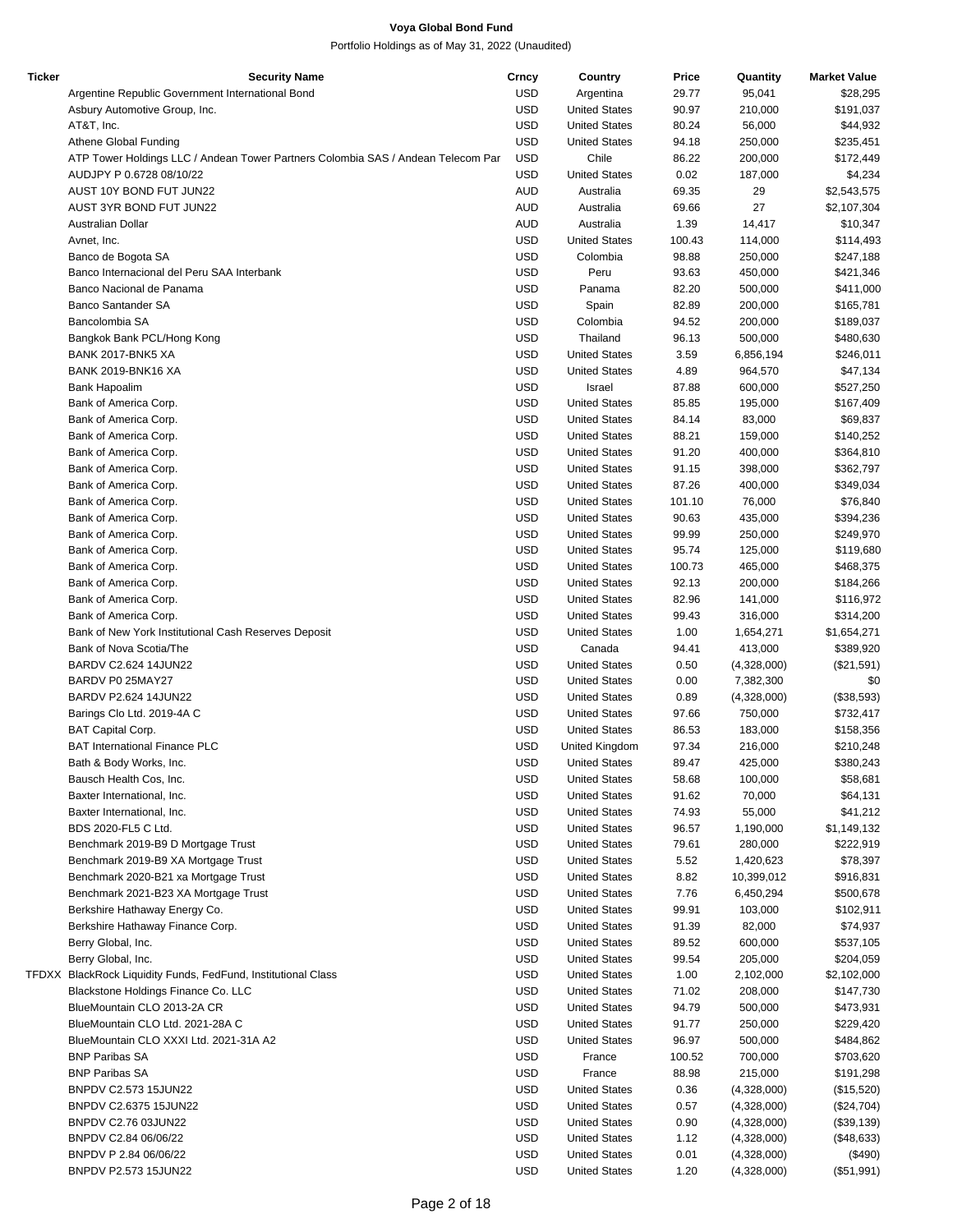| Ticker | <b>Security Name</b>                                                            | Crncy      | Country              | Price  | Quantity    | <b>Market Value</b> |
|--------|---------------------------------------------------------------------------------|------------|----------------------|--------|-------------|---------------------|
|        | BNPDV P2.6375 15JUN22                                                           | <b>USD</b> | <b>United States</b> | 0.85   | (4,328,000) | (\$36,780)          |
|        | BNPDV P2.76 03JUN22                                                             | <b>USD</b> | <b>United States</b> | 0.06   | (4,328,000) | (\$2,484)           |
|        | Boeing Co/The                                                                   | <b>USD</b> | <b>United States</b> | 89.94  | 500,000     | \$449,698           |
|        | Boeing Co/The                                                                   | <b>USD</b> | <b>United States</b> | 99.52  | 99,000      | \$98,528            |
|        |                                                                                 | <b>USD</b> | <b>United States</b> | 77.45  | 56,000      | \$43,371            |
|        | BP Capital Markets America, Inc.                                                |            |                      |        |             |                     |
|        | <b>BPCE SA</b>                                                                  | <b>USD</b> | France               | 89.43  | 335,000     | \$299,601           |
|        | <b>BPCE SA</b>                                                                  | <b>USD</b> | France               | 101.86 | 728,000     | \$741,539           |
|        | Bristol-Myers Squibb Co.                                                        | <b>USD</b> | <b>United States</b> | 90.87  | 150,000     | \$136,312           |
|        | <b>Brookfield Finance LLC</b>                                                   | <b>USD</b> | <b>United States</b> | 76.43  | 125,000     | \$95,542            |
|        | Builders FirstSource, Inc.                                                      | <b>USD</b> | <b>United States</b> | 94.01  | 215,000     | \$202,113           |
|        | Bundesobligation                                                                | <b>EUR</b> | Germany              | 107.36 | 9,700       | \$10,414            |
|        | Bundesrepublik Deutschland Bundesanleihe                                        | <b>EUR</b> | Germany              | 105.03 | 60,000      | \$63,019            |
|        | Bundesrepublik Deutschland Bundesanleihe                                        | <b>EUR</b> | Germany              | 104.08 | 30,000      | \$31,225            |
|        |                                                                                 | <b>EUR</b> | Germany              | 108.60 | 40,000      |                     |
|        | Bundesrepublik Deutschland Bundesanleihe                                        |            |                      |        |             | \$43,441            |
|        | Burlington Northern Santa Fe LLC                                                | <b>USD</b> | <b>United States</b> | 92.43  | 149,000     | \$137,722           |
|        | BX Commercial Mortgage Trust 2021-IRON E                                        | <b>USD</b> | <b>United States</b> | 93.89  | 1,888,000   | \$1,772,649         |
|        | C USD/JPY C107.5 02-27-25                                                       | <b>USD</b> | <b>United States</b> | 0.10   | 1,867,000   | \$191,839           |
|        | C USD/JPY C129.5 08/11/22                                                       | <b>USD</b> | <b>United States</b> | 0.01   | (3,896,000) | (\$47,667)          |
|        | CAN 10YR BOND FUT SEP22                                                         | CAD        | Canada               | 100.42 | 67          | \$6,727,810         |
|        | Canacol Energy Ltd.                                                             | <b>USD</b> | Colombia             | 89.18  | 250,000     | \$222,961           |
|        | <b>CANADIAN DOLLAR</b>                                                          | CAD        | Canada               | 1.26   | (20, 303)   | (\$16,052)          |
|        | Canadian Government Bond                                                        | CAD        | Canada               | 65.66  | 1,100,000   | \$722,242           |
|        |                                                                                 |            |                      |        |             |                     |
|        | Canadian Imperial Bank of Commerce                                              | <b>USD</b> | Canada               | 93.34  | 175,000     | \$163,350           |
|        | Canadian Imperial Bank of Commerce                                              | <b>USD</b> | Canada               | 99.96  | 324,000     | \$323,862           |
|        | Capital One Financial Corp.                                                     | <b>USD</b> | <b>United States</b> | 91.03  | 104,000     | \$94,674            |
|        | Capital One Financial Corp.                                                     | <b>USD</b> | <b>United States</b> | 101.66 | 70,000      | \$71,162            |
|        | Capital One Financial Corp.                                                     | <b>USD</b> | <b>United States</b> | 102.55 | 137,000     | \$140,488           |
|        | Capital One Financial Corp.                                                     | <b>USD</b> | <b>United States</b> | 89.70  | 130,000     | \$116,607           |
|        | Cargill, Inc.                                                                   | <b>USD</b> | <b>United States</b> | 86.29  | 130,000     | \$112,176           |
|        | Cargill, Inc.                                                                   | <b>USD</b> | <b>United States</b> | 101.00 | 54,000      | \$54,540            |
|        |                                                                                 |            |                      |        |             |                     |
|        | Carlyle US Clo 2017-2A A2R Ltd.                                                 | <b>USD</b> | <b>United States</b> | 96.65  | 300,000     | \$289,942           |
|        | Cascades, Inc./Cascades USA, Inc.                                               | <b>USD</b> | Canada               | 93.34  | 200,000     | \$186,688           |
|        | CBRE Services, Inc.                                                             | <b>USD</b> | <b>United States</b> | 84.26  | 210,000     | \$176,951           |
|        | CD 2016-CD1 Mortgage Trust XA                                                   | <b>USD</b> | <b>United States</b> | 4.31   | 2,817,722   | \$121,465           |
|        | CDW LLC / CDW Finance Corp.                                                     | <b>USD</b> | <b>United States</b> | 88.39  | 250,000     | \$220,963           |
|        | Cedar Funding VIII Clo Ltd. 2017-8A A2R                                         | <b>USD</b> | <b>United States</b> | 96.67  | 450,000     | \$435,035           |
|        | Celulosa Arauco y Constitucion SA                                               | <b>USD</b> | Chile                | 95.24  | 300,000     | \$285,725           |
|        | Cemex SAB de CV                                                                 | <b>USD</b> | Mexico               | 94.06  | 675,000     | \$634,905           |
|        | Cemex SAB de CV                                                                 | <b>USD</b> | Mexico               | 92.56  | 200,000     | \$185,114           |
|        |                                                                                 | <b>USD</b> |                      |        |             |                     |
|        | Cenovus Energy, Inc./CA                                                         |            | Canada               | 102.20 | 135,000     | \$137,972           |
|        | Centene Corp.                                                                   | <b>USD</b> | <b>United States</b> | 98.70  | 135,000     | \$133,242           |
|        | CenterPoint Energy, Inc.                                                        | <b>USD</b> | <b>United States</b> | 99.94  | 107,000     | \$106,935           |
|        | Central Garden & Pet Co.                                                        | <b>USD</b> | <b>United States</b> | 88.76  | 405,000     | \$359,464           |
|        | Charter Communications Operating LLC / Charter Communications Operating Capital | <b>USD</b> | <b>United States</b> | 85.20  | 96,000      | \$81,794            |
|        | Charter Communications Operating LLC / Charter Communications Operating Capital | <b>USD</b> | <b>United States</b> | 74.80  | 135,000     | \$100,985           |
|        | China Government Bond                                                           | <b>CNY</b> | China                | 15.11  | 4,500,000   | \$680,059           |
|        | China Government Bond                                                           | <b>CNY</b> | China                | 15.20  | 50,420,000  | \$7,661,922         |
|        | China Government Bond                                                           | <b>CNY</b> | China                | 15.37  | 21,430,000  | \$3,293,445         |
|        | China Government Bond                                                           | <b>CNY</b> | China                | 15.50  | 34,570,000  |                     |
|        |                                                                                 |            |                      |        |             | \$5,359,965         |
|        | China Government Bond                                                           | <b>CNY</b> | China                | 15.55  | 1,110,000   | \$172,569           |
|        | China Government Bond                                                           | <b>CNY</b> | China                | 15.46  | 29,170,000  | \$4,508,563         |
|        | China Government Bond                                                           | <b>CNY</b> | China                | 17.03  | 9,950,000   | \$1,694,006         |
|        | CHINESE YUAN                                                                    | <b>CNY</b> | China                | 6.66   | 1,118,382   | \$168,007           |
|        | CHL Mortgage Pass-Through Trust 2007-7 A7                                       | <b>USD</b> | <b>United States</b> | 60.09  | 336,418     | \$202,158           |
|        | Chubb INA Holdings, Inc.                                                        | <b>USD</b> | <b>United States</b> | 76.30  | 87,000      | \$66,378            |
|        | Chubb INA Holdings, Inc.                                                        | <b>USD</b> | <b>United States</b> | 75.51  | 36,000      | \$27,183            |
|        |                                                                                 | <b>USD</b> | <b>United States</b> | 97.19  | 750,000     |                     |
|        | CIFC Funding 2013-IA BR Ltd.                                                    |            |                      |        |             | \$728,921           |
|        | CIFC Funding 2015-4A BR2 Ltd.                                                   | <b>USD</b> | <b>United States</b> | 92.90  | 865,000     | \$803,582           |
|        | Cigna Corp.                                                                     | <b>USD</b> | <b>United States</b> | 95.92  | 500,000     | \$479,608           |
|        | Cigna Corp.                                                                     | <b>USD</b> | <b>United States</b> | 101.42 | 445,000     | \$451,335           |
|        | Cigna Corp.                                                                     | <b>USD</b> | <b>United States</b> | 82.63  | 320,000     | \$264,406           |
|        | Cigna Corp.                                                                     | <b>USD</b> | <b>United States</b> | 79.93  | 63,000      | \$50,353            |
|        | Cigna Corp.                                                                     | <b>USD</b> | <b>United States</b> | 102.81 | 250,000     | \$257,030           |
|        | Citigroup Commercial Mortgage Trust 2016-C2 E                                   | <b>USD</b> | <b>United States</b> | 74.93  | 360,000     | \$269,737           |
|        | Citigroup Commercial Mortgage Trust 2016-C2 XB                                  | <b>USD</b> | <b>United States</b> |        |             |                     |
|        |                                                                                 |            |                      | 3.08   | 8,581,000   | \$264,344           |
|        | Citigroup Commercial Mortgage Trust 2017-C4 XA                                  | <b>USD</b> | <b>United States</b> | 3.88   | 3,365,366   | \$130,413           |
|        | Citigroup Mortgage Loan Trust 2006-WF1 A2E                                      | <b>USD</b> | <b>United States</b> | 53.69  | 383,813     | \$206,087           |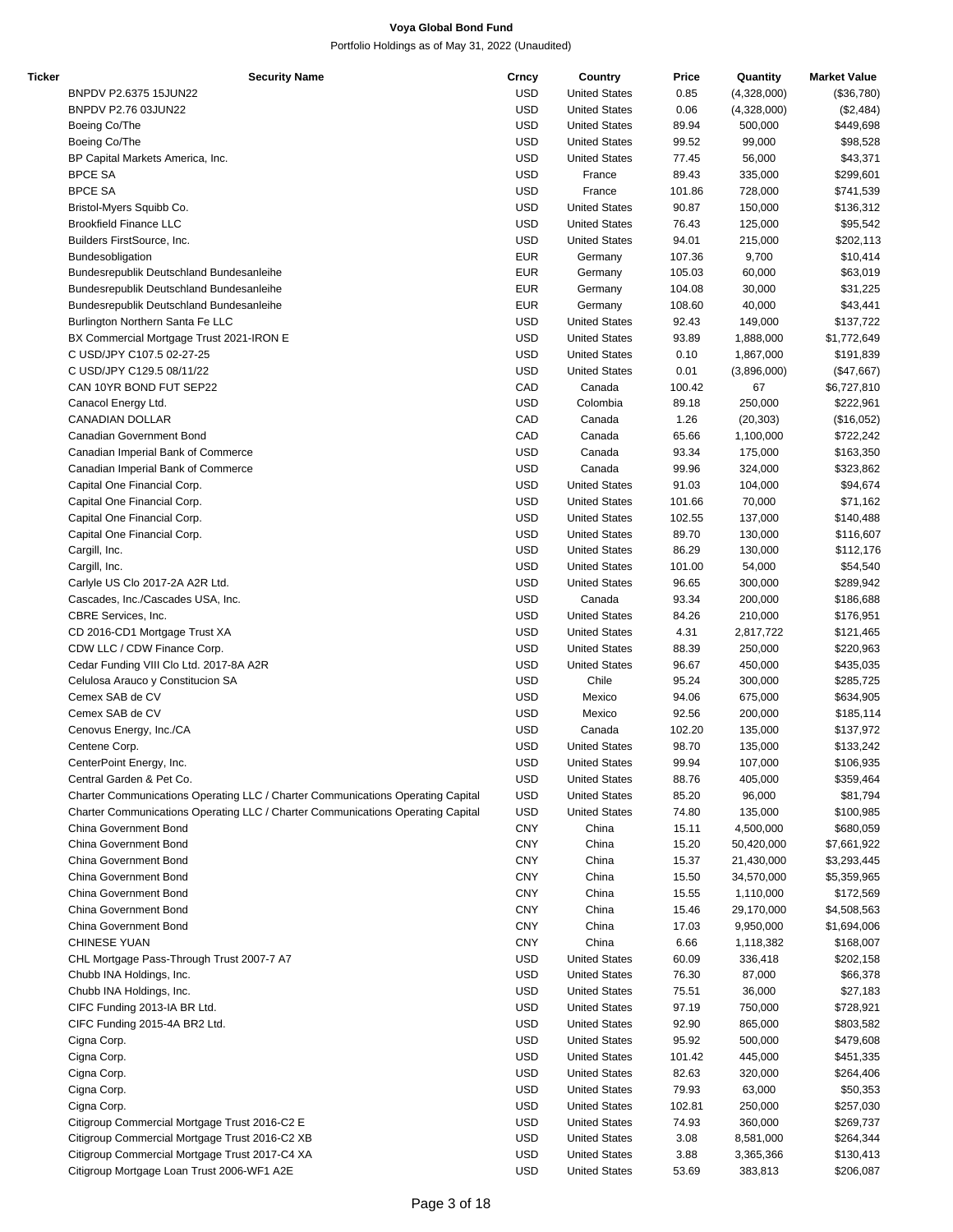| Ticker | <b>Security Name</b>                                                  | Crncy      | Country              | Price   | Quantity       | <b>Market Value</b> |
|--------|-----------------------------------------------------------------------|------------|----------------------|---------|----------------|---------------------|
|        | Citigroup, Inc.                                                       | <b>USD</b> | <b>United States</b> | 98.29   | 305,000        | \$299,794           |
|        | Citigroup, Inc.                                                       | <b>USD</b> | <b>United States</b> | 104.71  | 491,000        | \$514,149           |
|        | CitiMortgage Alternative Loan Trust Series 2006-A3 1A7                | <b>USD</b> | <b>United States</b> | 91.26   | 304,786        | \$278,142           |
|        | CK Hutchison International 21 Ltd.                                    | <b>USD</b> | Hong Kong            | 87.77   | 400,000        | \$351,063           |
|        | Cleveland Electric Illuminating Co/The                                | <b>USD</b> | <b>United States</b> | 95.65   | 321,000        | \$307,052           |
|        | Colbun SA                                                             | <b>USD</b> | Chile                | 88.71   | 325,000        | \$288,296           |
|        | Colombia Government International Bond                                | <b>USD</b> | Colombia             | 82.99   | 250,000        | \$207,471           |
|        | Colombia Government International Bond                                | <b>USD</b> | Colombia             | 79.32   | 200,000        | \$158,634           |
|        | <b>COLOMBIAN PESO</b>                                                 | <b>COP</b> | Colombia             | 3770.00 | 187,852,730    | \$49,828            |
|        | Colombian TES                                                         | <b>COP</b> | Colombia             | 0.02    | 2,551,900,000  | \$575,799           |
|        | Comcast Corp.                                                         | <b>USD</b> | <b>United States</b> | 91.70   | 250,000        | \$229,257           |
|        | Comcast Corp.                                                         | <b>USD</b> | <b>United States</b> | 102.39  | 400,000        | \$409,566           |
|        |                                                                       | <b>USD</b> | <b>United States</b> | 112.73  |                |                     |
|        | Comcast Corp.                                                         |            |                      |         | 90,000         | \$101,454           |
|        | Comcast Corp.                                                         | <b>USD</b> | <b>United States</b> | 101.98  | 115,000        | \$117,281           |
|        | Comcast Corp.                                                         | <b>USD</b> | <b>United States</b> | 95.15   | 500,000        | \$475,727           |
|        | Comision Federal de Electricidad                                      | <b>USD</b> | Mexico               | 72.92   | 400,000        | \$291,672           |
|        | COMM 2012-LTRT XA                                                     | <b>USD</b> | <b>United States</b> | 0.01    | 15,042,694     | \$1,582             |
|        | COMM 2013-CR10 E Mortgage Trust                                       | <b>USD</b> | <b>United States</b> | 94.71   | 200,000        | \$189,424           |
|        | <b>COMM 2016-CR28 XA</b>                                              | <b>USD</b> | <b>United States</b> | 1.87    | 6,393,516      | \$119,582           |
|        | CommScope Technologies LLC                                            | <b>USD</b> | <b>United States</b> | 83.62   | 240,000        | \$200,696           |
|        | Consolidated Edison Co. of New York, Inc.                             | <b>USD</b> | <b>United States</b> | 95.93   | 159,000        | \$152,526           |
|        | Cooperatieve Rabobank UA                                              | <b>USD</b> | Netherlands          | 100.58  | 250,000        | \$251,459           |
|        | Cooperatieve Rabobank UA                                              | <b>USD</b> | Netherlands          | 93.61   | 250,000        | \$234,025           |
|        | Corebridge Financial, Inc.                                            | <b>USD</b> | <b>United States</b> | 96.04   | 205,000        | \$196,879           |
|        | Corebridge Financial, Inc.                                            | <b>USD</b> | <b>United States</b> | 95.11   | 249,000        | \$236,836           |
|        | Corebridge Financial, Inc.                                            | <b>USD</b> | <b>United States</b> | 90.96   | 50,000         | \$45,482            |
|        | Corebridge Financial, Inc.                                            | <b>USD</b> | <b>United States</b> | 89.70   | 98,000         | \$87,906            |
|        | Corp Financiera de Desarrollo SA                                      | <b>USD</b> | Peru                 | 86.67   | 300,000        | \$260,003           |
|        | Countrywide Alternative Loan Trust 2005-53T2 2A6                      | <b>USD</b> | <b>United States</b> | 52.57   | 69,911         | \$36,750            |
|        | Credit Bank of Moscow Via CBOM Finance PLC                            | <b>USD</b> | Russia               | 21.00   | 300,000        | \$63,000            |
|        | <b>Credit Suisse AG</b>                                               | <b>USD</b> | Switzerland          | 102.25  | 456,000        | \$466,240           |
|        | Credit Suisse AG/New York NY                                          | <b>USD</b> | Switzerland          | 99.61   | 250,000        | \$249,013           |
|        | Credit Suisse Group AG                                                | <b>USD</b> | Switzerland          | 99.74   | 1,000,000      | \$997,373           |
|        |                                                                       | <b>USD</b> |                      |         |                |                     |
|        | Crestwood Midstream Partners L.P. / Crestwood Midstream Finance Corp. |            | <b>United States</b> | 96.67   | 425,000        | \$410,865           |
|        | Croatia Government International Bond                                 | <b>EUR</b> | Croatia              | 96.68   | 300,000        | \$290,026           |
|        | Crown Castle International Corp.                                      | <b>USD</b> | <b>United States</b> | 87.18   | 79,000         | \$68,869            |
|        | Crown Castle International Corp.                                      | <b>USD</b> | <b>United States</b> | 94.42   | 55,000         | \$51,932            |
|        | CSAIL 2020-C19 E Commercial Mortgage Trust                            | <b>USD</b> | <b>United States</b> | 74.31   | 350,000        | \$260,072           |
|        | <b>CSC Holdings LLC</b>                                               | <b>USD</b> | <b>United States</b> | 83.76   | 400,000        | \$335,040           |
|        | <b>CSL Finance PLC</b>                                                | <b>USD</b> | United Kingdom       | 100.25  | 99,000         | \$99,249            |
|        | <b>CSL Finance PLC</b>                                                | <b>USD</b> | United Kingdom       | 100.11  | 72,000         | \$72,081            |
|        | <b>CSL Finance PLC</b>                                                | <b>USD</b> | United Kingdom       | 98.40   | 50,000         | \$49,199            |
|        | <b>CSL Finance PLC</b>                                                | <b>USD</b> | United Kingdom       | 98.83   | 88,000         | \$86,966            |
|        | <b>CSL Finance PLC</b>                                                | <b>USD</b> | United Kingdom       | 99.37   | 39,000         | \$38,756            |
|        | <b>CSMC Trust 2015-2 B3</b>                                           | <b>USD</b> | <b>United States</b> | 97.80   | 184,825        | \$180,761           |
|        | <b>CSMC Trust 2015-3 B1</b>                                           | <b>USD</b> | <b>United States</b> | 98.07   | 128,595        | \$126,118           |
|        | CSWF 2021-SOP2 D                                                      | <b>USD</b> | <b>United States</b> | 94.60   | 1,280,000      | \$1,210,860         |
|        | CSX Corp.                                                             | <b>USD</b> | <b>United States</b> | 96.48   | 105,000        | \$101,303           |
|        | Cummins, Inc.                                                         | <b>USD</b> | <b>United States</b> | 82.72   | 136,000        | \$112,499           |
|        | <b>CURRENCY CONTRACT - AUD</b>                                        | <b>AUD</b> | Australia            | 1.00    | 11,005,443     | \$7,902,701         |
|        | CURRENCY CONTRACT - AUD                                               | <b>USD</b> | Australia            | 0.72    | (7,727,830)    | (\$7,727,830)       |
|        | <b>CURRENCY CONTRACT - BRL</b>                                        | <b>BRL</b> | <b>Brazil</b>        | 1.00    | 467,160        | \$98,065            |
|        | <b>CURRENCY CONTRACT - BRL</b>                                        | <b>USD</b> | <b>Brazil</b>        | 0.21    | (91, 758)      | (\$91,758)          |
|        | <b>CURRENCY CONTRACT - CAD</b>                                        | CAD        | Canada               | 1.00    | 25,689,167     | \$20,306,059        |
|        | CURRENCY CONTRACT - CAD                                               | <b>USD</b> | Canada               | 0.79    | (20,026,901)   | (\$20,026,901)      |
|        | CURRENCY CONTRACT - CHF                                               | <b>CHF</b> | Switzerland          | 1.00    | 5,848,489      | \$6,110,080         |
|        | <b>CURRENCY CONTRACT - CHF</b>                                        | <b>USD</b> | Switzerland          | 1.04    | (6,048,320)    | (\$6,048,320)       |
|        | <b>CURRENCY CONTRACT - CLP</b>                                        | <b>CLP</b> | Chile                | 1.00    | 153,647,743    |                     |
|        | <b>CURRENCY CONTRACT - CLP</b>                                        |            | Chile                |         |                | \$186,245           |
|        |                                                                       | <b>USD</b> |                      | 0.00    | (177, 938)     | (\$177,938)         |
|        | <b>CURRENCY CONTRACT - CNY</b>                                        | <b>CNY</b> | China                | 1.00    | 35,539,620     | \$5,336,056         |
|        | <b>CURRENCY CONTRACT - CNY</b>                                        | <b>USD</b> | China                | 0.15    | (5,399,552)    | (\$5,399,552)       |
|        | CURRENCY CONTRACT - CZK                                               | <b>USD</b> | Czech Republic       | 0.04    | (223, 759)     | (\$223,759)         |
|        | CURRENCY CONTRACT - CZK                                               | CZK        | Czech Republic       | 1.00    | 5,112,536      | \$221,808           |
|        | <b>CURRENCY CONTRACT - DKK</b>                                        | <b>USD</b> | Denmark              | 0.14    | (695, 504)     | (\$695,504)         |
|        | <b>CURRENCY CONTRACT - DKK</b>                                        | <b>DKK</b> | Denmark              | 1.00    | 4,946,164      | \$715,175           |
|        | <b>CURRENCY CONTRACT - EUR</b>                                        | <b>EUR</b> | Eurozone             | 1.00    | 73,196,169     | \$78,736,237        |
|        | <b>CURRENCY CONTRACT - EUR</b>                                        | <b>USD</b> | Eurozone             | 1.07    | (76, 818, 646) | (\$76,818,646)      |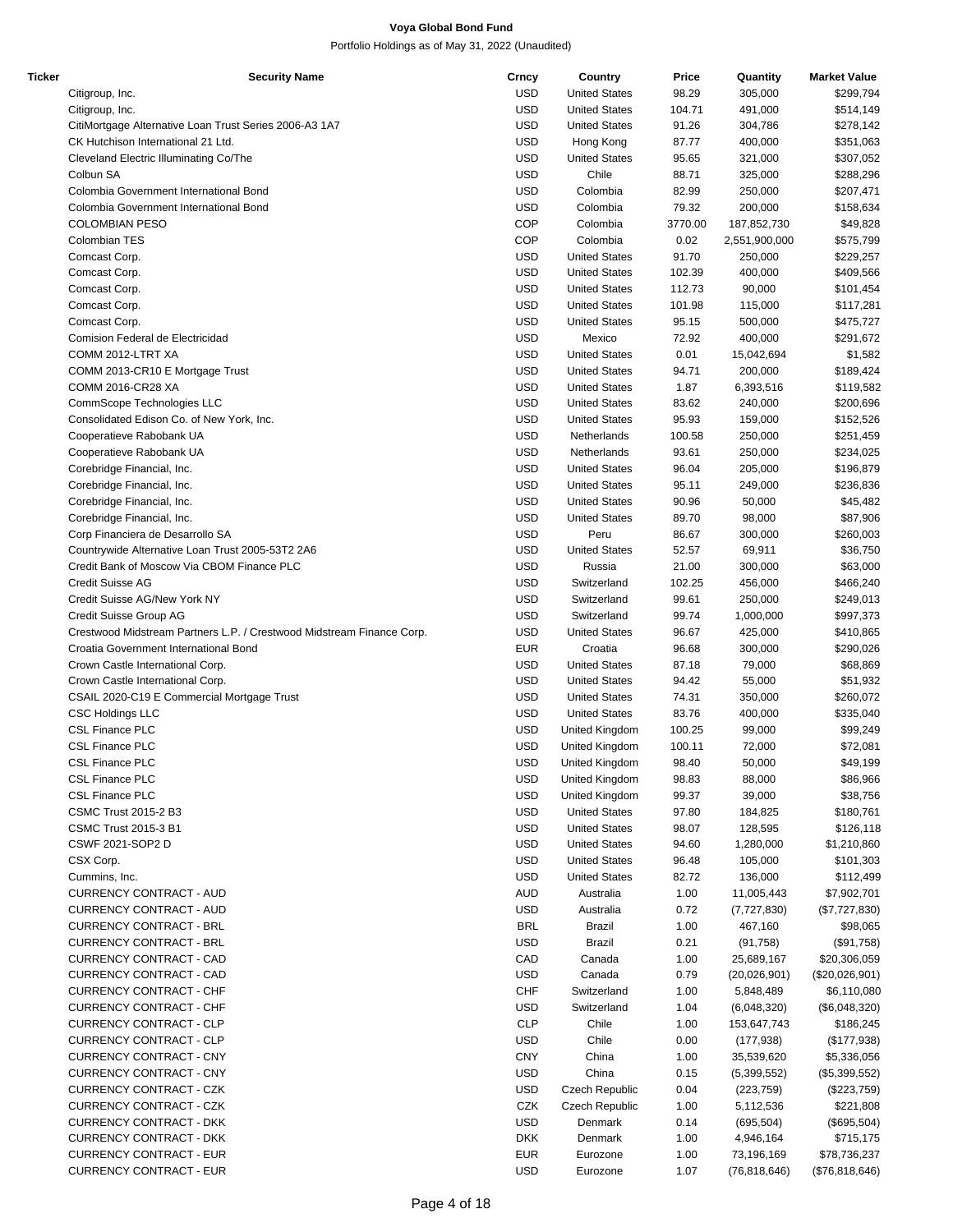| <b>Ticker</b> | <b>Security Name</b>                              | Crncy      | Country              | Price   | Quantity        | <b>Market Value</b> |
|---------------|---------------------------------------------------|------------|----------------------|---------|-----------------|---------------------|
|               | <b>CURRENCY CONTRACT - GBP</b>                    | <b>GBP</b> | United Kingdom       | 1.00    | 30,010,772      | \$37,823,759        |
|               | <b>CURRENCY CONTRACT - GBP</b>                    | <b>USD</b> | United Kingdom       | 1.26    | (37, 191, 796)  | (\$37,191,796)      |
|               | <b>CURRENCY CONTRACT - HKD</b>                    | <b>HKD</b> | Hong Kong            | 1.00    | 547,037         | \$69,727            |
|               | <b>CURRENCY CONTRACT - HKD</b>                    | <b>USD</b> | Hong Kong            | 0.13    | (69, 762)       | (\$69,762)          |
|               | <b>CURRENCY CONTRACT - HUF</b>                    | <b>HUF</b> | Hungary              | 1.00    | 53,585,311      | \$144,811           |
|               | <b>CURRENCY CONTRACT - HUF</b>                    | <b>USD</b> | Hungary              | 0.00    | (152, 827)      | (\$152,827)         |
|               | <b>CURRENCY CONTRACT - IDR</b>                    | <b>IDR</b> | Indonesia            | 1.00    | 4,978,638,523   | \$341,684           |
|               | <b>CURRENCY CONTRACT - IDR</b>                    | <b>USD</b> | Indonesia            | 0.00    | (344,069)       | (\$344,069)         |
|               | <b>CURRENCY CONTRACT - ILS</b>                    | <b>USD</b> | Israel               | 0.30    | (327, 615)      | (\$327,615)         |
|               | <b>CURRENCY CONTRACT - ILS</b>                    | <b>ILS</b> | Israel               | 1.00    | 1,073,195       | \$323,522           |
|               | CURRENCY CONTRACT - JPY                           | <b>JPY</b> | Japan                | 1.00    | 5,877,883,575   | \$45,729,540        |
|               | CURRENCY CONTRACT - JPY                           | <b>USD</b> | Japan                | 0.01    | (45,683,962)    | (\$45,683,962)      |
|               | <b>CURRENCY CONTRACT - KRW</b>                    | <b>KRW</b> | South Korea          |         |                 |                     |
|               |                                                   |            |                      | 1.00    | 4,913,020,000   | \$3,966,512         |
|               | <b>CURRENCY CONTRACT - KRW</b>                    | <b>USD</b> | South Korea          | 0.00    | (3,931,108)     | (\$3,931,108)       |
|               | <b>CURRENCY CONTRACT - MXN</b>                    | <b>MXN</b> | Mexico               | 1.00    | 21,106,560      | \$1,070,654         |
|               | <b>CURRENCY CONTRACT - MXN</b>                    | <b>USD</b> | Mexico               | 0.05    | (1,027,407)     | (\$1,027,407)       |
|               | <b>CURRENCY CONTRACT - NOK</b>                    | <b>NOK</b> | Norway               | 1.00    | 39,160,686      | \$4,179,630         |
|               | <b>CURRENCY CONTRACT - NOK</b>                    | <b>USD</b> | Norway               | 0.11    | (4,013,178)     | (\$4,013,178)       |
|               | CURRENCY CONTRACT - NZD                           | <b>NZD</b> | New Zealand          | 1.00    | 10,167,778      | \$6,621,656         |
|               | CURRENCY CONTRACT - NZD                           | <b>USD</b> | New Zealand          | 0.65    | (6,526,613)     | (\$6,526,613)       |
|               | <b>CURRENCY CONTRACT - PHP</b>                    | PHP        | Philippines          | 1.00    | 19,970          | \$381               |
|               | <b>CURRENCY CONTRACT - PHP</b>                    | <b>USD</b> | Philippines          | 0.02    | (382)           | (\$382)             |
|               | <b>CURRENCY CONTRACT - PLN</b>                    | <b>PLN</b> | Poland               | 1.00    | 2,478,659       | \$579,900           |
|               | <b>CURRENCY CONTRACT - PLN</b>                    | <b>USD</b> | Poland               | 0.23    | (570, 261)      | (\$570,261)         |
|               | <b>CURRENCY CONTRACT - SEK</b>                    | <b>SEK</b> | Sweden               | 1.00    | 97,823,758      | \$10,029,146        |
|               | <b>CURRENCY CONTRACT - SEK</b>                    | <b>USD</b> | Sweden               | 0.10    | (9,887,044)     | (\$9,887,044)       |
|               | <b>CURRENCY CONTRACT - SGD</b>                    | SGD        |                      |         |                 |                     |
|               |                                                   |            | Singapore            | 1.00    | 804,588         | \$587,256           |
|               | <b>CURRENCY CONTRACT - SGD</b>                    | <b>USD</b> | Singapore            | 0.73    | (586, 137)      | (\$586, 137)        |
|               | <b>CURRENCY CONTRACT - TRY</b>                    | <b>TRY</b> | Turkey               | 1.01    | 342,815         | \$20,684            |
|               | <b>CURRENCY CONTRACT - TRY</b>                    | <b>USD</b> | Turkey               | 0.06    | (22, 484)       | (\$22,484)          |
|               | <b>CURRENCY CONTRACT - USD</b>                    | <b>AUD</b> | <b>United States</b> | 1.39    | (5,463,670)     | (\$3,923,309)       |
|               | <b>CURRENCY CONTRACT - USD</b>                    | CAD        | <b>United States</b> | 1.27    | (15,781,767)    | (\$12,474,733)      |
|               | <b>CURRENCY CONTRACT - USD</b>                    | <b>CHF</b> | <b>United States</b> | 0.96    | (4,351,278)     | (\$4,545,902)       |
|               | <b>CURRENCY CONTRACT - USD</b>                    | <b>CNY</b> | <b>United States</b> | 6.66    | (19,033,245)    | (\$2,857,725)       |
|               | <b>CURRENCY CONTRACT - USD</b>                    | <b>EUR</b> | <b>United States</b> | 0.93    | (10, 208, 417)  | (\$10,981,071)      |
|               | <b>CURRENCY CONTRACT - USD</b>                    | GBP        | <b>United States</b> | 0.79    | (18, 324, 130)  | (\$23,094,233)      |
|               | <b>CURRENCY CONTRACT - USD</b>                    | <b>JPY</b> | <b>United States</b> | 128.54  | (440,847,246)   | (\$3,429,762)       |
|               | <b>CURRENCY CONTRACT - USD</b>                    | <b>MYR</b> | <b>United States</b> | 4.38    | (13, 138, 758)  | (\$3,000,287)       |
|               | <b>CURRENCY CONTRACT - USD</b>                    | <b>NOK</b> | <b>United States</b> | 9.37    | (49,611,959)    | (\$5,295,097)       |
|               | <b>CURRENCY CONTRACT - USD</b>                    | <b>NZD</b> | <b>United States</b> | 1.54    | (11, 332, 249)  | (\$7,380,006)       |
|               | <b>CURRENCY CONTRACT - USD</b>                    | <b>PEN</b> | <b>United States</b> | 3.72    | (3,496,141)     | (\$940,276)         |
|               | <b>CURRENCY CONTRACT - USD</b>                    | <b>SEK</b> | <b>United States</b> | 9.75    | (69, 411, 908)  | (\$7,116,289)       |
|               | <b>CURRENCY CONTRACT - USD</b>                    | THB        | <b>United States</b> |         |                 |                     |
|               |                                                   |            |                      | 34.21   | (19, 410, 294)  | (\$567,353)         |
|               | CURRENCY CONTRACT - USD                           | <b>USD</b> | <b>United States</b> | 1.00    | 86,016,300      | \$86,016,300        |
|               | CURRENCY CONTRACT - USD                           | ZAR        | <b>United States</b> | 15.66   | (217, 395)      | (\$13,882)          |
|               | <b>CURRENCY CONTRACT - USD</b>                    | <b>COP</b> | <b>United States</b> | 3773.86 | (2,859,724,415) | (\$757,773)         |
|               | CURRENCY CONTRACT - USD                           | <b>RON</b> | <b>United States</b> | 4.61    | (3,479,159)     | (\$754, 754)        |
|               | CVS Health Corp.                                  | <b>USD</b> | <b>United States</b> | 102.07  | 27,000          | \$27,558            |
|               | CVS Health Corp.                                  | USD        | <b>United States</b> | 83.06   | 169,000         | \$140,367           |
|               | CVS Health Corp.                                  | <b>USD</b> | <b>United States</b> | 91.19   | 250,000         | \$227,978           |
|               | CVS Health Corp.                                  | <b>USD</b> | <b>United States</b> | 94.20   | 250,000         | \$235,490           |
|               | Dana, Inc.                                        | <b>USD</b> | <b>United States</b> | 95.13   | 135,000         | \$128,424           |
|               | Dana, Inc.                                        | USD        | <b>United States</b> | 97.07   | 265,000         | \$257,228           |
|               | Danske Bank A/S                                   | USD        | Denmark              | 97.18   | 215,000         | \$208,944           |
|               | DaVita, Inc.                                      | <b>USD</b> | <b>United States</b> | 87.07   | 220,000         | \$191,558           |
|               | DaVita, Inc.                                      | <b>USD</b> | <b>United States</b> | 82.16   | 175,000         | \$143,780           |
|               | DBJPM 16-C3 Mortgage Trust                        | USD        | <b>United States</b> | 79.85   | 530,000         | \$423,181           |
|               | DBUBS 2011-LC2A F Mortgage Trust                  | <b>USD</b> | <b>United States</b> | 99.88   | 309,017         | \$308,642           |
|               | DBUBS 2017-BRBK F Mortgage Trust                  | <b>USD</b> | <b>United States</b> | 92.21   |                 |                     |
|               |                                                   |            |                      |         | 1,470,000       | \$1,355,489         |
|               | Dell International LLC / EMC Corp.                | <b>USD</b> | <b>United States</b> | 105.71  | 176,000         | \$186,043           |
|               | Delta Air Lines 2015-1 Class B Pass Through Trust | USD        | <b>United States</b> | 99.51   | 146,428         | \$145,709           |
|               | Delta Air Lines, Inc. / SkyMiles IP Ltd.          | USD        | <b>United States</b> | 99.82   | 173,000         | \$172,690           |
|               | DERIVATIVE COLLATERAL NOM                         | <b>USD</b> | <b>United States</b> | 100.00  | 250,000         | \$250,000           |
|               | DERIVATIVES COLLAT SCB                            | <b>USD</b> | <b>United States</b> | 100.00  | (2,420,000)     | (\$2,420,000)       |
|               | DERIVATIVES COLLATERAL CT                         | USD        | <b>United States</b> | 100.00  | 2,090,000       | \$2,090,000         |
|               | DERIVATIVES COLLATERAL MS                         | <b>USD</b> | <b>United States</b> | 100.00  | 220,000         | \$220,000           |
|               | DERIVATIVES COLLATERAL SS                         | <b>USD</b> | <b>United States</b> | 100.00  | 4,500,000       | \$4,500,000         |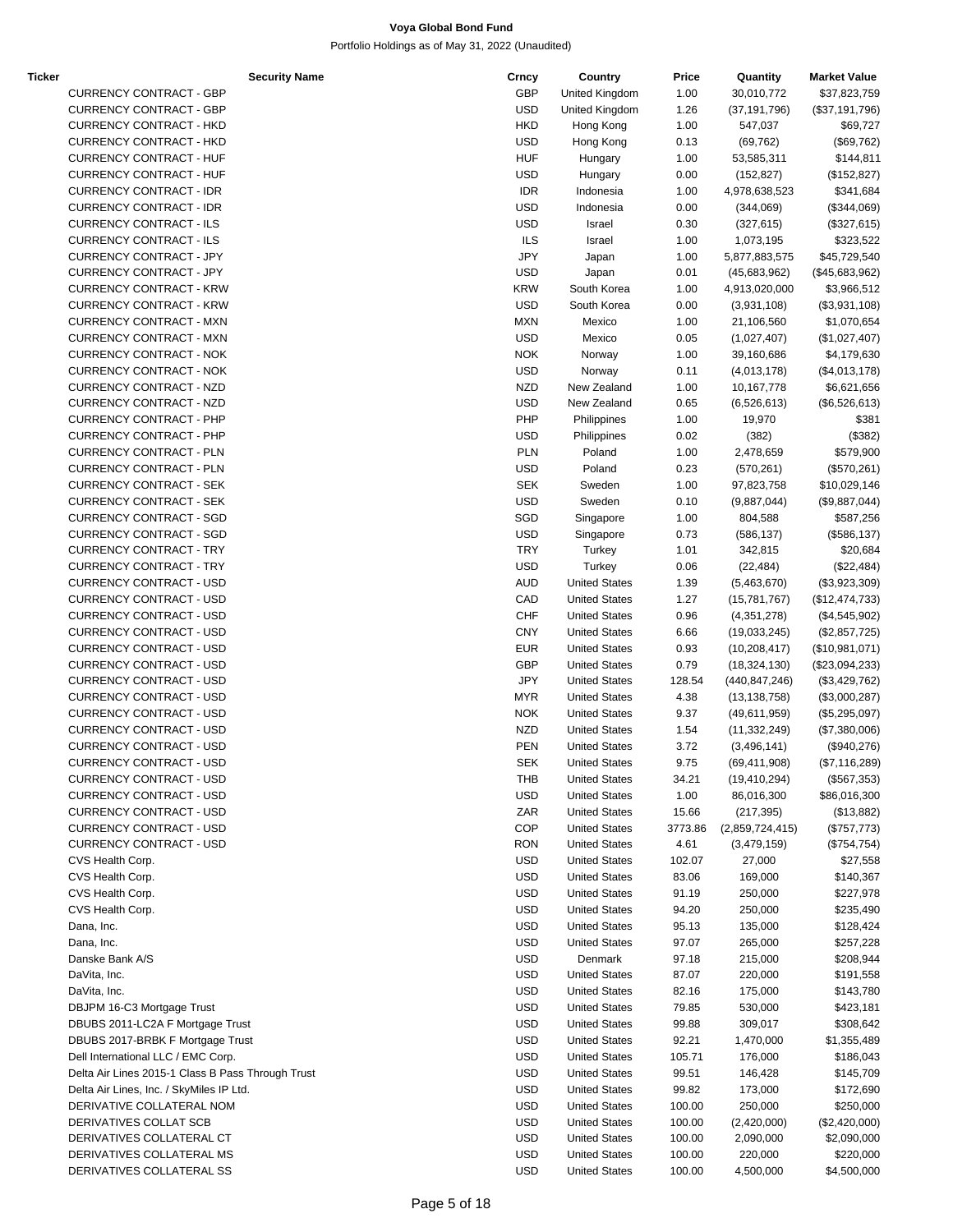| Ticker | <b>Security Name</b>                                | Crncy      | Country                  | Price  | Quantity   | <b>Market Value</b> |
|--------|-----------------------------------------------------|------------|--------------------------|--------|------------|---------------------|
|        | Development Bank of Kazakhstan JSC                  | <b>USD</b> | Kazakhstan               | 77.35  | 200,000    | \$154,692           |
|        | <b>Discovery Communications LLC</b>                 | <b>USD</b> | <b>United States</b>     | 92.58  | 355,000    | \$328,674           |
|        | DISH DBS Corp.                                      | <b>USD</b> | <b>United States</b>     | 70.75  | 225,000    | \$159,183           |
|        | Dollar General Corp.                                | <b>USD</b> | <b>United States</b>     | 93.27  | 35,000     | \$32,643            |
|        | Dominican Republic International Bond               | <b>USD</b> | Dominican Republic       | 88.06  | 200,000    | \$176,116           |
|        | Dominican Republic International Bond               | <b>USD</b> | Dominican Republic       | 86.38  | 200,000    | \$172,769           |
|        | Dominican Republic International Bond               | <b>USD</b> | Dominican Republic       | 79.07  | 200,000    | \$158,137           |
|        | Dominican Republic International Bond               | <b>USD</b> | Dominican Republic       | 92.85  | 300,000    | \$278,554           |
|        |                                                     | <b>USD</b> |                          |        |            |                     |
|        | Dominion Energy, Inc.                               |            | <b>United States</b>     | 89.53  | 260,000    | \$232,778           |
|        | Dominion Energy, Inc.                               | <b>USD</b> | <b>United States</b>     | 93.47  | 180,000    | \$168,246           |
|        | DOMINION RES I 06/01/2022                           | <b>USD</b> | <b>United States</b>     | 100.00 | 2,500,000  | \$2,499,932         |
|        | Dow Chemical Co/The                                 | <b>USD</b> | <b>United States</b>     | 108.62 | 34,000     | \$36,932            |
|        | DP World Crescent Ltd.                              |            | USD United Arab Emirates | 101.30 | 300,000    | \$303,891           |
|        | Dryden 49 Senior Loan Fund 2017-49A CR              | <b>USD</b> | <b>United States</b>     | 95.96  | 1,000,000  | \$959,551           |
|        | DTE Electric Co.                                    | <b>USD</b> | <b>United States</b>     | 89.05  | 340,000    | \$302,787           |
|        | DTE Electric Co.                                    | <b>USD</b> | <b>United States</b>     | 97.10  | 146,000    | \$141,767           |
|        | Duke Energy Carolinas LLC                           | <b>USD</b> | <b>United States</b>     | 91.91  | 16,000     | \$14,705            |
|        | Duke Energy Carolinas LLC                           | <b>USD</b> | <b>United States</b>     | 97.99  | 250,000    | \$244,973           |
|        | Duke Energy Carolinas LLC                           | <b>USD</b> | <b>United States</b>     | 88.97  | 3,000      | \$2,669             |
|        | Duke Energy Carolinas LLC                           | <b>USD</b> | <b>United States</b>     | 95.44  | 5,000      | \$4,772             |
|        | Duke Energy Carolinas LLC                           | <b>USD</b> | <b>United States</b>     | 88.23  | 15,000     | \$13,235            |
|        | Duke Energy Corp.                                   | <b>USD</b> | <b>United States</b>     | 95.31  | 1,000,000  | \$953,137           |
|        | Duke Energy Florida LLC                             | <b>USD</b> | <b>United States</b>     | 94.64  | 18,000     | \$17,036            |
|        | Duke Energy Florida LLC                             | <b>USD</b> | <b>United States</b>     | 87.29  | 120,000    | \$104,745           |
|        | Duke Energy Indiana LLC                             | <b>USD</b> | <b>United States</b>     | 80.05  | 267,000    | \$213,722           |
|        | Duke Energy Progress LLC                            | <b>USD</b> | <b>United States</b>     | 93.30  | 5,000      | \$4,665             |
|        |                                                     |            |                          |        |            |                     |
|        | DXC Technology Co.                                  | <b>USD</b> | <b>United States</b>     | 89.66  | 100,000    | \$89,661            |
|        | DXC Technology Co.                                  | <b>USD</b> | <b>United States</b>     | 88.09  | 95,000     | \$83,685            |
|        | Ecolab, Inc.                                        | <b>USD</b> | <b>United States</b>     | 73.88  | 53,000     | \$39,159            |
|        | Ecopetrol SA                                        | <b>USD</b> | Colombia                 | 101.12 | 250,000    | \$252,800           |
|        | Egypt Government International Bond                 | <b>USD</b> | Egypt                    | 80.17  | 200,000    | \$160,338           |
|        | Egypt Government International Bond                 | <b>USD</b> | Egypt                    | 73.48  | 200,000    | \$146,956           |
|        | Egypt Government International Bond                 | <b>USD</b> | Egypt                    | 75.75  | 400,000    | \$302,996           |
|        | EIG Pearl Holdings Sarl                             | <b>USD</b> | Saudi Arabia             | 88.74  | 325,000    | \$288,418           |
|        | Element Solutions, Inc.                             | <b>USD</b> | <b>United States</b>     | 89.64  | 315,000    | \$282,374           |
|        | <b>ENA Master Trust</b>                             | <b>USD</b> | Panama                   | 88.91  | 275,000    | \$244,510           |
|        | ENBRIDGE U S I 06/06/2022                           | <b>USD</b> | <b>United States</b>     | 99.98  | 2,000,000  | \$1,999,598         |
|        | Energy Transfer L.P.                                | <b>USD</b> | <b>United States</b>     | 92.27  | 500,000    | \$461,344           |
|        | Energy Transfer L.P.                                | <b>USD</b> | <b>United States</b>     | 100.74 | 134,000    | \$134,993           |
|        | Energy Transfer L.P.                                | <b>USD</b> | <b>United States</b>     | 101.50 | 969,000    | \$983,510           |
|        | Energy Transfer L.P. / Regency Energy Finance Corp. | <b>USD</b> | <b>United States</b>     | 101.08 | 286,000    | \$289,087           |
|        | Entergy Arkansas LLC                                | <b>USD</b> | <b>United States</b>     | 96.40  | 71,000     | \$68,443            |
|        | Entergy Corp.                                       | <b>USD</b> | <b>United States</b>     | 88.29  | 200,000    | \$176,584           |
|        | ENTERPRISE 0% 6/6/22                                | <b>USD</b> | <b>United States</b>     | 99.98  | 800,000    | \$799,865           |
|        | Equate Petrochemical BV                             | <b>USD</b> | Kuwait                   | 90.45  | 200,000    | \$180,891           |
|        |                                                     |            |                          |        |            |                     |
|        | Equinor ASA                                         | <b>USD</b> | Norway                   | 95.80  | 56,000     | \$53,649            |
|        | Essential Utilities, Inc.                           | <b>USD</b> | <b>United States</b>     | 89.28  | 151,000    | \$134,817           |
|        | <b>EURO</b>                                         | <b>EUR</b> | Eurozone                 | 0.93   | (456, 215) | (\$489,770)         |
|        | EURO BUXL 30Y BND JUN12                             | <b>EUR</b> | Eurozone                 | 174.13 | 3          | \$522,389           |
|        | EURO-BOBL FUTURE JUN22                              | <b>EUR</b> | Germany                  | 135.79 | 135        | \$18,332,081        |
|        | Euro-BTP Future Jun22                               | <b>EUR</b> | Germany                  | 136.20 | 33         | \$4,494,638         |
|        | EURO-BUND FUTURE JUN12                              | <b>EUR</b> | Eurozone                 | 162.72 | 29         | \$4,718,816         |
|        | Euro-OAT Future Jun22                               | <b>EUR</b> | Germany                  | 154.69 | 62         | \$9,590,634         |
|        | EURO-SCHATZ FUT JUN12                               | <b>EUR</b> | Germany                  | 118.22 | 193        | \$22,816,305        |
|        | Evergy Kansas Central, Inc.                         | <b>USD</b> | <b>United States</b>     | 94.61  | 97,000     | \$91,771            |
|        | Evergy Kansas Central, Inc.                         | <b>USD</b> | <b>United States</b>     | 80.11  | 162,000    | \$129,772           |
|        | <b>Eversource Energy</b>                            | <b>USD</b> | <b>United States</b>     | 92.34  | 81,000     | \$74,795            |
|        | <b>Eversource Energy</b>                            | <b>USD</b> | <b>United States</b>     | 96.20  | 133,000    | \$127,949           |
|        | <b>Eversource Energy</b>                            | <b>USD</b> | <b>United States</b>     | 91.18  | 115,000    | \$104,854           |
|        | Evraz PLC                                           | <b>USD</b> | Russia                   | 45.00  | 250,000    | \$112,500           |
|        | Extra Space Storage L.P.                            | <b>USD</b> | <b>United States</b>     | 82.23  | 140,000    | \$115,129           |
|        | Exxon Mobil Corp.                                   | <b>USD</b> | <b>United States</b>     | 85.91  | 85,000     | \$73,027            |
|        |                                                     | <b>USD</b> |                          |        |            |                     |
|        | Exxon Mobil Corp.                                   |            | <b>United States</b>     | 86.81  | 198,000    | \$171,875           |
|        | Exxon Mobil Corp.                                   | <b>USD</b> | <b>United States</b>     | 92.50  | 318,000    | \$294,137           |
|        | Falabella SA                                        | <b>USD</b> | Chile                    | 85.44  | 550,000    | \$469,898           |
|        | Fannie Mae                                          | <b>USD</b> | <b>United States</b>     | 100.18 | 1,089,899  | \$1,091,840         |
|        | Fannie Mae                                          | <b>USD</b> | <b>United States</b>     | 101.24 | 123,251    | \$124,781           |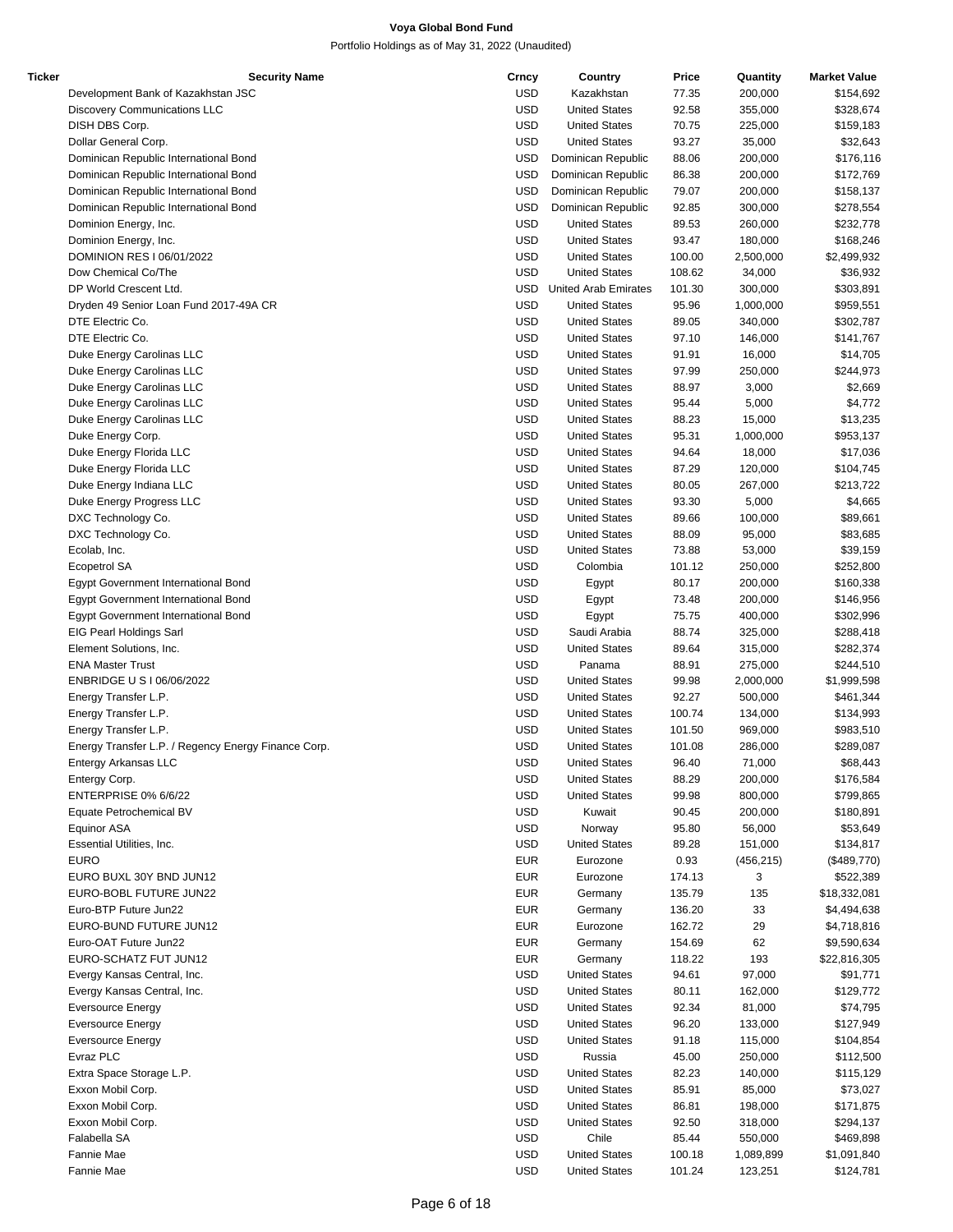| Ticker | <b>Security Name</b>                                                     | Crncy      | Country              | Price  | Quantity   | <b>Market Value</b> |
|--------|--------------------------------------------------------------------------|------------|----------------------|--------|------------|---------------------|
|        | Fannie Mae                                                               | <b>USD</b> | <b>United States</b> | 104.35 | 83,785     | \$87,427            |
|        | Fannie Mae                                                               | <b>USD</b> | <b>United States</b> | 104.35 | 153,582    | \$160,264           |
|        | Fannie Mae                                                               | <b>USD</b> | <b>United States</b> | 106.56 | 143,756    | \$153,187           |
|        | Fannie Mae                                                               | <b>USD</b> | <b>United States</b> | 105.96 | 82,214     | \$87,110            |
|        | Fannie Mae                                                               | <b>USD</b> | <b>United States</b> | 102.20 | 54,204     | \$55,397            |
|        | Fannie Mae                                                               | <b>USD</b> | <b>United States</b> | 98.43  | 23,018     | \$22,655            |
|        | Fannie Mae                                                               | <b>USD</b> | <b>United States</b> | 98.43  | 35,368     | \$34,812            |
|        | Fannie Mae                                                               | <b>USD</b> | <b>United States</b> | 98.43  | 49,458     | \$48,680            |
|        | Fannie Mae 2005-18 SC                                                    | <b>USD</b> | <b>United States</b> | 7.63   |            | \$229,164           |
|        | Fannie Mae 2008-41 S                                                     | <b>USD</b> |                      |        | 3,002,961  |                     |
|        |                                                                          |            | <b>United States</b> | 18.58  | 756,819    | \$140,623           |
|        | Fannie Mae 2009-106 SA                                                   | USD        | <b>United States</b> | 12.14  | 2,239,428  | \$271,871           |
|        | Fannie Mae Connecticut Avenue Securities 2017-C03 1M2                    | <b>USD</b> | <b>United States</b> | 101.47 | 333,122    | \$338,029           |
|        | Fannie Mae Connecticut Avenue Securities 2017-C07 2M2                    | <b>USD</b> | <b>United States</b> | 99.66  | 350,938    | \$349,747           |
|        | Fannie Mae Connecticut Avenue Securities 2018-C06 1M2                    | <b>USD</b> | <b>United States</b> | 98.47  | 305,744    | \$301,058           |
|        | Fannie Mae Connecticut Avenue Securities 2019-R02 1M2                    | <b>USD</b> | <b>United States</b> | 99.64  | 58,650     | \$58,441            |
|        | Fannie Mae Connecticut Avenue Securities Trust 2018-R07 1M2              | <b>USD</b> | <b>United States</b> | 100.07 | 118,914    | \$118,991           |
|        | Fannie Mae Connecticut Avenue Securities Trust 2019-R01 2M2              | <b>USD</b> | <b>United States</b> | 99.35  | 43,597     | \$43,313            |
|        | Fannie Mae Connecticut Avenue Securities Trust 2019-R06 2M2              | USD        | <b>United States</b> | 99.57  | 45,039     | \$44,847            |
|        | Fannie Mae Connecticut Avenue Securities Trust 2020-R01 1M2              | USD        | <b>United States</b> | 99.22  | 364,167    | \$361,316           |
|        | Fannie Mae Connecticut Avenue Securities Trust 2020-SBT1 2M2             | <b>USD</b> | <b>United States</b> | 95.41  | 1,000,000  | \$954,123           |
|        | Fannie Mae REMIC Trust 2003-22 BZ                                        | <b>USD</b> | <b>United States</b> | 107.12 | 106,466    | \$114,042           |
|        | Fannie Mae REMIC Trust 2005-74 DK                                        | <b>USD</b> | <b>United States</b> | 127.16 | 84,435     | \$107,369           |
|        | Fannie Mae REMIC Trust 2006-104 ES                                       | <b>USD</b> | <b>United States</b> | 157.75 | 87,008     | \$137,253           |
|        | Fannie Mae REMIC Trust 2007-36 SN                                        | <b>USD</b> | <b>United States</b> | 14.35  | 1,106,444  | \$158,799           |
|        | Fannie Mae REMIC Trust 2007-55 DS                                        | <b>USD</b> | <b>United States</b> | 104.29 | 69,809     | \$72,801            |
|        | Fannie Mae REMIC Trust 2008-53 FI                                        | <b>USD</b> | <b>United States</b> | 10.15  | 655,679    | \$66,547            |
|        | Fannie Mae REMIC Trust 2008-58 SM                                        | USD        | <b>United States</b> | 10.92  | 688,879    | \$75,242            |
|        | Fannie Mae REMIC Trust 2009-66 SL                                        | <b>USD</b> | <b>United States</b> | 113.15 | 147,528    | \$166,934           |
|        | Fannie Mae REMIC Trust 2009-66 SW                                        | <b>USD</b> | <b>United States</b> | 114.57 | 93,200     | \$106,779           |
|        | Fannie Mae REMIC Trust 2010-123 SL                                       | <b>USD</b> | <b>United States</b> | 11.00  | 3,147,655  | \$346,346           |
|        | Fannie Mae REMIC Trust 2011-55 SK                                        | <b>USD</b> | <b>United States</b> | 15.04  | 3,028,877  | \$455,532           |
|        | Fannie Mae REMIC Trust 2011-86 NS                                        | <b>USD</b> | <b>United States</b> | 11.38  | 1,239,109  | \$141,007           |
|        | Fannie Mae REMIC Trust 2012-10 US                                        | <b>USD</b> | <b>United States</b> | 14.10  | 167,966    |                     |
|        | Fannie Mae REMIC Trust 2012-24 HS                                        |            |                      |        |            | \$23,675            |
|        |                                                                          | <b>USD</b> | <b>United States</b> | 6.02   | 956,350    | \$57,541            |
|        | Fannie Mae REMIC Trust 2013-31 PI                                        | USD        | <b>United States</b> | 7.28   | 618,413    | \$45,011            |
|        | Fannie Mae REMICS 2013-126 ZA                                            | <b>USD</b> | <b>United States</b> | 99.82  | 92,970     | \$92,802            |
|        | Fannie Mae REMICS 2015-34 DI                                             | <b>USD</b> | <b>United States</b> | 22.76  | 5,387,250  | \$1,226,178         |
|        | Fannie Mae REMICS 2015-58 KI                                             | <b>USD</b> | <b>United States</b> | 19.40  | 15,851,638 | \$3,074,430         |
|        | Fannie Mae REMICS 2015-59 SK                                             | USD        | <b>United States</b> | 10.53  | 7,554,458  | \$795,743           |
|        | Fannie Mae REMICS 2016-54 SL                                             | <b>USD</b> | <b>United States</b> | 15.46  | 13,686,240 | \$2,115,508         |
|        | Fannie Mae REMICS 2020-24 IB                                             | <b>USD</b> | <b>United States</b> | 15.81  | 7,630,781  | \$1,206,711         |
|        | Fannie Mae Series 2007-9 SE                                              | <b>USD</b> | <b>United States</b> | 12.52  | 482,839    | \$60,460            |
|        | Fannie Mae Series 2013-44 DI                                             | <b>USD</b> | <b>United States</b> | 9.91   | 774,181    | \$76,745            |
|        | FedEx Corp.                                                              | <b>USD</b> | <b>United States</b> | 86.59  | 83,000     | \$71,869            |
|        | FedEx Corp.                                                              | <b>USD</b> | <b>United States</b> | 102.42 | 79,000     | \$80,908            |
|        | FISERV INC 0 06/09/2022                                                  | <b>USD</b> | <b>United States</b> | 99.97  | 3,000,000  | \$2,999,204         |
|        | Fiserv, Inc.                                                             | <b>USD</b> | <b>United States</b> | 97.23  | 316,000    | \$307,241           |
|        | Flagstar Mortgage Trust 2018-2 B2                                        | <b>USD</b> | <b>United States</b> | 94.04  | 913,176    | \$858,720           |
|        | Florida Power & Light Co.                                                | <b>USD</b> | <b>United States</b> | 96.98  | 141,000    | \$136,738           |
|        | Florida Power & Light Co.                                                | <b>USD</b> | <b>United States</b> | 79.32  | 51,000     | \$40,454            |
|        | FMC Corp.                                                                | <b>USD</b> | <b>United States</b> | 97.10  | 200,000    | \$194,205           |
|        | Ford Motor Credit Co. LLC                                                | <b>USD</b> | <b>United States</b> | 97.61  | 200,000    | \$195,212           |
|        | Fortis, Inc./Canada                                                      | <b>USD</b> | Canada               | 96.25  | 239,000    | \$230,041           |
|        | Fortune Brands Home & Security, Inc.                                     | <b>USD</b> | <b>United States</b> | 91.46  | 53,000     | \$48,471            |
|        | Freddie Mac                                                              | USD        | <b>United States</b> | 102.43 | 84,916     | \$86,978            |
|        | Freddie Mac                                                              | <b>USD</b> | <b>United States</b> | 102.53 | 61,710     | \$63,272            |
|        | Freddie Mac                                                              | <b>USD</b> | <b>United States</b> | 102.53 | 57,025     | \$58,468            |
|        |                                                                          |            |                      |        |            |                     |
|        | Freddie Mac                                                              | <b>USD</b> | <b>United States</b> | 99.57  | 505,591    | \$503,416           |
|        | Freddie Mac                                                              | <b>USD</b> | <b>United States</b> | 101.09 | 999,423    | \$1,010,331         |
|        | Freddie Mac Multifamily 2021-ML08-X-US Certificates Sustainability Bonds | <b>USD</b> | <b>United States</b> | 16.22  | 3,515,691  | \$570,255           |
|        | Freddie Mac Multifamily Structured Pass Through Certificates K-1517 X1   | <b>USD</b> | <b>United States</b> | 12.33  | 3,594,054  | \$443,013           |
|        | Freddie Mac Multifamily Structured Pass Through Certificates K-1518 X1   | <b>USD</b> | <b>United States</b> | 7.94   | 5,554,267  | \$440,765           |
|        | Freddie Mac Multifamily Structured Pass Through Certificates K118 X1     | USD        | <b>United States</b> | 6.28   | 9,769,088  | \$613,837           |
|        | Freddie Mac Multifamily Structured Pass Through Certificates K122 X1     | USD        | <b>United States</b> | 5.93   | 7,094,994  | \$420,755           |
|        | Freddie Mac Multifamily Structured Pass Through Certificates K151 X1     | <b>USD</b> | <b>United States</b> | 2.30   | 26,003,093 | \$597,512           |
|        | Freddie Mac REMIC Trust 2303 SY                                          | <b>USD</b> | <b>United States</b> | 15.71  | 157,698    | \$24,782            |
|        | Freddie Mac REMIC Trust 2989 GU                                          | <b>USD</b> | <b>United States</b> | 13.31  | 857,988    | \$114,159           |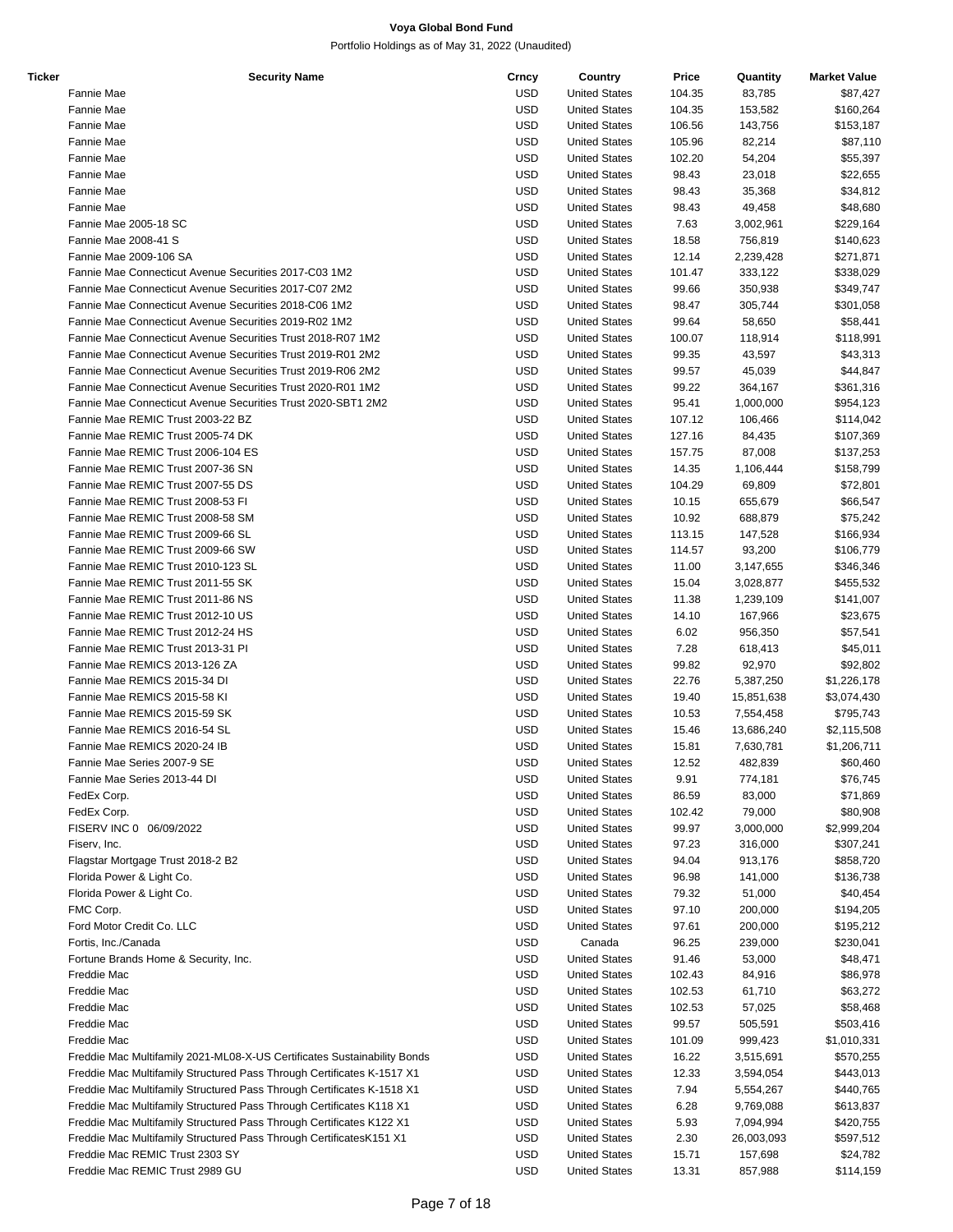| Ticker | <b>Security Name</b>                                              | Crncy      | Country                     | Price  | Quantity   | <b>Market Value</b> |
|--------|-------------------------------------------------------------------|------------|-----------------------------|--------|------------|---------------------|
|        | Freddie Mac REMIC Trust 3271 SB                                   | <b>USD</b> | <b>United States</b>        | 11.94  | 755,058    | \$90,175            |
|        | Freddie Mac REMIC Trust 3424 HI                                   | <b>USD</b> | <b>United States</b>        | 11.79  | 2,538,737  | \$299,233           |
|        | Freddie Mac REMIC Trust 3632 IP                                   | USD        | <b>United States</b>        | 13.29  | 508,311    | \$67,553            |
|        | Freddie Mac REMIC Trust 3856 KS                                   | <b>USD</b> | <b>United States</b>        | 13.30  | 2,990,361  | \$397,579           |
|        | Freddie Mac REMIC Trust 3925 SD                                   | <b>USD</b> | <b>United States</b>        | 5.23   | 534,596    | \$27,983            |
|        | Freddie Mac REMIC Trust 3946 SE                                   | USD        | <b>United States</b>        | 0.97   | 71,893     | \$694               |
|        | Freddie Mac REMIC Trust 4077 SM                                   | USD        | <b>United States</b>        | 2.90   | 516,458    | \$14,972            |
|        | Freddie Mac REMIC Trust 4152 BI                                   | <b>USD</b> | <b>United States</b>        | 9.35   | 656,254    | \$61,357            |
|        | Freddie Mac REMIC Trust 4313 MI                                   | <b>USD</b> | <b>United States</b>        | 15.23  |            | \$155,701           |
|        | Freddie Mac REMICS 3693 SC                                        |            | <b>United States</b>        |        | 1,022,320  |                     |
|        | Freddie Mac REMICS 3792 DS                                        | USD        |                             | 15.95  | 1,568,244  | \$250,061           |
|        |                                                                   | USD        | <b>United States</b>        | 2.82   | 1,127,615  | \$31,766            |
|        | Freddie Mac REMICS 4040 SW                                        | <b>USD</b> | <b>United States</b>        | 12.00  | 1,327,396  | \$159,292           |
|        | Freddie Mac REMICS 4096 SB                                        | <b>USD</b> | <b>United States</b>        | 15.05  | 10,488,531 | \$1,578,760         |
|        | Freddie Mac REMICS 4480 WS                                        | USD        | <b>United States</b>        | 14.47  | 6,612,068  | \$956,825           |
|        | Freddie Mac REMICS 4623 MS                                        | USD        | <b>United States</b>        | 14.88  | 1,688,814  | \$251,218           |
|        | Freddie Mac REMICS 4695 IO                                        | <b>USD</b> | <b>United States</b>        | 18.17  | 14,737,574 | \$2,678,171         |
|        | Freddie Mac REMICS 4800 MZ                                        | <b>USD</b> | <b>United States</b>        | 101.14 | 1,407,036  | \$1,423,086         |
|        | Freddie Mac REMICS 4879 ZA                                        | USD        | <b>United States</b>        | 100.15 | 1,504,211  | \$1,506,509         |
|        | Freddie Mac REMICS 5052 KI                                        | USD        | <b>United States</b>        | 18.03  | 5,829,224  | \$1,051,161         |
|        | Freddie Mac STACR 2019-HQA3 M2                                    | USD        | <b>United States</b>        | 98.40  | 283,691    | \$279,138           |
|        | Freddie Mac STACR REMIC Trust 2020-HQA1 M2                        | <b>USD</b> | <b>United States</b>        | 98.17  | 158,288    | \$155,396           |
|        | Freddie Mac Stacr Remic Trust 2020-HQA2 M2                        | <b>USD</b> | <b>United States</b>        | 99.59  | 247,197    | \$246,182           |
|        | Freddie Mac STACR REMIC Trust 2020-HQA3 M2                        | USD        | <b>United States</b>        | 100.02 | 32,183     | \$32,188            |
|        | Freddie Mac STACR REMIC Trust 2021-HQA3 M2                        | <b>USD</b> | <b>United States</b>        | 92.07  | 700,000    | \$644,500           |
|        | Freddie Mac STACR REMIC Trust 2022-DNA1 M1B                       | <b>USD</b> | <b>United States</b>        | 93.08  | 1,000,000  | \$930,850           |
|        | Freddie Mac STACR REMIC Trust 2022-HQA1 M2                        | USD        | <b>United States</b>        | 97.28  | 1,100,000  | \$1,070,073         |
|        | Freddie Mac STACR Trust 2019-DNA3 M2                              | USD        | <b>United States</b>        | 99.84  | 391,068    | \$390,451           |
|        | Freddie Mac Strips 351 103                                        | USD        | <b>United States</b>        | 10.23  | 203,351    | \$20,808            |
|        | Freddie Mac Strips 351 200                                        | <b>USD</b> | <b>United States</b>        | 14.89  | 514,422    | \$76,602            |
|        |                                                                   | USD        | <b>United States</b>        | 9.14   | 3,850,586  |                     |
|        | Freddie Mac Strips 351 C14                                        |            |                             |        |            | \$351,766           |
|        | Freddie Mac Strips 351 C22                                        | USD        | <b>United States</b>        | 20.70  | 8,412,758  | \$1,741,658         |
|        | Freddie Mac Strips 351 C23                                        | <b>USD</b> | <b>United States</b>        | 22.88  | 6,674,775  | \$1,527,042         |
|        | Freddie Mac Strips 351 C30                                        | <b>USD</b> | <b>United States</b>        | 5.31   | 1,637,469  | \$86,950            |
|        | Freddie Mac Strips 351 C31                                        | USD        | <b>United States</b>        | 6.97   | 1,977,467  | \$137,804           |
|        | Freddie Mac Strips 351 C32                                        | USD        | <b>United States</b>        | 9.12   | 1,279,962  | \$116,793           |
|        | Freddie Mac Strips 351 C33                                        | USD        | <b>United States</b>        | 18.83  | 3,627,732  | \$682,930           |
|        | Freddie Mac Strips 351 C34                                        | <b>USD</b> | <b>United States</b>        | 17.81  | 6,999,228  | \$1,246,572         |
|        | Freddie Mac Structured Agency Credit Risk Debt Notes 2015-DNA2 M3 | <b>USD</b> | <b>United States</b>        | 100.04 | 13,690     | \$13,695            |
|        | Freeport-McMoRan, Inc.                                            | USD        | <b>United States</b>        | 94.70  | 290,000    | \$274,617           |
|        | FREMF 2016-K60 D Mortgage Trust                                   | USD        | <b>United States</b>        | 72.37  | 1,105,000  | \$799,638           |
|        | FREMF 2019-KG01 C Mortgage Trust                                  | <b>USD</b> | <b>United States</b>        | 59.78  | 4,000,000  | \$2,391,080         |
|        | FREMF 2019-KG01 X2A Mortgage Trust                                | USD        | <b>United States</b>        | 0.38   | 50,999,958 | \$195,284           |
|        | FREMF 2019-KG01 X2B Mortgage Trust                                | <b>USD</b> | <b>United States</b>        | 0.48   | 5,680,000  | \$27,379            |
|        | Galaxy Pipeline Assets Bidco Ltd.                                 | USD        | United Arab Emirates        | 87.84  | 336,301    | \$295,400           |
|        | Galaxy Pipeline Assets Bidco Ltd.                                 | USD.       | <b>United Arab Emirates</b> | 84.84  | 294,783    | \$250,082           |
|        | Galaxy XV CLO Ltd. 2013-15A CRR                                   | USD        | <b>United States</b>        | 94.16  | 1,000,000  | \$941,606           |
|        | Galaxy XXI CLO Ltd. 2015-21A CR                                   | <b>USD</b> | <b>United States</b>        | 93.44  | 600,000    | \$560,663           |
|        | Galton Funding Mortgage Trust 2018-2 A51                          | USD        | <b>United States</b>        | 99.53  | 306,886    | \$305,437           |
|        | GAM Resecuritization Trust 2022-FRR3 BK47                         | <b>USD</b> | <b>United States</b>        | 82.54  | 557,000    | \$459,730           |
|        | GAM Resecuritization Trust 2022-FRR3 BK61                         | USD        | <b>United States</b>        | 79.84  | 379,000    | \$302,589           |
|        | GAM Resecuritization Trust 2022-FRR3 BK89                         | USD        | <b>United States</b>        | 70.28  | 413,000    | \$290,256           |
|        | GAM Resecuritization Trust 2022-FRR3 C728                         | <b>USD</b> | <b>United States</b>        | 88.60  | 215,000    | \$190,481           |
|        | GAM Resecuritization Trust 2022-FRR3 CK47                         | <b>USD</b> | <b>United States</b>        | 85.56  | 220,000    | \$188,235           |
|        | GAM Resecuritization Trust 2022-FRR3 CK61                         | USD        | <b>United States</b>        | 75.48  | 266,000    | \$200,783           |
|        | GAM Resecuritization Trust 2022-FRR3 CK71                         | USD        | <b>United States</b>        | 75.20  | 186,000    | \$139,881           |
|        |                                                                   |            |                             |        |            |                     |
|        | GAM Resecuritization Trust 2022-FRR3 CK89                         | USD        | <b>United States</b>        | 65.76  | 216,000    | \$142,031           |
|        | GAM Resecuritization Trust 2022-FRR3 D728                         | <b>USD</b> | <b>United States</b>        | 86.32  | 215,000    | \$185,598           |
|        | GAM Resecuritization Trust 2022-FRR3 DK27                         | USD        | <b>United States</b>        | 96.83  | 291,000    | \$281,781           |
|        | GAM Resecuritization Trust 2022-FRR3 DK41                         | USD        | <b>United States</b>        | 87.59  | 173,000    | \$151,539           |
|        | GAM Resecuritization Trust 2022-FRR3 DK47                         | <b>USD</b> | <b>United States</b>        | 83.71  | 220,000    | \$184,172           |
|        | GAM Resecuritization Trust 2022-FRR3 EK27                         | <b>USD</b> | <b>United States</b>        | 95.79  | 72,000     | \$68,967            |
|        | GAM Resecuritization Trust 2022-FRR3 EK41                         | USD        | <b>United States</b>        | 84.19  | 116,000    | \$97,655            |
|        | Gap, Inc./The                                                     | USD        | <b>United States</b>        | 71.51  | 450,000    | \$321,813           |
|        | Gazprom PJSC via Gaz Finance PLC                                  | USD        | Russia                      | 27.50  | 450,000    | \$123,750           |
|        | Gazprom PJSC via Gaz Finance PLC                                  | <b>USD</b> | Russia                      | 15.00  | 325,000    | \$48,750            |
|        | Gazprom PJSC via Gaz Finance PLC                                  | USD        | Russia                      | 27.50  | 500,000    | \$137,500           |
|        | GC Treasury Center Co. Ltd.                                       | <b>USD</b> | Thailand                    | 86.13  | 450,000    | \$387,606           |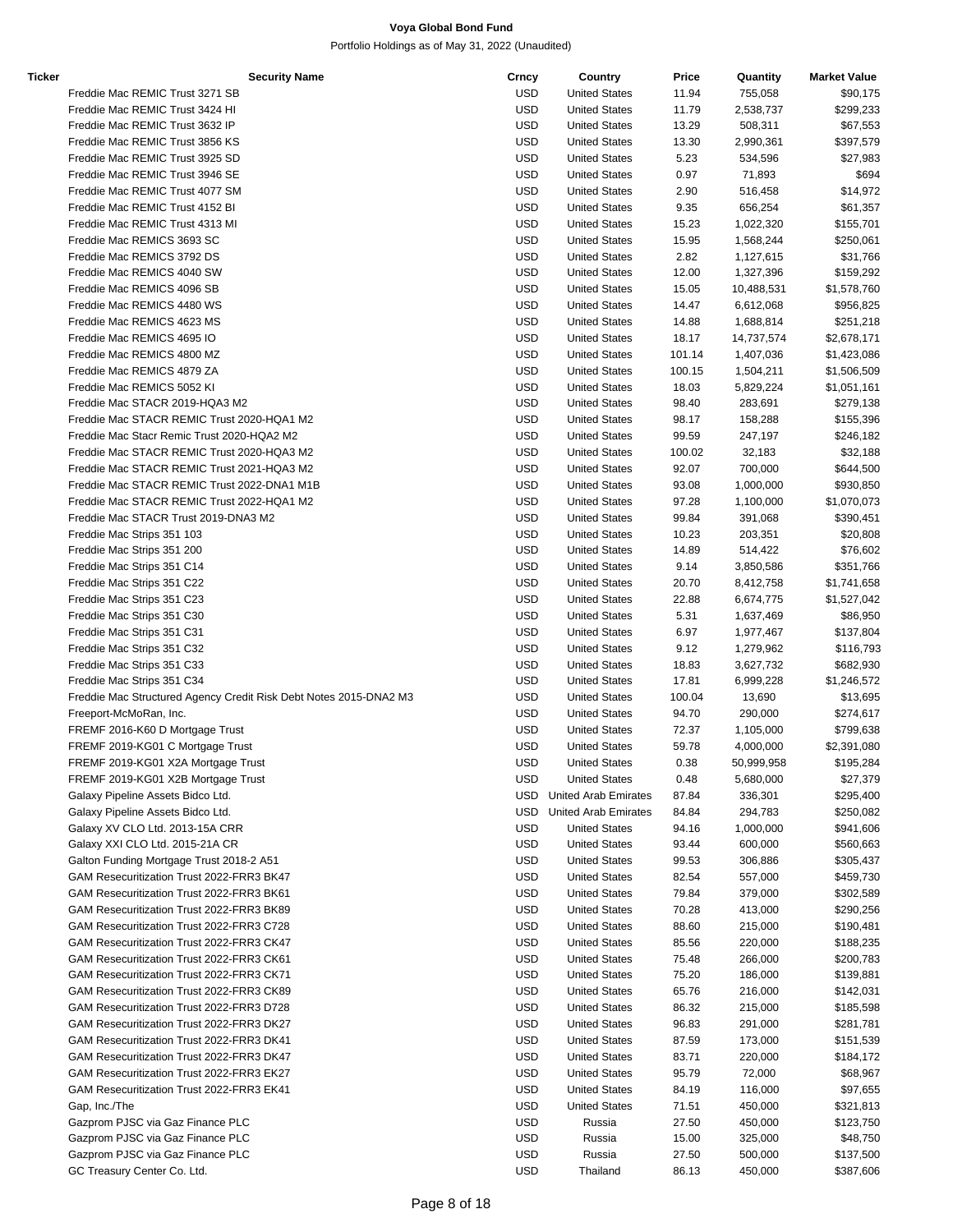| <b>Ticker</b> | <b>Security Name</b>                                         | Crncy      | Country              | Price    | Quantity       | <b>Market Value</b> |
|---------------|--------------------------------------------------------------|------------|----------------------|----------|----------------|---------------------|
|               | GC Treasury Center Co. Ltd.                                  | USD        | Thailand             | 95.47    | 200,000        | \$190,949           |
|               | <b>GCI LLC</b>                                               | USD        | <b>United States</b> | 90.66    | 185,000        | \$167,727           |
|               | General Dynamics Corp.                                       | USD        | <b>United States</b> | 99.82    | 309,000        | \$308,447           |
|               | General Electric Co.                                         | <b>USD</b> | <b>United States</b> | 116.48   | 50,000         | \$58,242            |
|               | General Mills, Inc.                                          | USD        | <b>United States</b> | 91.04    | 316,000        | \$287,699           |
|               |                                                              |            |                      |          |                |                     |
|               | General Motors Financial Co., Inc.                           | USD        | <b>United States</b> | 102.96   | 344,000        | \$354,173           |
|               | Genm Capital Labuan Ltd.                                     | USD        | Malaysia             | 83.20    | 200,000        | \$166,400           |
|               | Georgia Power Co.                                            | USD        | <b>United States</b> | 103.87   | 36,000         | \$37,395            |
|               | GFL Environmental, Inc.                                      | USD        | Canada               | 91.51    | 170,000        | \$155,572           |
|               | Ginnie Mae                                                   | USD        | <b>United States</b> | 94.22    | 2,468,901      | \$2,326,087         |
|               | Ginnie Mae                                                   | USD        | <b>United States</b> | 109.14   | 12,512         | \$13,655            |
|               | Ginnie Mae                                                   | <b>USD</b> | <b>United States</b> | 105.36   | 90,394         | \$95,239            |
|               | Ginnie Mae Series 2007-8 SP                                  | USD        | <b>United States</b> | 133.75   | 186,387        | \$249,294           |
|               | Ginnie Mae Series 2009-106 CM                                | USD        | <b>United States</b> | 7.55     | 14,729,847     | \$1,112,195         |
|               | Ginnie Mae Series 2010-116 NS                                | USD        | <b>United States</b> | 11.65    | 1,145,603      |                     |
|               |                                                              |            |                      |          |                | \$133,461           |
|               | Ginnie Mae Series 2010-6 IA                                  | USD        | <b>United States</b> | 6.96     | 185,236        | \$12,897            |
|               | Ginnie Mae Series 2011-116 BI                                | USD        | <b>United States</b> | 4.09     | 1,112,432      | \$45,486            |
|               | Ginnie Mae Series 2011-140 CI                                | USD        | <b>United States</b> | 1.62     | 94,409         | \$1,533             |
|               | Ginnie Mae Series 2013-115 NI                                | <b>USD</b> | <b>United States</b> | 12.75    | 1,003,736      | \$127,931           |
|               | Ginnie Mae Series 2013-5 NI                                  | <b>USD</b> | <b>United States</b> | 5.03     | 541,901        | \$27,236            |
|               | Ginnie Mae Series 2015-10 IX                                 | USD        | <b>United States</b> | 19.02    | 10,802,715     | \$2,054,211         |
|               | Ginnie Mae Series 2015-178 GI                                | USD        | <b>United States</b> | 8.33     | 1,180,966      | \$98,321            |
|               | Ginnie Mae Series 2016-161 CI                                | USD        | <b>United States</b> | 19.77    | 4,422,648      | \$874,490           |
|               | Ginnie Mae Series 2019-89 QI                                 | USD        | <b>United States</b> | 15.46    | 7,377,203      |                     |
|               |                                                              |            |                      |          |                | \$1,140,496         |
|               | Ginnie Mae TBA                                               | USD        | <b>United States</b> | 93.80    | 620,000        | \$581,565           |
|               | Ginnie Mae TBA                                               | USD        | <b>United States</b> | 96.48    | 4,350,000      | \$4,196,730         |
|               | Gold Fields Orogen Holdings BVI Ltd.                         | USD        | South Africa         | 101.90   | 300,000        | \$305,705           |
|               | Gray Television, Inc.                                        | USD        | <b>United States</b> | 101.23   | 390,000        | \$394,813           |
|               | GreenPoint Mortgage Funding Trust 2006-AR3 4A1               | USD        | <b>United States</b> | 87.72    | 183,621        | \$161,070           |
|               | GS Mortgage Securities Corp. Trust 2017-SLP E                | USD        | <b>United States</b> | 98.31    | 1,760,000      | \$1,730,177         |
|               | GS Mortgage Securities Trust 2013-GC16 G                     | USD        | <b>United States</b> | 65.33    | 220,000        | \$143,720           |
|               | GS Mortgage Securities Trust 2013-GC16 XA                    | USD        | <b>United States</b> | 1.07     | 4,091,100      | \$43,575            |
|               | GS Mortgage Securities Trust 2017-GS6 XA                     | USD        | <b>United States</b> | 4.18     | 7,580,363      | \$317,118           |
|               |                                                              |            |                      |          |                |                     |
|               | GS Mortgage Securities Trust 2019-GC40 DBD                   | USD        | <b>United States</b> | 93.51    | 600,000        | \$561,042           |
|               | GS Mortgage Securities Trust 2019-GC40 DBE                   | USD        | <b>United States</b> | 91.90    | 460,000        | \$422,761           |
|               | GS Mortgage-Backed Securities Corp. Trust 2019-PJ2 A1        | USD        | <b>United States</b> | 99.37    | 16,526         | \$16,422            |
|               | GS Mortgage-Backed Securities Corp. Trust 2019-PJ3 A1        | USD        | <b>United States</b> | 98.72    | 18,792         | \$18,551            |
|               | GS Mortgage-Backed Securities Corp. Trust 2021-PJ3 A4        | USD        | <b>United States</b> | 86.22    | 865,124        | \$745,883           |
|               | GS Mortgage-Backed Securities Trust 2022-PJ1 A4              | USD        | <b>United States</b> | 86.10    | 387,980        | \$334,037           |
|               | GSIDV C 2.727 06/13/22                                       | USD        | <b>United States</b> | 0.71     | (4,255,000)    | (\$30,312)          |
|               | GSIDV C2.71 15JUN22                                          | USD        | <b>United States</b> | 0.19     | (4,328,000)    | (\$8,213)           |
|               | GSIDV P 2.727 06/13/22                                       | <b>USD</b> | <b>United States</b> | 0.16     | (4,255,000)    | (\$6,835)           |
|               | GSIDV P2.71 15JUN22                                          | USD        | <b>United States</b> | 2.03     | (4,328,000)    | (\$87,788)          |
|               |                                                              |            |                      |          | 270,000        |                     |
|               | H&E Equipment Services, Inc.                                 | USD        | <b>United States</b> | 87.45    |                | \$236,102           |
|               | HCA, Inc.                                                    | USD        | <b>United States</b> | 95.32    | 54,000         | \$51,475            |
|               | HCA, Inc.                                                    | USD        | <b>United States</b> | 91.42    | 53,000         | \$48,455            |
|               | HCA, Inc.                                                    | USD        | <b>United States</b> | 87.86    | 82,000         | \$72,049            |
|               | HCA, Inc.                                                    | USD        | <b>United States</b> | 96.97    | 1,035,000      | \$1,003,599         |
|               | HCA, Inc.                                                    | USD        | <b>United States</b> | 103.73   | 280,000        | \$290,448           |
|               | HCA, Inc.                                                    | USD        | <b>United States</b> | 103.81   | 200,000        | \$207,613           |
|               | Healthpeak Properties, Inc.                                  | USD        | <b>United States</b> | 91.54    | 195,000        | \$178,507           |
|               | Hess Corp.                                                   | USD        | <b>United States</b> | 102.08   | 325,000        | \$331,755           |
|               | HES523 HESS MIDSTREAM OPERATION COMPANY GUAR 144A 02/30 4.25 | USD        | <b>United States</b> | 91.91    | 450,000        | \$413,597           |
| 3164          |                                                              |            |                      |          |                |                     |
|               | Home Depot, Inc./The                                         | USD        | <b>United States</b> | 89.02    | 34,000         | \$30,266            |
|               | HP, Inc.                                                     | USD        | <b>United States</b> | 95.73    | 177,000        | \$169,439           |
|               | <b>HSBC Holdings PLC</b>                                     | USD        | United Kingdom       | 96.94    | 217,000        | \$210,352           |
|               | <b>HSBC Holdings PLC</b>                                     | USD        | United Kingdom       | 99.83    | 500,000        | \$499,135           |
|               |                                                              |            |                      |          |                |                     |
|               | Huntington Bancshares, Inc./OH                               | USD        | <b>United States</b> | 102.22   | 60,000         | \$61,335            |
|               | Hutama Karya Persero PT                                      | USD        | Indonesia            | 94.99    | 200,000        | \$189,971           |
|               | Indian Railway Finance Corp. Ltd.                            | USD        | India                | 88.75    | 300,000        | \$266,250           |
|               | Indonesia Treasury Bond                                      | <b>IDR</b> | Indonesia            | 0.01     | 13,833,000,000 | \$1,015,157         |
|               | <b>INDONESIAN RUPIAH</b>                                     | <b>IDR</b> | Indonesia            | 14581.00 | 1,042,662,374  | \$71,508            |
|               | <b>ING Groep NV</b>                                          | USD        | Netherlands          | 96.44    | 355,000        | \$342,352           |
|               | Ingevity Corp.                                               | USD        | <b>United States</b> | 90.01    | 420,000        | \$378,027           |
|               | Inkia Energy Ltd.                                            | USD        | Peru                 | 92.82    | 225,000        | \$208,841           |
|               | <b>InRetail Consumer</b>                                     | <b>USD</b> | Peru                 | 86.72    | 675,000        | \$585,380           |
|               | Intel Corp.                                                  | <b>USD</b> | <b>United States</b> | 104.38   | 79,000         | \$82,462            |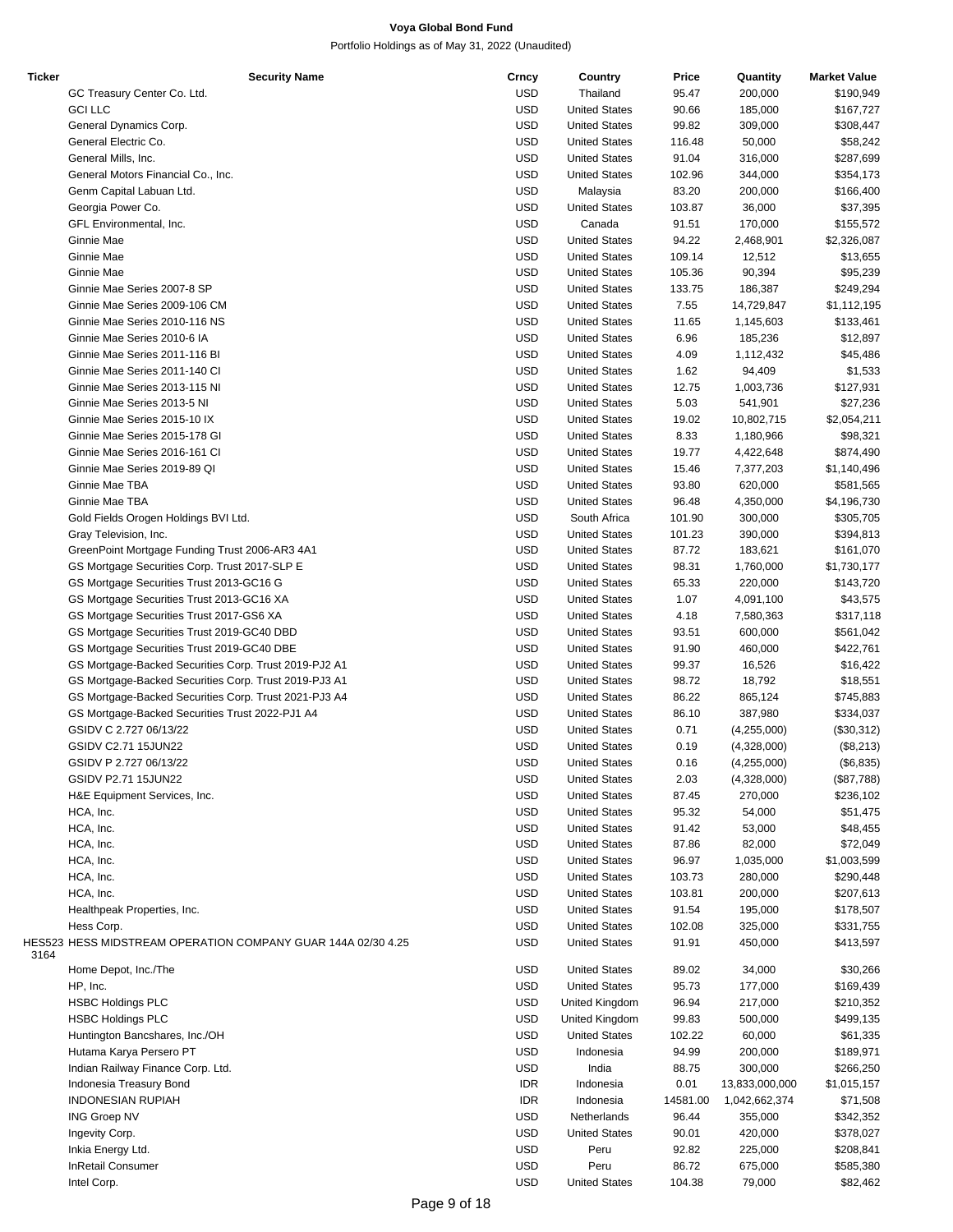| Ticker | <b>Security Name</b>                                                | Crncy      | Country              | Price  | Quantity   | <b>Market Value</b> |
|--------|---------------------------------------------------------------------|------------|----------------------|--------|------------|---------------------|
|        | Intel Corp.                                                         | <b>USD</b> | <b>United States</b> | 82.47  | 416,000    | \$343,066           |
|        | Intercontinental Exchange, Inc.                                     | <b>USD</b> | <b>United States</b> | 101.96 | 113,000    | \$115,214           |
|        | Intercontinental Exchange, Inc.                                     | <b>USD</b> | <b>United States</b> | 102.99 | 59,000     | \$60,763            |
|        | Intercontinental Exchange, Inc.                                     | <b>USD</b> | <b>United States</b> | 101.38 | 75,000     | \$76,032            |
|        |                                                                     |            |                      |        |            |                     |
|        | International Flavors & Fragrances, Inc.                            | <b>USD</b> | <b>United States</b> | 80.69  | 56,000     | \$45,185            |
|        | Interstate Power and Light Co.                                      | <b>USD</b> | <b>United States</b> | 76.62  | 65,000     | \$49,800            |
|        | <b>Inversiones CMPC SA</b>                                          | <b>USD</b> | Chile                | 92.01  | 300,000    | \$276,020           |
|        | IPALCO Enterprises, Inc.                                            | <b>USD</b> | <b>United States</b> | 95.35  | 250,000    | \$238,382           |
|        | Israel Electric Corp. Ltd.                                          | <b>USD</b> | Israel               | 91.98  | 575,000    | \$528,884           |
|        | Italy Buoni Poliennali Del Tesoro                                   | <b>EUR</b> | Italy                | 127.74 | 641,000    | \$818,843           |
|        | Italy Buoni Poliennali Del Tesoro                                   | <b>EUR</b> | Italy                | 115.19 | 641,000    | \$738,365           |
|        | Ivory Coast Government International Bond                           | <b>USD</b> | <b>Ivory Coast</b>   | 94.61  | 394,167    | \$372,937           |
|        |                                                                     | <b>EUR</b> |                      | 89.48  |            |                     |
|        | Ivory Coast Government International Bond                           |            | Ivory Coast          |        | 200,000    | \$178,967           |
|        | JAPANESE YEN                                                        | JPY        | Japan                | 128.74 | 533,708    | \$4,146             |
|        | John Deere Capital Corp.                                            | USD        | <b>United States</b> | 97.87  | 126,000    | \$123,310           |
|        | Johnson & Johnson                                                   | <b>USD</b> | <b>United States</b> | 98.19  | 150,000    | \$147,284           |
|        | JP Morgan Chase Commercial Mortgage Securities Trust 2012-CIBX XA   | <b>USD</b> | <b>United States</b> | 0.00   | 1,327,933  | \$1                 |
|        | JP Morgan Mortgage Trust 2019-8 A5                                  | <b>USD</b> | <b>United States</b> | 96.22  | 418,148    | \$402,359           |
|        | JP Morgan Mortgage Trust 2019-INV3 A15                              | <b>USD</b> | <b>United States</b> | 96.08  | 68,267     | \$65,589            |
|        | JP Morgan Mortgage Trust 2019-INV3 A3                               | <b>USD</b> | <b>United States</b> | 96.72  | 113,778    | \$110,051           |
|        | JP Morgan Mortgage Trust 2019-LTV2 A18                              | <b>USD</b> | <b>United States</b> | 99.80  | 4,400      | \$4,392             |
|        |                                                                     |            |                      |        |            |                     |
|        | JP Morgan Mortgage Trust 2019-LTV3 A15                              | <b>USD</b> | <b>United States</b> | 99.42  | 28,639     | \$28,472            |
|        | JP Morgan Mortgage Trust 2020-5 A15                                 | <b>USD</b> | <b>United States</b> | 95.26  | 80,544     | \$76,724            |
|        | JP Morgan Mortgage Trust 2022-4 A17A                                | <b>USD</b> | <b>United States</b> | 89.99  | 500,000    | \$449,935           |
|        | JPMorgan Chase & Co.                                                | <b>USD</b> | <b>United States</b> | 96.80  | 193,000    | \$186,817           |
|        | JPMorgan Chase & Co.                                                | <b>USD</b> | <b>United States</b> | 95.19  | 193,000    | \$183,719           |
|        | JPMorgan Chase & Co.                                                | <b>USD</b> | <b>United States</b> | 91.66  | 520,000    | \$476,623           |
|        | JPMorgan Chase & Co.                                                | <b>USD</b> | <b>United States</b> | 87.31  | 129,000    | \$112,632           |
|        | JPMorgan Chase & Co.                                                | <b>USD</b> | <b>United States</b> | 82.26  | 155,000    | \$127,504           |
|        |                                                                     | <b>USD</b> | <b>United States</b> | 89.36  |            |                     |
|        | JPMorgan Chase & Co.                                                |            |                      |        | 152,000    | \$135,834           |
|        | JPMorgan Chase & Co.                                                | <b>USD</b> | <b>United States</b> | 90.16  | 162,000    | \$146,067           |
|        | JPMorgan Chase & Co.                                                | <b>USD</b> | <b>United States</b> | 91.09  | 250,000    | \$227,717           |
|        | JPMorgan Chase & Co.                                                | <b>USD</b> | <b>United States</b> | 90.47  | 129,000    | \$116,702           |
|        | JPMorgan Chase & Co.                                                | <b>USD</b> | <b>United States</b> | 101.35 | 500,000    | \$506,729           |
|        | JPMorgan Chase & Co.                                                | <b>USD</b> | <b>United States</b> | 98.18  | 530,000    | \$520,375           |
|        | JPMorgan Chase & Co.                                                | <b>USD</b> | <b>United States</b> | 97.08  | 998,000    | \$968,891           |
|        | JPMorgan Chase & Co.                                                | <b>USD</b> | <b>United States</b> | 98.55  | 750,000    | \$739,155           |
|        | JPN 10Y BOND(OSE) Jun22                                             | JPY        | Japan                | 1.16   | 10         | \$11,624,655        |
|        | Kayne CLO 10 Ltd. 2021-10A C                                        | USD        | <b>United States</b> |        |            |                     |
|        |                                                                     |            |                      | 92.12  | 250,000    | \$230,309           |
|        | KazMunayGas National Co. JSC                                        | <b>USD</b> | Kazakhstan           | 93.95  | 325,000    | \$305,347           |
|        | KazMunayGas National Co. JSC                                        | <b>USD</b> | Kazakhstan           | 92.78  | 275,000    | \$255,131           |
|        | Keurig Dr Pepper, Inc.                                              | <b>USD</b> | <b>United States</b> | 96.01  | 103,000    | \$98,886            |
|        | Keurig Dr Pepper, Inc.                                              | <b>USD</b> | <b>United States</b> | 92.91  | 127,000    | \$118,000           |
|        | Kinder Morgan Energy Partners L.P.                                  | <b>USD</b> | <b>United States</b> | 101.60 | 227,000    | \$230,621           |
|        | Klabin Austria GmbH                                                 | <b>USD</b> | <b>Brazil</b>        | 100.51 | 300,000    | \$301,542           |
|        | Klabin Austria GmbH                                                 | <b>USD</b> | Brazil               | 82.22  | 250,000    | \$205,553           |
|        | Kookmin Bank                                                        | USD        | South Korea          | 85.96  | 275,000    | \$236,397           |
|        | Kookmin Bank                                                        | <b>USD</b> | South Korea          | 98.32  | 300,000    | \$294,962           |
|        |                                                                     |            |                      |        |            |                     |
|        | Kraft Heinz Foods Co.                                               | <b>USD</b> | <b>United States</b> | 115.37 | 170,000    | \$196,124           |
|        | Kraft Heinz Foods Co.                                               | <b>USD</b> | <b>United States</b> | 92.47  | 215,000    | \$198,810           |
|        | Ladder Capital Finance Holdings LLLP / Ladder Capital Finance Corp. | <b>USD</b> | <b>United States</b> | 90.21  | 450,000    | \$405,927           |
|        | Lamb Weston Holdings, Inc.                                          | <b>USD</b> | <b>United States</b> | 92.52  | 480,000    | \$444,077           |
|        | LCM XXIV Ltd. 24A CR                                                | <b>USD</b> | <b>United States</b> | 93.83  | 400,000    | \$375,305           |
|        | Lloyds Banking Group PLC                                            | USD        | United Kingdom       | 99.91  | 316,000    | \$315,714           |
|        | LONG GILT FUTURE SEP22                                              | <b>GBP</b> | United Kingdom       | 146.13 | 41         | \$5,991,469         |
|        | Lowe's Cos, Inc.                                                    | <b>USD</b> | <b>United States</b> | 90.62  | 62,000     | \$56,187            |
|        | Lowe's Cos, Inc.                                                    | <b>USD</b> | <b>United States</b> | 91.17  | 98,000     | \$89,344            |
|        |                                                                     |            |                      |        |            |                     |
|        | <b>LSEGA Financing PLC</b>                                          | <b>USD</b> | United Kingdom       | 81.98  | 240,000    | \$196,752           |
|        | LSTAR Commercial Mortgage Trust 2017-5 X                            | <b>USD</b> | <b>United States</b> | 2.29   | 3,806,094  | \$87,171            |
|        | Lukoil Capital DAC                                                  | <b>USD</b> | Russia               | 51.50  | 400,000    | \$206,000           |
|        | Madison Park Funding XXXI Ltd. 2018-31A C                           | <b>USD</b> | <b>United States</b> | 95.59  | 500,000    | \$477,942           |
|        | Magallanes, Inc.                                                    | USD        | <b>United States</b> | 97.18  | 183,000    | \$177,838           |
|        | Magallanes, Inc.                                                    | USD        | <b>United States</b> | 93.56  | 55,000     | \$51,458            |
|        | Magallanes, Inc.                                                    | <b>USD</b> | <b>United States</b> | 90.53  | 76,000     | \$68,801            |
|        | Magallanes, Inc.                                                    | <b>USD</b> | <b>United States</b> | 89.63  | 148,000    | \$132,653           |
|        |                                                                     | <b>USD</b> |                      |        |            |                     |
|        | Magallanes, Inc.                                                    |            | <b>United States</b> | 89.77  | 37,000     | \$33,213            |
|        | Malaysia Government Bond                                            | <b>MYR</b> | Malaysia             | 21.30  | 18,342,000 | \$3,906,366         |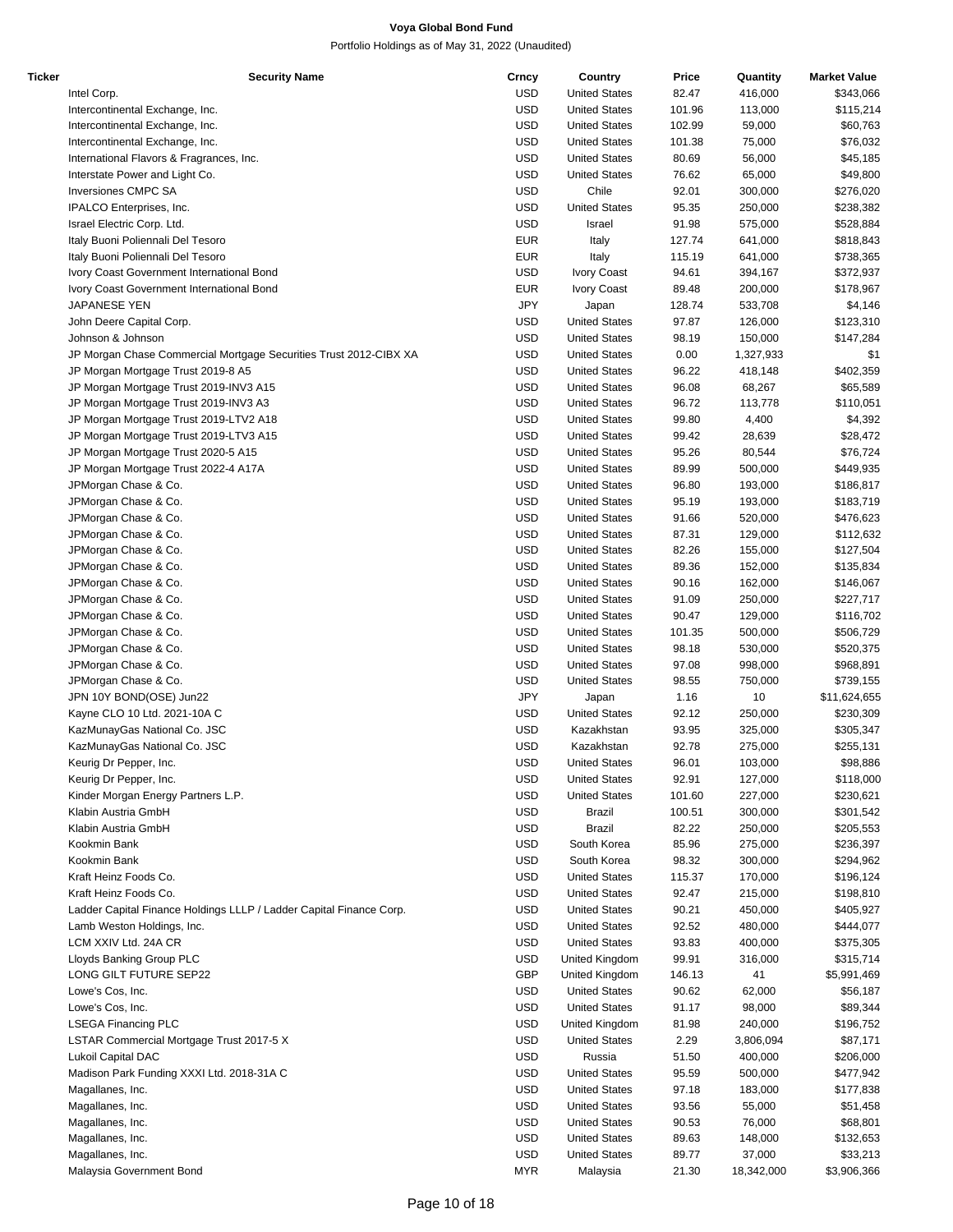| Ticker | <b>Security Name</b>                                           | Crncy      | Country              | Price  | Quantity   | <b>Market Value</b> |
|--------|----------------------------------------------------------------|------------|----------------------|--------|------------|---------------------|
|        | <b>MALAYSIAN RINGGIT</b>                                       | <b>MYR</b> | Malaysia             | 4.38   | 702,132    | \$160,359           |
|        | Mars, Inc.                                                     | <b>USD</b> | <b>United States</b> | 75.58  | 200,000    | \$151,158           |
|        | Medco Bell Pte Ltd.                                            | <b>USD</b> | Indonesia            | 92.82  | 300,000    | \$278,463           |
|        | MercadoLibre, Inc.                                             | <b>USD</b> | <b>Brazil</b>        | 80.32  | 200,000    | \$160,641           |
|        | Metropolitan Edison Co.                                        | <b>USD</b> | <b>United States</b> |        |            |                     |
|        |                                                                |            |                      | 99.18  | 428,000    | \$424,485           |
|        | Mexico Government International Bond                           | <b>USD</b> | Mexico               | 92.13  | 200,000    | \$184,260           |
|        | Mexico Government International Bond                           | <b>USD</b> | Mexico               | 70.81  | 200,000    | \$141,617           |
|        | <b>MGM Resorts International</b>                               | <b>USD</b> | <b>United States</b> | 97.69  | 190,000    | \$185,617           |
|        | Mill City Mortgage Loan Trust 2017-1 M2                        | <b>USD</b> | <b>United States</b> | 98.18  | 300,000    | \$294,534           |
|        | Mill City Mortgage Loan Trust 2017-2 M2                        | <b>USD</b> | <b>United States</b> | 96.87  | 300,000    | \$290,608           |
|        | MIM VM BALANCE USD                                             | <b>USD</b> | <b>United States</b> | 100.00 | 1,136,000  | \$1,136,000         |
|        | Misc Capital Two Labuan Ltd.                                   | <b>USD</b> | Malaysia             | 96.43  | 500,000    | \$482,169           |
|        |                                                                | <b>USD</b> | <b>United States</b> |        |            |                     |
|        | Mississippi Power Co.                                          |            |                      | 90.25  | 250,000    | \$225,627           |
|        | Mizuho Bank Ltd.                                               | <b>USD</b> | Japan                | 99.06  | 255,000    | \$252,600           |
|        | Morgan Stanley                                                 | <b>USD</b> | <b>United States</b> | 101.33 | 545,000    | \$552,223           |
|        | Morgan Stanley                                                 | <b>USD</b> | <b>United States</b> | 101.17 | 500,000    | \$505,826           |
|        | Morgan Stanley                                                 | <b>USD</b> | <b>United States</b> | 97.31  | 750,000    | \$729,791           |
|        | Morgan Stanley                                                 | <b>USD</b> | <b>United States</b> | 96.91  | 292,000    | \$282,987           |
|        | Morgan Stanley                                                 | <b>USD</b> | <b>United States</b> | 100.96 | 356,000    | \$359,428           |
|        | Morgan Stanley                                                 | <b>USD</b> | <b>United States</b> | 98.98  | 250,000    | \$247,444           |
|        |                                                                |            |                      |        |            |                     |
|        | Morgan Stanley                                                 | <b>USD</b> | <b>United States</b> | 91.11  | 300,000    | \$273,340           |
|        | Morgan Stanley                                                 | <b>USD</b> | <b>United States</b> | 86.02  | 180,000    | \$154,831           |
|        | Morgan Stanley                                                 | <b>USD</b> | <b>United States</b> | 84.52  | 436,000    | \$368,525           |
|        | Morgan Stanley                                                 | <b>USD</b> | <b>United States</b> | 89.12  | 25,000     | \$22,280            |
|        | Morgan Stanley Bank of America Merrill Lynch Trust 2012-C6 E   | <b>USD</b> | <b>United States</b> | 96.70  | 1,320,000  | \$1,276,395         |
|        | Morgan Stanley Bank of America Merrill Lynch Trust 2014 C19 XB | <b>USD</b> | <b>United States</b> | 1.06   | 21,550,000 | \$228,943           |
|        | Morgan Stanley Residential Mortgage Loan Trust 2021-2 A9       | <b>USD</b> | <b>United States</b> | 86.47  | 339,261    | \$293,352           |
|        | Morocco Government International Bond                          | <b>USD</b> | Morocco              | 86.00  | 200,000    |                     |
|        |                                                                |            |                      |        |            | \$171,992           |
|        | Morocco Government International Bond                          | <b>USD</b> | Morocco              | 100.41 | 200,000    | \$200,829           |
|        | Mosaic Co/The                                                  | <b>USD</b> | <b>United States</b> | 100.28 | 600,000    | \$601,664           |
|        | Mozart Debt Merger Sub, Inc.                                   | <b>USD</b> | <b>United States</b> | 90.41  | 225,000    | \$203,411           |
|        | MPLX L.P.                                                      | <b>USD</b> | <b>United States</b> | 97.82  | 398,000    | \$389,332           |
|        | MPT Operating Partnership L.P. / MPT Finance Corp.             | <b>USD</b> | <b>United States</b> | 87.54  | 215,000    | \$188,215           |
|        | <b>MS VARIATION MARGIN CAD</b>                                 | CAD        | Canada               | 79.06  | (111, 844) | (\$88,425)          |
|        | <b>MS VARIATION MARGIN GBP</b>                                 | <b>GBP</b> | United Kingdom       | 126.01 | 3,618      | \$4,559             |
|        |                                                                | <b>JPY</b> |                      |        |            |                     |
|        | <b>MS VARIATION MARGIN JPY</b>                                 |            | Japan                | 0.78   |            | \$0                 |
|        | <b>MS VARIATION MARGIN NZD</b>                                 | <b>NZD</b> | New Zealand          | 65.16  | (171, 232) | (\$111,575)         |
|        | Muenchener Rueckversicherungs-Gesellschaft AG in Muenchen      | <b>USD</b> | Germany              | 103.77 | 215,000    | \$223,106           |
|        | <b>MVM VM BALANCE EUR</b>                                      | <b>EUR</b> | Eurozone             | 107.35 | (344, 355) | (\$369,682)         |
|        | MVM VM BALANCE USD                                             | <b>USD</b> | <b>United States</b> | 100.00 | 2,588,051  | \$2,588,051         |
|        | Mylan, Inc.                                                    | <b>USD</b> | <b>United States</b> | 87.52  | 200,000    | \$175,041           |
|        | Mylan, Inc.                                                    | <b>USD</b> | <b>United States</b> | 100.71 | 500,000    | \$503,540           |
|        | National Rural Utilities Cooperative Finance Corp.             | <b>USD</b> | <b>United States</b> | 99.39  | 310,000    | \$308,110           |
|        | Natura Cosmeticos SA                                           | <b>USD</b> | Brazil               |        |            |                     |
|        |                                                                |            |                      | 90.42  | 400,000    | \$361,669           |
|        | NatWest Group PLC                                              | USD        | United Kingdom       | 100.98 | 200,000    | \$201,965           |
|        | Navient Corp.                                                  | <b>USD</b> | <b>United States</b> | 92.22  | 200,000    | \$184,433           |
|        | NBK Tier 1 Financing 2 Ltd.                                    | <b>USD</b> | Kuwait               | 94.99  | 200,000    | \$189,984           |
|        | Nestle Holdings, Inc.                                          | USD        | <b>United States</b> | 88.67  | 188,000    | \$166,701           |
|        | Neuberger Berman Loan Advisers CLO 30 Ltd. 2018-30A CR         | <b>USD</b> | <b>United States</b> | 93.84  | 1,100,000  | \$1,032,196         |
|        | Neuberger Berman Loan Advisers Clo 40 Ltd. 2021-40A C          | <b>USD</b> | <b>United States</b> | 93.71  | 600,000    | \$562,238           |
|        | NEW ZEALAND DOLLAR                                             | <b>NZD</b> | New Zealand          | 1.53   | 84         | \$55                |
|        |                                                                |            |                      |        |            |                     |
|        | Nigeria Government International Bond                          | <b>USD</b> | Nigeria              | 81.88  | 200,000    | \$163,758           |
|        | NOMDV C0 25MAY27                                               | USD        | <b>United States</b> | 0.00   | 2,524,000  | \$0                 |
|        | Northern States Power Co/MN                                    | <b>USD</b> | <b>United States</b> | 88.80  | 193,000    | \$171,381           |
|        | Novelis Corp.                                                  | <b>USD</b> | <b>United States</b> | 95.02  | 390,000    | \$370,576           |
|        | Nucor Corp.                                                    | <b>USD</b> | <b>United States</b> | 101.68 | 65,000     | \$66,094            |
|        | Nucor Corp.                                                    | <b>USD</b> | <b>United States</b> | 86.40  | 63,000     | \$54,432            |
|        | NXP BV / NXP Funding LLC / NXP USA, Inc.                       | <b>USD</b> | <b>MULTI</b>         | 71.52  | 65,000     | \$46,488            |
|        |                                                                |            |                      |        |            |                     |
|        | O'Reilly Automotive, Inc.                                      | <b>USD</b> | <b>United States</b> | 101.33 | 115,000    | \$116,528           |
|        | O'Reilly Automotive, Inc.                                      | USD        | <b>United States</b> | 99.06  | 48,000     | \$47,547            |
|        | Oak Hill Credit Partners 2021-8A C                             | <b>USD</b> | <b>United States</b> | 92.96  | 250,000    | \$232,400           |
|        | OBX 2019-INV2 A25 Trust                                        | <b>USD</b> | <b>United States</b> | 98.61  | 66,764     | \$65,835            |
|        | OBX 2020-INV1 A21 Trust                                        | <b>USD</b> | <b>United States</b> | 96.61  | 196,469    | \$189,808           |
|        | OCP CLO 2014-5 A BR Ltd.                                       | <b>USD</b> | <b>United States</b> | 92.81  | 1,000,000  | \$928,127           |
|        | Octagon Investment Partners XXI Ltd. 2014-1A BR3               | <b>USD</b> | <b>United States</b> | 92.04  | 1,000,000  | \$920,434           |
|        | OHA Credit Partners VII Ltd. 2012-7A CR3                       | <b>USD</b> |                      | 92.55  |            |                     |
|        |                                                                |            | <b>United States</b> |        | 1,000,000  | \$925,529           |
|        | Oleoducto Central SA                                           | <b>USD</b> | Colombia             | 90.22  | 300,000    | \$270,671           |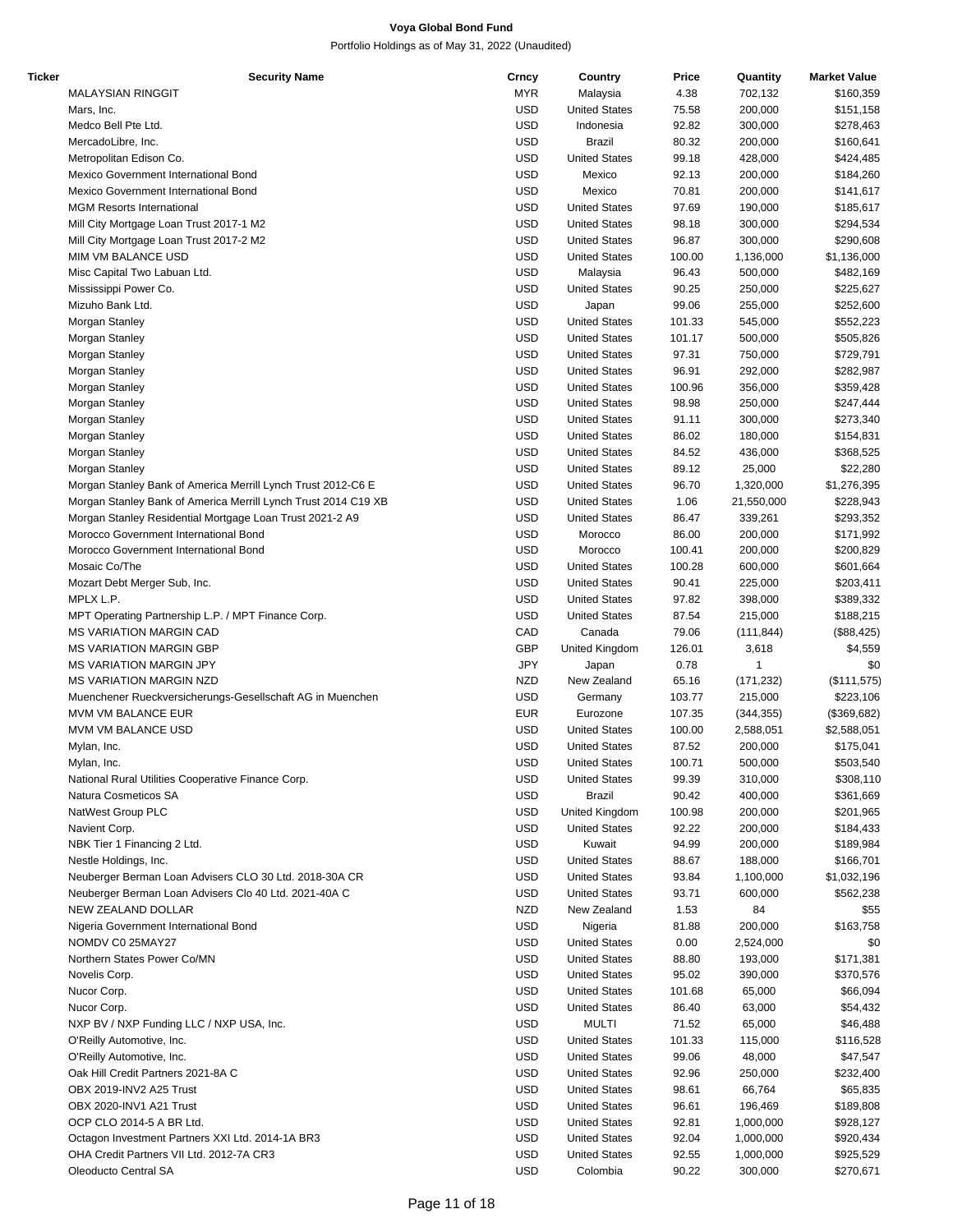| Ticker | <b>Security Name</b>                              | Crncy      | Country              | Price  | Quantity       | <b>Market Value</b> |
|--------|---------------------------------------------------|------------|----------------------|--------|----------------|---------------------|
|        | Oman Government International Bond                | <b>USD</b> | Oman                 | 101.95 | 200,000        | \$203,900           |
|        | Oman Government International Bond                | <b>USD</b> | Oman                 | 110.86 | 200,000        | \$221,720           |
|        | ON Semiconductor Corp.                            | <b>USD</b> | <b>United States</b> | 95.12  | 120,000        | \$114,148           |
|        | ONEOK, Inc.                                       | <b>USD</b> | <b>United States</b> | 89.20  | 65,000         | \$57,978            |
|        | Ooredoo International Finance Ltd.                | <b>USD</b> | Qatar                | 89.02  | 275,000        | \$244,818           |
|        | Open Text Holdings, Inc.                          | <b>USD</b> | <b>United States</b> | 90.44  | 420,000        | \$379,848           |
|        | Oracle Corp.                                      | <b>USD</b> | <b>United States</b> | 76.46  | 210,000        | \$160,566           |
|        | Oracle Corp.                                      | <b>USD</b> | <b>United States</b> | 92.92  | 316,000        | \$293,630           |
|        | Oracle Corp.                                      | USD        | <b>United States</b> | 82.90  | 113,000        | \$93,681            |
|        | Oracle Corp.                                      | <b>USD</b> | <b>United States</b> | 97.46  | 504,000        | \$491,218           |
|        | Organon & Co. / Organon Foreign Debt Co-Issuer BV | <b>USD</b> |                      |        |                |                     |
|        |                                                   |            | <b>United States</b> | 96.03  | 250,000        | \$240,075           |
|        | P USD/JPY P107.5 02/27/25                         | <b>USD</b> | <b>United States</b> | 0.02   | 1,867,000      | \$38,282            |
|        | P USD/JPY P129.5 08/11/22                         | <b>USD</b> | <b>United States</b> | 0.02   | (3,896,000)    | (\$86,708)          |
|        | Pacific Gas and Electric Co.                      | <b>USD</b> | <b>United States</b> | 75.66  | 28,000         | \$21,186            |
|        | Pacific Gas and Electric Co.                      | <b>USD</b> | <b>United States</b> | 76.93  | 35,000         | \$26,925            |
|        | Pacific Gas and Electric Co.                      | <b>USD</b> | <b>United States</b> | 78.68  | 47,000         | \$36,982            |
|        | Palmer Square CLO 2015-1A BR4 Ltd.                | USD        | <b>United States</b> | 93.37  | 1,000,000      | \$933,693           |
|        | Panama Government International Bond              | <b>USD</b> | Panama               | 89.39  | 200,000        | \$178,777           |
|        | Panama Government International Bond              | <b>USD</b> | Panama               | 98.17  | 200,000        | \$196,350           |
|        | PartnerRe Finance B LLC                           | <b>USD</b> | <b>United States</b> | 89.36  | 327,000        | \$292,214           |
|        | PAYB IRS 0.2639 14122051                          | <b>EUR</b> | Eurozone             | 0.00   | (2,600,000)    | \$0                 |
|        | PAYB IRS 0.29163 20122051                         | <b>EUR</b> | Eurozone             | 0.00   | (2,600,000)    | \$0                 |
|        | PAYB IRS 1.115 01032028                           | <b>USD</b> | <b>United States</b> | (8.47) | (2,500,000)    | \$211,795           |
|        | PAYB IRS 1.318 31122022                           | <b>NZD</b> | New Zealand          | 0.00   | (71, 587, 000) | \$0                 |
|        | PAYB IRS 1.493 17032031                           | USD        | <b>United States</b> | 0.00   | (3,000,000)    | \$0                 |
|        | PAYB IRS 1.522 10302024                           | <b>USD</b> | <b>United States</b> | (2.86) | (9,000,000)    | \$257,378           |
|        | PAYB IRS 1.66434 12182022                         | <b>USD</b> | <b>United States</b> | (0.25) | (12,000,000)   | \$29,922            |
|        | PAYB IRS 1.756 17032036                           | <b>USD</b> | <b>United States</b> | 0.00   | (4,000,000)    | \$0                 |
|        | PAYB IRS 1.9825 10272022                          | <b>USD</b> | <b>United States</b> | 0.04   |                |                     |
|        |                                                   |            |                      |        | (18,400,000)   | (\$7,771)           |
|        | PAYB IRS 1.9969 06252029                          | <b>USD</b> | <b>United States</b> | 0.00   | (850,000)      | \$0                 |
|        | PAYB IRS 2.21 10272026                            | <b>USD</b> | <b>United States</b> | (2.07) | (3,420,000)    | \$70,718            |
|        | PAYB IRS 2.39 12112032                            | <b>USD</b> | <b>United States</b> | (3.53) | (1,270,000)    | \$44,829            |
|        | PAYB IRS 2.4 10272032                             | USD        | <b>United States</b> | 0.00   | (3,090,000)    | \$0                 |
|        | PAYB IRS 2.4655 01072029                          | USD        | <b>United States</b> | 0.00   | (616,000)      | \$0                 |
|        | PAYB IRS 2.4875 10272047                          | <b>USD</b> | <b>United States</b> | 0.00   | (1,600,000)    | \$0                 |
|        | PAYB IRS 2.5135 01242025                          | <b>USD</b> | <b>United States</b> | (0.58) | (2, 130, 000)  | \$12,304            |
|        | PAYB IRS 2.681 02022028                           | <b>USD</b> | <b>United States</b> | (0.12) | (1,970,000)    | \$2,379             |
|        | PAYB IRS 2.726 12272028                           | <b>USD</b> | <b>United States</b> | 0.00   | (833,000)      | \$0                 |
|        | PAYB IRS 2.7275 3/1/2025                          | <b>USD</b> | <b>United States</b> | (0.01) | (2,360,000)    | \$338               |
|        | PAYB IRS 2.8425 04302025                          | <b>USD</b> | <b>United States</b> | 0.33   | (2,600,000)    | (\$8,645)           |
|        | PAYB IRS 2.94 08032048                            | USD        | <b>United States</b> | 3.80   | (500,000)      | (\$18,977)          |
|        | PAYB IRS 3.053 10182025                           | <b>USD</b> | <b>United States</b> | 1.08   | (1, 140, 000)  | (\$12,299)          |
|        | PAYB IRS 3.099 10182028                           | USD        | <b>United States</b> | 2.30   | (1,600,000)    | (\$36,876)          |
|        | PAYB IRS 3.1475 10182033                          | <b>USD</b> | <b>United States</b> | 3.52   | (530,000)      | (\$18,633)          |
|        | PAYB OIS 0.826 20052047                           | JPY        | Japan                | 0.00   | (350,000,000)  | \$0                 |
|        | PAYB OIS 0.894 12052052                           | JPY        | Japan                | 0.00   | (60,000,000)   | \$140               |
|        | PAYB OIS 1.5508 24012029                          | USD        | <b>United States</b> | (5.88) | (12,000,000)   | \$706,122           |
|        | PAYB OIS 1.56705 17022024                         | <b>USD</b> | <b>United States</b> | (1.35) | (12,000,000)   | \$162,228           |
|        | PAYB OIS 1.6489 14042052                          | GBP        | United Kingdom       | 0.00   | (3,000,000)    | \$0                 |
|        | PAYB OIS 1.84723 17022032                         | <b>USD</b> | <b>United States</b> |        | (2,000,000)    | \$126,372           |
|        | PAYB OIS 2.1404 24032024                          |            |                      | (6.32) |                |                     |
|        |                                                   | <b>USD</b> | <b>United States</b> | (0.48) | (12,000,000)   | \$57,250            |
|        | PAYB OIS 2.1691 14042025                          | <b>GBP</b> | United Kingdom       | 0.00   | (3,500,000)    | \$0                 |
|        | PAYB OIS 2.1884 24032027                          | <b>USD</b> | <b>United States</b> | (1.44) | (5,000,000)    | \$71,862            |
|        | PAYB OIS 2.4798 13062027                          | <b>USD</b> | <b>United States</b> | 0.00   | (1, 132, 000)  | \$0                 |
|        | PAYB OIS 2.518 17062032                           | USD        | <b>United States</b> | 0.00   | (3,584,700)    | \$0                 |
|        | PAYB OIS 2.52042 13062027                         | <b>USD</b> | <b>United States</b> | 0.00   | (2, 138, 000)  | \$0                 |
|        | PAYB OIS 2.547 17062032                           | <b>USD</b> | <b>United States</b> | 0.00   | (2,716,900)    | \$0                 |
|        | PAYB OIS 2.5695 13062027                          | <b>USD</b> | <b>United States</b> | 0.00   | (566,000)      | \$0                 |
|        | PAYB OIS 2.5715 17062032                          | <b>USD</b> | <b>United States</b> | 0.00   | (1,886,700)    | \$0                 |
|        | PAYB OIS 2.5716 13062027                          | <b>USD</b> | <b>United States</b> | 0.00   | (490, 500)     | \$0                 |
|        | PAYB OIS 2.5739 17062032                          | <b>USD</b> | <b>United States</b> | 0.00   | (1, 132, 000)  | \$0                 |
|        | PAYB OIS 2.58656 17062032                         | <b>USD</b> | <b>United States</b> | 0.00   | (1, 132, 000)  | \$0                 |
|        | PAYB OIS 2.5898 13042025                          | USD        | <b>United States</b> | 0.23   | (15,000,000)   | (\$35, 123)         |
|        | PAYB OIS 2.6118 13062027                          | <b>USD</b> | <b>United States</b> | 0.00   | (1,358,400)    | \$0                 |
|        | PAYB OIS 2.6195 13062027                          | <b>USD</b> | <b>United States</b> | 0.00   | (1, 132, 000)  | \$0                 |
|        | PAYB OIS 2.63996 13062027                         | <b>USD</b> | <b>United States</b> | 0.25   | (685,000)      | (\$1,727)           |
|        | PAYB OIS 2.6439 17062032                          | <b>USD</b> | <b>United States</b> | (0.04) | (2,301,800)    | \$922               |
|        |                                                   |            |                      |        |                |                     |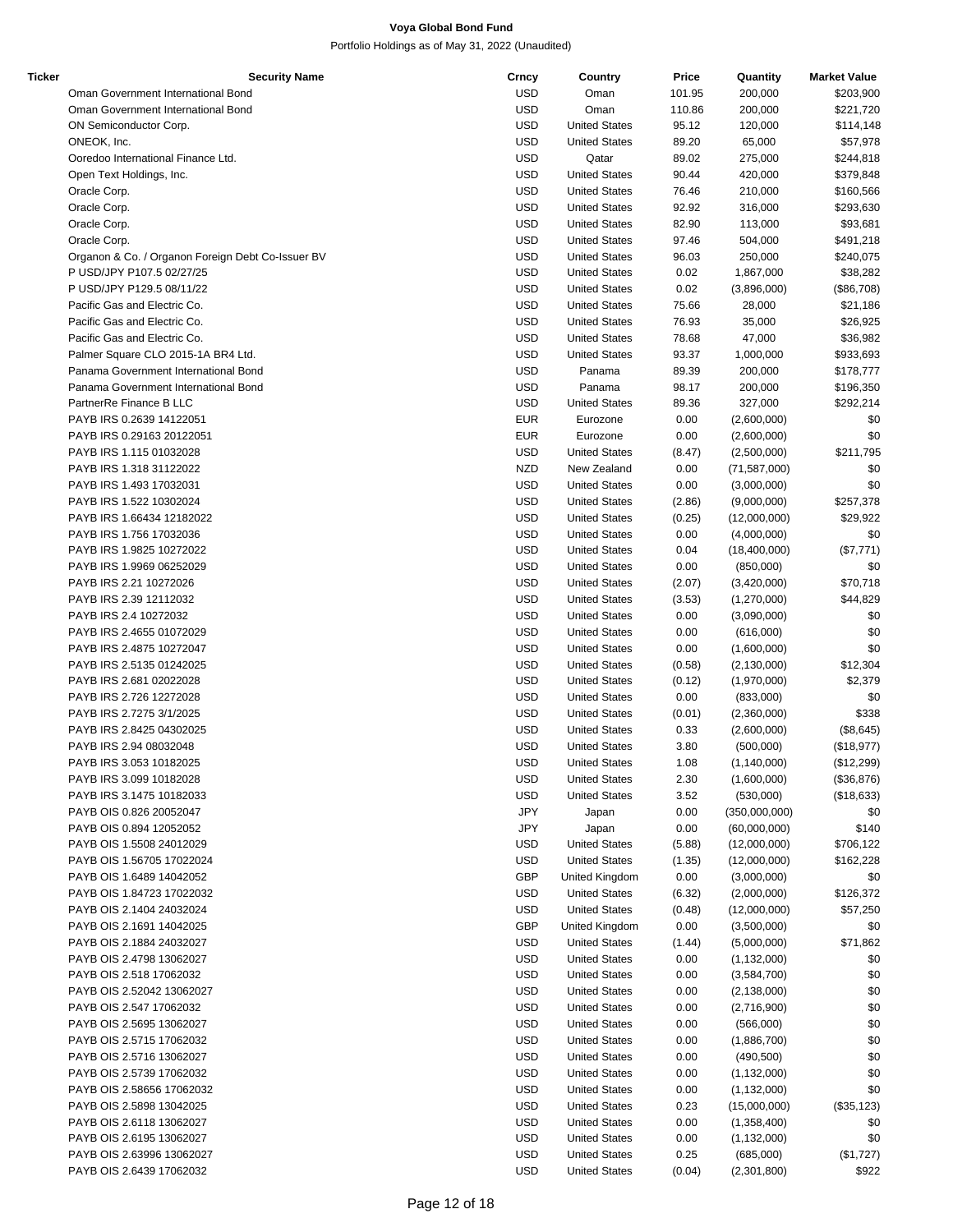| Ticker | <b>Security Name</b>                                  | Crncy      | Country              | Price   | Quantity      | <b>Market Value</b> |
|--------|-------------------------------------------------------|------------|----------------------|---------|---------------|---------------------|
|        | PAYB OIS 2.644 17062032                               | <b>USD</b> | <b>United States</b> | 0.00    | (1,396,200)   | \$0                 |
|        | PAYB OIS 2.6523 15062027                              | <b>USD</b> | <b>United States</b> | 0.00    | (566,000)     | \$0                 |
|        |                                                       |            |                      |         |               |                     |
|        | PAYB OIS 2.67555 13062027                             | <b>USD</b> | <b>United States</b> | 0.00    | (1,335,000)   | \$0                 |
|        | PAYB OIS 2.6796 17062032                              | <b>USD</b> | <b>United States</b> | 0.00    | (566,000)     | \$0                 |
|        | PAYB OIS 2.6905 17062032                              | <b>USD</b> | <b>United States</b> | 0.00    | (452, 800)    | \$0                 |
|        | PAYB OIS 2.6936 17062032                              | <b>USD</b> | <b>United States</b> | 0.00    | (452, 800)    | \$0                 |
|        | PAYB OIS 2.6941 17062032                              | <b>USD</b> | <b>United States</b> | 0.00    | (1,754,000)   | \$0                 |
|        |                                                       |            |                      |         |               |                     |
|        | PAYB OIS 2.7104 13062027                              | <b>USD</b> | <b>United States</b> | 0.00    | (377, 300)    | \$0                 |
|        | PAYB OIS 2.71786 17062032                             | <b>USD</b> | <b>United States</b> | 0.00    | (301, 900)    | \$0                 |
|        | PAYB OIS 2.7417 13062027                              | <b>USD</b> | <b>United States</b> | 0.73    | (2,339,500)   | (\$17,077)          |
|        | PAYB OIS 2.76312 13062027                             | <b>USD</b> | <b>United States</b> | 0.00    | (641,500)     | \$0                 |
|        |                                                       |            |                      |         |               |                     |
|        | PAYB OIS 2.7732 17062032                              | <b>USD</b> | <b>United States</b> | 1.10    | (1, 132, 000) | (\$12,439)          |
|        | PAYB OIS 2.779 17062032                               | <b>USD</b> | <b>United States</b> | 1.15    | (792, 400)    | (\$9,112)           |
|        | PAYB OIS 2.7895 17062032                              | <b>USD</b> | <b>United States</b> | 0.00    | (377, 300)    | \$0                 |
|        | PAYB OIS 2.8603 17062032                              | <b>USD</b> | <b>United States</b> | 0.00    | (452,800)     | \$0                 |
|        |                                                       |            |                      |         |               |                     |
|        | PAYB OIS 2.8848 17062032                              | <b>USD</b> | <b>United States</b> | 2.08    | (754, 700)    | (\$15,711)          |
|        | PAYB OIS 2.9315 17062032                              | <b>USD</b> | <b>United States</b> | 2.49    | (943, 400)    | (\$23,520)          |
|        | PayPal Holdings, Inc.                                 | <b>USD</b> | <b>United States</b> | 101.38  | 67,000        | \$67,922            |
|        | PayPal Holdings, Inc.                                 | <b>USD</b> | <b>United States</b> | 103.08  | 43,000        | \$44,326            |
|        |                                                       |            | <b>United States</b> |         |               |                     |
|        | PayPal Holdings, Inc.                                 | <b>USD</b> |                      | 101.38  | 66,000        | \$66,914            |
|        | PECO Energy Co.                                       | <b>USD</b> | <b>United States</b> | 94.88   | 238,000       | \$225,817           |
|        | Pertamina Persero PT                                  | <b>USD</b> | Indonesia            | 95.16   | 225,000       | \$214,119           |
|        | Pertamina Persero PT                                  | <b>USD</b> | Indonesia            | 90.66   | 400,000       | \$362,660           |
|        |                                                       |            |                      |         |               |                     |
|        | Pertamina Persero PT                                  | <b>USD</b> | Indonesia            | 84.02   | 350,000       | \$294,081           |
|        | Peru Government Bond                                  | <b>PEN</b> | Peru                 | 25.77   | 4,000,000     | \$1,030,700         |
|        | Perusahaan Listrik Negara PT                          | <b>USD</b> | Indonesia            | 102.64  | 425,000       | \$436,216           |
|        | Perusahaan Listrik Negara PT                          | <b>USD</b> | Indonesia            | 103.13  | 225,000       | \$232,031           |
|        |                                                       |            |                      |         |               |                     |
|        | Perusahaan Listrik Negara PT                          | <b>USD</b> | Indonesia            | 93.37   | 750,000       | \$700,275           |
|        | Peruvian Government International Bond                | <b>USD</b> | Peru                 | 111.28  | 75,000        | \$83,461            |
|        | Peruvian Government International Bond                | <b>USD</b> | Peru                 | 79.71   | 200,000       | \$159,412           |
|        | Peruvian Government International Bond                | <b>USD</b> | Peru                 | 68.58   | 200,000       | \$137,160           |
|        | PERUVIAN NUEVO SOL                                    | PEN        |                      |         |               |                     |
|        |                                                       |            | Peru                 | 3.72    | 253,987       | \$68,368            |
|        | Petrobras Global Finance BV                           | <b>USD</b> | <b>Brazil</b>        | 98.92   | 550,000       | \$544,038           |
|        | Petroleos del Peru SA                                 | <b>USD</b> | Peru                 | 85.01   | 375,000       | \$318,797           |
|        | Petroleos Mexicanos                                   | <b>USD</b> | Mexico               | 83.87   | 600,000       | \$503,229           |
|        | <b>Petroleos Mexicanos</b>                            | <b>USD</b> | Mexico               | 86.57   | 387,000       | \$335,036           |
|        |                                                       |            |                      |         |               |                     |
|        | Phillips 66                                           | <b>USD</b> | <b>United States</b> | 101.17  | 84,000        | \$84,983            |
|        | Pilgrim's Pride Corp.                                 | <b>USD</b> | <b>United States</b> | 92.78   | 280,000       | \$259,788           |
|        | Pilgrim's Pride Corp.                                 | <b>USD</b> | <b>United States</b> | 87.77   | 155,000       | \$136,044           |
|        | Plains All American Pipeline L.P. / PAA Finance Corp. | <b>USD</b> | <b>United States</b> | 86.50   | 500,000       | \$432,505           |
|        |                                                       |            |                      |         |               |                     |
|        | Plains All American Pipeline L.P. / PAA Finance Corp. | <b>USD</b> | <b>United States</b> | 92.31   | 210,000       | \$193,851           |
|        | Plains All American Pipeline L.P. / PAA Finance Corp. | <b>USD</b> | <b>United States</b> | 99.58   | 301,000       | \$299,735           |
|        | PNC Financial Services Group, Inc./The                | <b>USD</b> | <b>United States</b> | 96.16   | 281,000       | \$270,222           |
|        | Portugal Obrigacoes do Tesouro OT                     | <b>EUR</b> | Portugal             | 107.39  | 1,664,000     | \$1,786,902         |
|        |                                                       |            |                      |         |               |                     |
|        | Post Holdings, Inc.                                   | <b>USD</b> | <b>United States</b> | 95.35   | 290,000       | \$276,512           |
|        | Post Holdings, Inc.                                   | <b>USD</b> | <b>United States</b> | 89.85   | 100,000       | \$89,847            |
|        | POUND STERLING                                        | GBP        | United Kingdom       | 0.79    | (101, 757)    | (\$128,224)         |
|        | Prestige Brands, Inc.                                 | <b>USD</b> | <b>United States</b> | 84.74   | 465,000       | \$394,043           |
|        |                                                       |            |                      |         |               |                     |
|        | Primo Water Holdings, Inc.                            | <b>USD</b> | <b>United States</b> | 87.79   | 470,000       | \$412,634           |
|        | Promigas SA ESP / Gases del Pacifico SAC              | <b>USD</b> | Colombia             | 85.76   | 300,000       | \$257,265           |
|        | Public Service Enterprise Group, Inc.                 | <b>USD</b> | <b>United States</b> | 85.23   | 190,000       | \$161,934           |
|        | <b>Public Storage</b>                                 | <b>USD</b> | <b>United States</b> | 88.82   | 45,000        | \$39,971            |
|        |                                                       |            |                      |         |               |                     |
|        | Puget Sound Energy, Inc.                              | <b>USD</b> | <b>United States</b> | 79.28   | 65,000        | \$51,532            |
|        | Qatar Energy                                          | <b>USD</b> | Qatar                | 83.93   | 400,000       | \$335,714           |
|        | Queensland Treasury Corp.                             | <b>AUD</b> | Australia            | 56.67   | 837,000       | \$474,303           |
|        | RATE Mortgage Trust 2021-HB1 A31                      | <b>USD</b> | <b>United States</b> | 86.23   | 584,040       | \$503,629           |
|        |                                                       |            |                      |         |               |                     |
|        | Raytheon Technologies Corp.                           | <b>USD</b> | <b>United States</b> | 100.59  | 285,000       | \$286,680           |
|        | RCKT Mortgage Trust 2021-1 A1                         | <b>USD</b> | <b>United States</b> | 88.11   | 945,251       | \$832,822           |
|        | Recette Clo Ltd. 2015-1A CRR                          | <b>USD</b> | <b>United States</b> | 90.48   | 1,000,000     | \$904,829           |
|        | RECV IRS 0.2639 14122051                              | <b>EUR</b> | Eurozone             | (37.80) | 2,600,000     | (\$982, 856)        |
|        |                                                       |            |                      |         |               |                     |
|        | RECV IRS 0.29163 20122051                             | <b>EUR</b> | Eurozone             | (37.12) | 2,600,000     | (\$965,212)         |
|        | RECV IRS 1.115 01032028                               | <b>USD</b> | <b>United States</b> | 0.00    | 2,500,000     | \$0                 |
|        | RECV IRS 1.318 31122022                               | <b>NZD</b> | New Zealand          | (0.66)  | 71,587,000    | (\$469,515)         |
|        | RECV IRS 1.493 17032031                               | <b>USD</b> | <b>United States</b> | (9.76)  | 3,000,000     | (\$292,723)         |
|        |                                                       |            |                      |         |               |                     |
|        | RECV IRS 1.522 10302024                               | <b>USD</b> | <b>United States</b> | 0.00    | 9,000,000     | \$0                 |
|        | RECV IRS 1.66434 12182022                             | <b>USD</b> | <b>United States</b> | 0.00    | 12,000,000    | \$0                 |
|        | RECV IRS 1.756 17032036                               | <b>USD</b> | <b>United States</b> | (12.34) | 4,000,000     | (\$493,558)         |
|        |                                                       |            |                      |         |               |                     |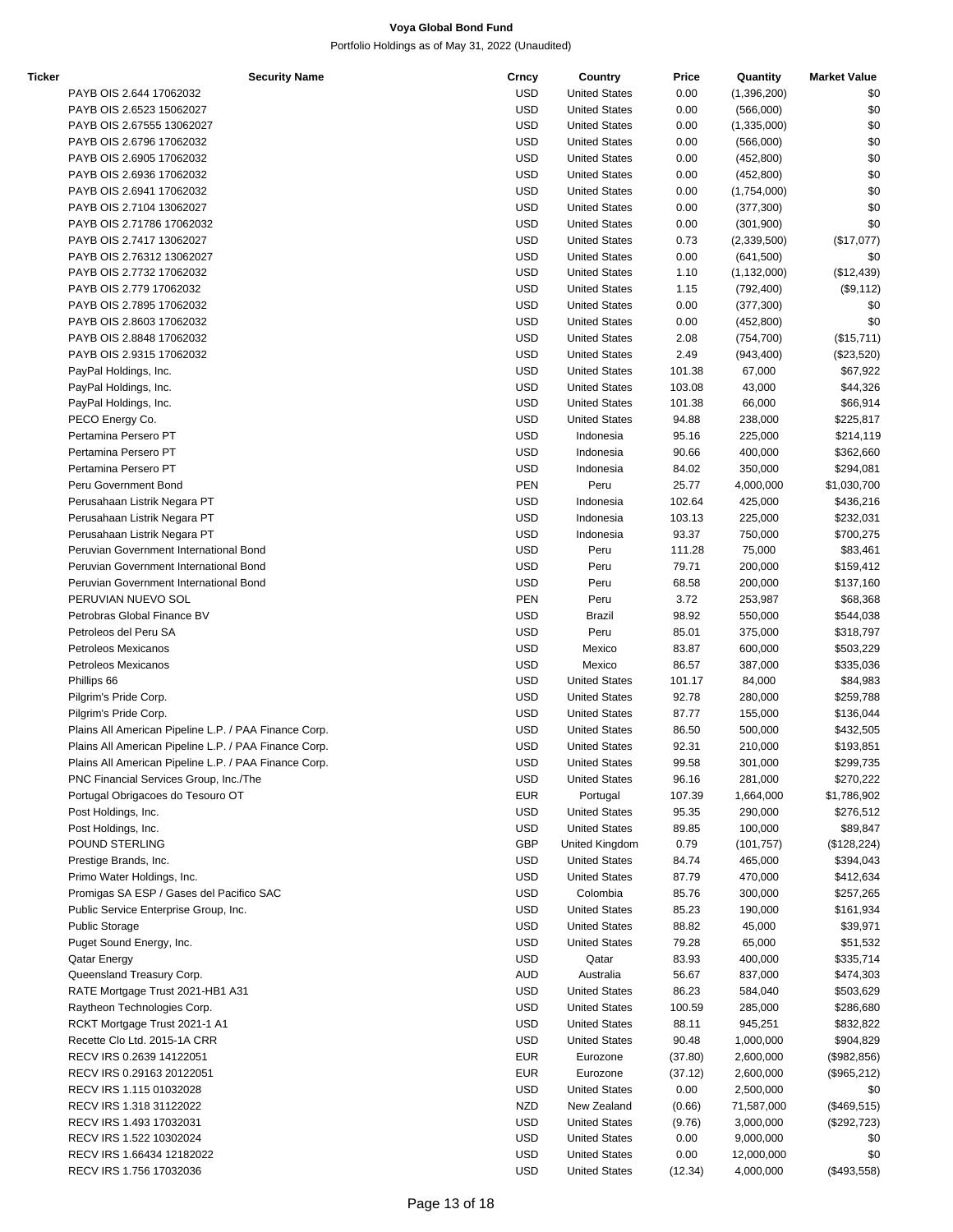| Ticker | <b>Security Name</b>                                   | Crncy      | Country              | Price   | Quantity    | <b>Market Value</b> |
|--------|--------------------------------------------------------|------------|----------------------|---------|-------------|---------------------|
|        | RECV IRS 1.9825 10272022                               | <b>USD</b> | <b>United States</b> | 0.00    | 18,400,000  | \$0                 |
|        | RECV IRS 1.9969 06252029                               | <b>USD</b> | <b>United States</b> | (5.57)  | 850,000     | (\$47,360)          |
|        | RECV IRS 2.21 10272026                                 | <b>USD</b> | <b>United States</b> | 0.00    | 3,420,000   | \$0                 |
|        | RECV IRS 2.39 12112032                                 | <b>USD</b> | <b>United States</b> | 0.00    | 1,270,000   | \$0                 |
|        | RECV IRS 2.4 10272032                                  | <b>USD</b> | <b>United States</b> | (3.38)  | 3,090,000   | (\$104,358)         |
|        | RECV IRS 2.4655 01072029                               | <b>USD</b> | <b>United States</b> | (1.49)  | 616,000     | (\$9,195)           |
|        | RECV IRS 2.4875 10272047                               | <b>USD</b> | <b>United States</b> | (4.82)  | 1,600,000   | $(\$77,052)$        |
|        | RECV IRS 2.5135 01242025                               | <b>USD</b> | <b>United States</b> | 0.00    | 2,130,000   | \$0                 |
|        | RECV IRS 2.681 02022028                                | <b>USD</b> | <b>United States</b> | 0.00    | 1,970,000   | \$0                 |
|        | RECV IRS 2.726 12272028                                | <b>USD</b> | <b>United States</b> | 0.10    | 833,000     | \$812               |
|        | RECV IRS 2.7275 3/1/2025                               | <b>USD</b> | <b>United States</b> | 0.00    | 2,360,000   | \$0                 |
|        | RECV IRS 2.8425 04302025                               | <b>USD</b> | <b>United States</b> | 0.00    | 2,600,000   | \$0                 |
|        | RECV IRS 2.94 08032048                                 | <b>USD</b> | <b>United States</b> | 0.00    | 500,000     | \$0                 |
|        |                                                        | <b>USD</b> |                      |         |             |                     |
|        | RECV IRS 3.053 10182025                                |            | <b>United States</b> | 0.00    | 1,140,000   | \$0                 |
|        | RECV IRS 3.099 10182028                                | <b>USD</b> | <b>United States</b> | 0.00    | 1,600,000   | \$0                 |
|        | RECV IRS 3.1475 10182033                               | <b>USD</b> | <b>United States</b> | 0.00    | 530,000     | \$0                 |
|        | RECV OIS 0.826 20052047                                | <b>JPY</b> | Japan                | 0.00    | 350,000,000 | (\$499)             |
|        | RECV OIS 0.894 12052052                                | <b>JPY</b> | Japan                | 0.00    | 60,000,000  | \$0                 |
|        | RECV OIS 1.5508 24012029                               | <b>USD</b> | <b>United States</b> | 0.00    | 12,000,000  | \$0                 |
|        | RECV OIS 1.56705 17022024                              | <b>USD</b> | <b>United States</b> | 0.00    | 12,000,000  | \$0                 |
|        | RECV OIS 1.6489 14042052                               | <b>GBP</b> | United Kingdom       | (10.16) | 3,000,000   | (\$304, 866)        |
|        | RECV OIS 1.84723 17022032                              | <b>USD</b> | <b>United States</b> | 0.00    | 2,000,000   | \$0                 |
|        | RECV OIS 2.1404 24032024                               | <b>USD</b> | <b>United States</b> | 0.00    | 12,000,000  | \$0                 |
|        | RECV OIS 2.1691 14042025                               | <b>GBP</b> | United Kingdom       | (0.43)  | 3,500,000   | (\$15, 125)         |
|        | RECV OIS 2.1884 24032027                               | <b>USD</b> | <b>United States</b> | 0.00    | 5,000,000   | \$0                 |
|        | RECV OIS 2.4798 13062027                               | <b>USD</b> | <b>United States</b> | (0.50)  | 1,132,000   | (\$5,662)           |
|        | RECV OIS 2.518 17062032                                | <b>USD</b> | <b>United States</b> | (1.15)  | 3,584,700   | (\$41,189)          |
|        | RECV OIS 2.52042 13062027                              | <b>USD</b> | <b>United States</b> | (0.31)  | 2,138,000   | (\$6,614)           |
|        | RECV OIS 2.547 17062032                                | <b>USD</b> | <b>United States</b> | (0.89)  | 2,716,900   | (\$24,278)          |
|        | RECV OIS 2.5695 13062027                               | <b>USD</b> | <b>United States</b> | (0.08)  | 566,000     | (\$446)             |
|        | RECV OIS 2.5715 17062032                               | <b>USD</b> | <b>United States</b> | (0.68)  | 1,886,700   | (\$12,788)          |
|        | RECV OIS 2.5716 13062027                               | <b>USD</b> |                      |         |             |                     |
|        |                                                        |            | <b>United States</b> | (0.07)  | 490,500     | (\$338)             |
|        | RECV OIS 2.5739 17062032                               | <b>USD</b> | <b>United States</b> | (0.66)  | 1,132,000   | $(\$7,433)$         |
|        | RECV OIS 2.58656 17062032                              | <b>USD</b> | <b>United States</b> | (0.55)  | 1,132,000   | (\$6,171)           |
|        | RECV OIS 2.5898 13042025                               | <b>USD</b> | <b>United States</b> | 0.00    | 15,000,000  | \$0                 |
|        | RECV OIS 2.6118 13062027                               | <b>USD</b> | <b>United States</b> | 0.12    | 1,358,400   | \$1,628             |
|        | RECV OIS 2.6195 13062027                               | <b>USD</b> | <b>United States</b> | 0.16    | 1,132,000   | \$1,766             |
|        | RECV OIS 2.63996 13062027                              | <b>USD</b> | <b>United States</b> | 0.00    | 685,000     | \$0                 |
|        | RECV OIS 2.6439 17062032                               | <b>USD</b> | <b>United States</b> | 0.00    | 2,301,800   | \$0                 |
|        | RECV OIS 2.644 17062032                                | <b>USD</b> | <b>United States</b> | (0.04)  | 1,396,200   | (\$547)             |
|        | RECV OIS 2.6523 15062027                               | <b>USD</b> | <b>United States</b> | 0.30    | 566,000     | \$1,699             |
|        | RECV OIS 2.67555 13062027                              | <b>USD</b> | <b>United States</b> | 0.42    | 1,335,000   | \$5,597             |
|        | RECV OIS 2.6796 17062032                               | <b>USD</b> | <b>United States</b> | 0.27    | 566,000     | \$1,553             |
|        | RECV OIS 2.6905 17062032                               | <b>USD</b> | <b>United States</b> | 0.37    | 452,800     | \$1,677             |
|        | RECV OIS 2.6936 17062032                               | <b>USD</b> | <b>United States</b> | 0.40    | 452,800     | \$1,801             |
|        | RECV OIS 2.6941 17062032                               | <b>USD</b> | <b>United States</b> | 0.40    | 1,754,000   | \$7,053             |
|        | RECV OIS 2.7104 13062027                               | <b>USD</b> | <b>United States</b> | 0.58    | 377,300     | \$2,199             |
|        | RECV OIS 2.71786 17062032                              | <b>USD</b> | <b>United States</b> | 0.61    | 301,900     | \$1,846             |
|        | RECV OIS 2.7417 13062027                               | <b>USD</b> | <b>United States</b> | 0.00    | 2,339,500   | \$0                 |
|        | RECV OIS 2.76312 13062027                              | <b>USD</b> | <b>United States</b> | 0.83    | 641,500     | \$5,328             |
|        | RECV OIS 2.7732 17062032                               | <b>USD</b> | <b>United States</b> | 0.00    |             | \$0                 |
|        |                                                        |            |                      |         | 1,132,000   | \$0                 |
|        | RECV OIS 2.779 17062032                                | <b>USD</b> | <b>United States</b> | 0.00    | 792,400     |                     |
|        | RECV OIS 2.7895 17062032                               | <b>USD</b> | <b>United States</b> | 1.24    | 377,300     | \$4,688             |
|        | RECV OIS 2.8603 17062032                               | <b>USD</b> | <b>United States</b> | 1.87    | 452,800     | \$8,449             |
|        | RECV OIS 2.8848 17062032                               | <b>USD</b> | <b>United States</b> | 0.00    | 754,700     | \$0                 |
|        | RECV OIS 2.9315 17062032                               | <b>USD</b> | <b>United States</b> | 0.00    | 943,400     | \$0                 |
|        | Reliance Industries Ltd.                               | <b>USD</b> | India                | 85.71   | 300,000     | \$257,141           |
|        | Reliance Industries Ltd.                               | <b>USD</b> | India                | 77.81   | 300,000     | \$233,442           |
|        | Reliance Industries Ltd.                               | <b>USD</b> | India                | 97.69   | 250,000     | \$244,231           |
|        | Republic of South Africa Government International Bond | <b>USD</b> | South Africa         | 92.56   | 250,000     | \$231,398           |
|        | Republic of South Africa Government International Bond | <b>USD</b> | South Africa         | 93.20   | 900,000     | \$838,809           |
|        | Rexford Industrial Realty L.P.                         | <b>USD</b> | <b>United States</b> | 82.16   | 35,000      | \$28,756            |
|        | Reynolds American, Inc.                                | <b>USD</b> | <b>United States</b> | 99.33   | 165,000     | \$163,894           |
|        | Reynolds American, Inc.                                | <b>USD</b> | <b>United States</b> | 91.76   | 130,000     | \$119,285           |
|        | Reynolds American, Inc.                                | <b>USD</b> | <b>United States</b> | 96.09   | 250,000     | \$240,216           |
|        | Rio Tinto Finance USA Ltd.                             | <b>USD</b> | Australia            | 76.54   | 20,000      | \$15,309            |
|        | Rocket Mortgage LLC / Rocket Mortgage Co-Issuer, Inc.  | <b>USD</b> | <b>United States</b> | 82.16   | 230,000     | \$188,957           |
|        |                                                        |            |                      |         |             |                     |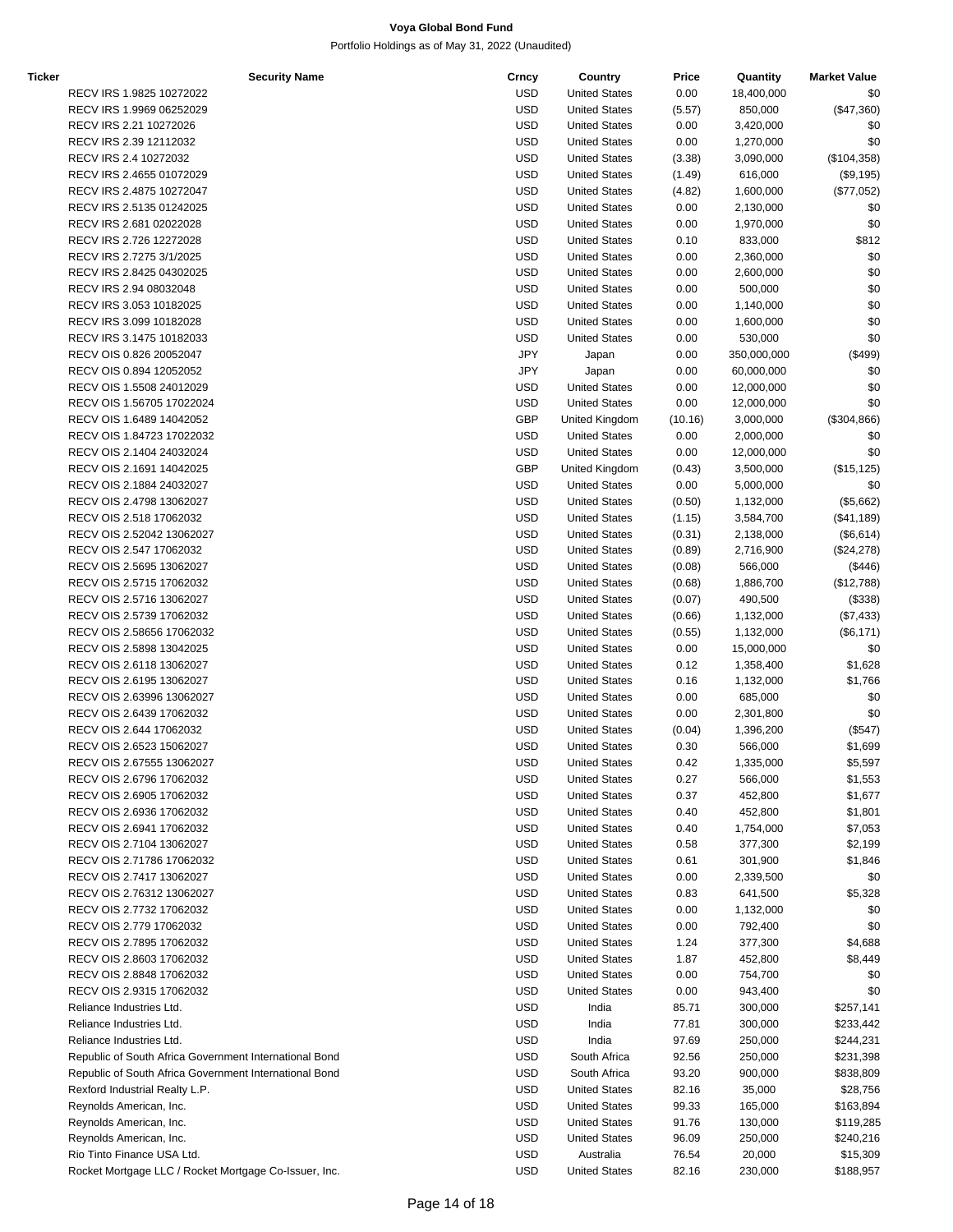| Ticker | <b>Security Name</b>                                  | Crncy      | Country              | Price  | Quantity   | <b>Market Value</b> |
|--------|-------------------------------------------------------|------------|----------------------|--------|------------|---------------------|
|        | Rocket Mortgage LLC / Rocket Mortgage Co-Issuer, Inc. | <b>USD</b> | <b>United States</b> | 84.34  | 210,000    | \$177,115           |
|        | Rogers Communications, Inc.                           | <b>USD</b> | Canada               | 94.95  | 58,000     | \$55,069            |
|        | Romania Government Bond                               | <b>RON</b> | Romania              | 20.02  | 5,510,000  | \$1,102,933         |
|        | Romanian Government International Bond                | <b>USD</b> | Romania              | 84.84  | 480,000    | \$407,220           |
|        | Romanian Government International Bond                | <b>EUR</b> | Romania              | 72.34  | 200,000    | \$144,677           |
|        | ROMANIAN LEU                                          | <b>RON</b> | Romania              | 4.60   | 179,075    | \$38,896            |
|        | Roper Technologies, Inc.                              | <b>USD</b> | <b>United States</b> | 81.40  | 150,000    | \$122,103           |
|        | Ross Stores, Inc.                                     | <b>USD</b> | <b>United States</b> | 103.05 | 33,000     | \$34,008            |
|        | Royal Bank of Canada                                  | <b>USD</b> | Canada               | 99.10  | 68,000     | \$67,389            |
|        |                                                       | <b>USD</b> | Canada               | 96.93  | 127,000    |                     |
|        | Royal Bank of Canada                                  |            |                      |        |            | \$123,107           |
|        | Royalty Pharma PLC                                    | <b>USD</b> | United Kingdom       | 91.74  | 750,000    | \$688,085           |
|        | Royalty Pharma PLC                                    | <b>USD</b> | United Kingdom       | 73.53  | 185,000    | \$136,035           |
|        | Royalty Pharma PLC                                    | <b>USD</b> | United Kingdom       | 88.35  | 497,000    | \$439,086           |
|        | Russian Federal Bond - OFZ                            | <b>RUB</b> | Russia               | 0.10   | 47,938,000 | \$47,747            |
|        | Russian Foreign Bond - Eurobond                       | <b>USD</b> | Russia               | 17.00  | 200,000    | \$34,000            |
|        | Russian Foreign Bond - Eurobond                       | <b>USD</b> | Russia               | 26.50  | 400,000    | \$106,000           |
|        | S&P Global, Inc.                                      | <b>USD</b> | <b>United States</b> | 92.88  | 120,000    | \$111,450           |
|        | S&P Global, Inc.                                      | <b>USD</b> | <b>United States</b> | 89.36  | 102,000    | \$91,150            |
|        | S&P Global, Inc.                                      | <b>USD</b> | <b>United States</b> | 89.59  | 36,000     | \$32,254            |
|        | Salesforce, Inc.                                      | <b>USD</b> | <b>United States</b> | 80.10  | 338,000    | \$270,725           |
|        | Santos Finance Ltd.                                   | <b>USD</b> | Australia            | 86.25  | 375,000    | \$323,429           |
|        | Saudi Arabian Oil Co.                                 | <b>USD</b> | Saudi Arabia         | 79.11  | 200,000    | \$158,229           |
|        | Saudi Government International Bond                   | <b>USD</b> | Saudi Arabia         | 80.09  | 200,000    | \$160,189           |
|        | Seagate HDD Cayman                                    | <b>USD</b> | Cayman Islands       | 86.07  | 215,000    | \$185,060           |
|        |                                                       | <b>USD</b> |                      |        |            |                     |
|        | Sealed Air Corp.                                      |            | <b>United States</b> | 89.60  | 135,000    | \$120,958           |
|        | Selective Insurance Group, Inc.                       | <b>USD</b> | <b>United States</b> | 100.16 | 114,000    | \$114,185           |
|        | Sempra Energy                                         | <b>USD</b> | <b>United States</b> | 87.27  | 215,000    | \$187,633           |
|        | Sensata Technologies, Inc.                            | <b>USD</b> | <b>United States</b> | 89.64  | 230,000    | \$206,182           |
|        | Sequoia Mortgage Trust 2018-CH1 A19                   | <b>USD</b> | <b>United States</b> | 98.46  | 31,558     | \$31,073            |
|        | Sequoia Mortgage Trust 2020-4 A8                      | <b>USD</b> | <b>United States</b> | 82.21  | 300,000    | \$246,636           |
|        | Shackleton 2019-15A CR CLO Ltd.                       | <b>USD</b> | <b>United States</b> | 94.02  | 650,000    | \$611,157           |
|        | Shell International Finance BV                        | <b>USD</b> | Netherlands          | 94.14  | 300,000    | \$282,411           |
|        | Shell International Finance BV                        | <b>USD</b> | Netherlands          | 101.10 | 350,000    | \$353,863           |
|        | Shinhan Financial Group Co. Ltd.                      | <b>USD</b> | South Korea          | 90.48  | 200,000    | \$180,964           |
|        | Shire Acquisitions Investments Ireland DAC            | <b>USD</b> | <b>United States</b> | 97.91  | 700,000    | \$685,348           |
|        | <b>Sibur Securities DAC</b>                           | <b>USD</b> | Russia               | 30.00  | 300,000    | \$90,000            |
|        | Siemens Financieringsmaatschappij NV                  | <b>USD</b> | Netherlands          | 94.90  | 290,000    | \$275,215           |
|        | Silgan Holdings, Inc.                                 | <b>USD</b> | <b>United States</b> | 96.42  | 215,000    | \$207,304           |
|        |                                                       |            | <b>United States</b> |        |            |                     |
|        | Sinclair Television Group, Inc.                       | <b>USD</b> |                      | 88.00  | 220,000    | \$193,606           |
|        | Sirius XM Radio, Inc.                                 | <b>USD</b> | <b>United States</b> | 99.45  | 390,000    | \$387,867           |
|        | Sonic Automotive, Inc.                                | <b>USD</b> | <b>United States</b> | 86.75  | 390,000    | \$338,325           |
|        | Sound Point Clo XV Ltd. 2017-1A CR                    | <b>USD</b> | <b>United States</b> | 96.75  | 1,000,000  | \$967,481           |
|        | South32 Treasury Ltd.                                 | <b>USD</b> | Australia            | 96.05  | 35,000     | \$33,618            |
|        | Southern California Edison Co.                        | <b>USD</b> | <b>United States</b> | 80.14  | 60,000     | \$48,086            |
|        | Southern Co/The                                       | <b>USD</b> | <b>United States</b> | 102.84 | 92,000     | \$94,609            |
|        | Southwest Gas Corp.                                   | <b>USD</b> | <b>United States</b> | 94.96  | 64,000     | \$60,777            |
|        | Southwestern Energy Co.                               | <b>USD</b> | <b>United States</b> | 100.83 | 210,000    | \$211,743           |
|        | Spain Government Bond                                 | <b>EUR</b> | Spain                | 105.32 | 1,284,000  | \$1,352,344         |
|        | Spain Government Bond                                 | <b>EUR</b> | Spain                | 105.97 | 1,092,000  | \$1,157,150         |
|        | Sprint Nextel Corp.                                   | USD        | <b>United States</b> | 113.25 | 170,000    | \$192,525           |
|        | Sri Lanka Government International Bond               | <b>USD</b> | Sri Lanka            | 40.75  | 200,000    | \$81,500            |
|        | Standard Industries, Inc./NJ                          | <b>USD</b> | <b>United States</b> | 84.09  | 200,000    | \$168,181           |
|        | Standard Industries, Inc./NJ                          | <b>USD</b> |                      | 90.25  |            |                     |
|        |                                                       |            | <b>United States</b> |        | 290,000    | \$261,725           |
|        | Structured Asset Securities Corp. 2004-4XS 1A6        | <b>USD</b> | <b>United States</b> | 95.65  | 3,649      | \$3,491             |
|        | Sumitomo Mitsui Financial Group, Inc.                 | <b>USD</b> | Japan                | 99.37  | 766,000    | \$761,205           |
|        | Sumitomo Mitsui Financial Group, Inc.                 | <b>USD</b> | Japan                | 97.68  | 200,000    | \$195,360           |
|        | Sumitomo Mitsui Trust Bank Ltd.                       | <b>USD</b> | Japan                | 95.39  | 107,000    | \$102,072           |
|        | Summit Digitel Infrastructure Pvt Ltd.                | <b>USD</b> | India                | 80.03  | 300,000    | \$240,085           |
|        | Summit Materials LLC / Summit Materials Finance Corp. | <b>USD</b> | <b>United States</b> | 94.64  | 200,000    | \$189,283           |
|        | Sun Communities Operating L.P.                        | <b>USD</b> | <b>United States</b> | 94.23  | 131,000    | \$123,437           |
|        | Suzano Austria GmbH                                   | <b>USD</b> | Brazil               | 97.17  | 250,000    | \$242,924           |
|        | <b>SVB Financial Group</b>                            | USD        | <b>United States</b> | 98.44  | 91,000     | \$89,584            |
|        | Symphony CLO XXVI Ltd. 2021-26A CR                    | <b>USD</b> | <b>United States</b> | 91.49  | 300,000    | \$274,461           |
|        | T-Mobile USA, Inc.                                    | <b>USD</b> | <b>United States</b> | 98.86  | 800,000    | \$790,908           |
|        | T-Mobile USA, Inc.                                    | <b>USD</b> | <b>United States</b> | 96.27  | 79,000     | \$76,049            |
|        | T-Mobile USA, Inc.                                    | <b>USD</b> |                      |        |            |                     |
|        |                                                       |            | <b>United States</b> | 78.66  | 385,000    | \$302,838           |
|        | T-Mobile USA, Inc.                                    | <b>USD</b> | <b>United States</b> | 89.29  | 600,000    | \$535,755           |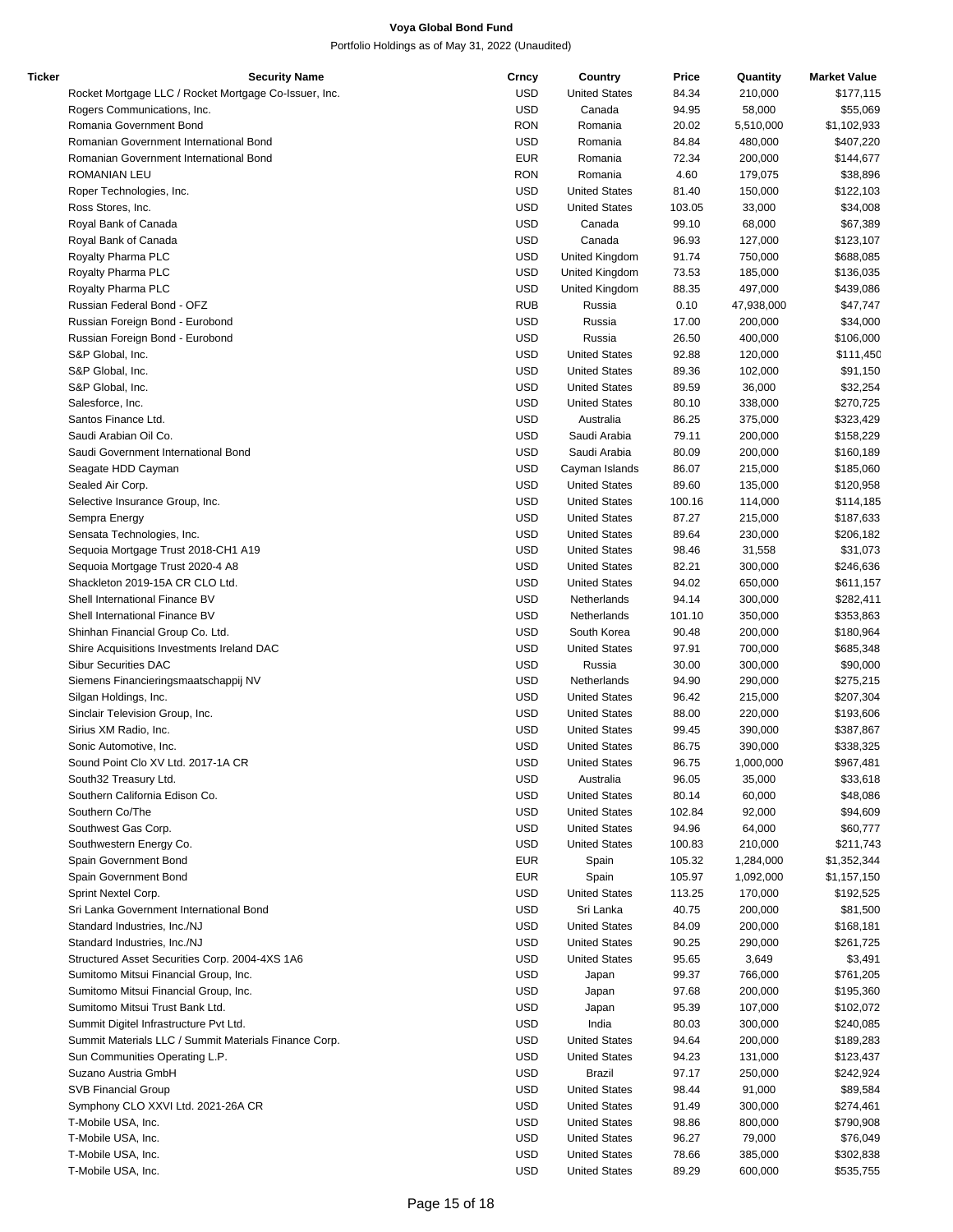| Ticker | <b>Security Name</b>                             | Crncy      | Country              | Price  | Quantity      | <b>Market Value</b> |
|--------|--------------------------------------------------|------------|----------------------|--------|---------------|---------------------|
|        | Take-Two Interactive Software, Inc.              | <b>USD</b> | <b>United States</b> | 96.10  | 85,000        | \$81,685            |
|        | TCI-Flatiron Clo 2018-1A CR Ltd.                 | <b>USD</b> | <b>United States</b> | 93.21  | 350,000       | \$326,244           |
|        | TCW CLO 2021-1A C Ltd.                           | <b>USD</b> | <b>United States</b> | 92.53  | 450,000       | \$416,385           |
|        | Teck Resources Ltd.                              | <b>USD</b> | Canada               | 97.75  | 88,000        | \$86,020            |
|        | Teck Resources Ltd.                              | <b>USD</b> | Canada               | 104.88 | 135,000       | \$141,593           |
|        | Telecom Italia Capital SA                        | <b>USD</b> | Italy                | 90.57  | 250,000       | \$226,418           |
|        | Tempur Sealy International, Inc.                 | <b>USD</b> | <b>United States</b> | 87.48  | 215,000       | \$188,076           |
|        | Tenet Healthcare Corp.                           | <b>USD</b> | <b>United States</b> | 94.09  | 225,000       | \$211,703           |
|        | Tengizchevroil Finance Co. International Ltd.    | <b>USD</b> | Kazakhstan           | 80.42  | 325,000       | \$261,378           |
|        | Teva Pharmaceutical Finance Netherlands III BV   | <b>USD</b> | Israel               | 92.82  | 200,000       | \$185,638           |
|        | Teva Pharmaceutical Finance Netherlands III BV   | <b>USD</b> | Israel               | 91.83  | 200,000       | \$183,656           |
|        |                                                  |            |                      |        |               |                     |
|        | <b>THAILAND BAHT</b>                             | <b>THB</b> | Thailand             | 34.22  | 2,100         | \$61                |
|        | <b>Thailand Government Bond</b>                  | <b>THB</b> | Thailand             | 2.98   | 41,793,000    | \$1,245,988         |
|        | <b>Thailand Government Bond</b>                  | <b>THB</b> | Thailand             | 2.87   | 1,200,000     | \$34,462            |
|        | Time Warner Cable LLC                            | <b>USD</b> | <b>United States</b> | 99.69  | 299,000       | \$298,077           |
|        | Toronto-Dominion Bank/The                        | <b>USD</b> | Canada               | 95.79  | 76,000        | \$72,803            |
|        | Toyota Motor Credit Corp.                        | <b>USD</b> | <b>United States</b> | 97.79  | 102,000       | \$99,749            |
|        | Triton Container International Ltd.              | <b>USD</b> | Bermuda              | 84.97  | 210,000       | \$178,429           |
|        | TRSWAP JPN GOVT 06/09/22                         | <b>JPY</b> | Japan                | (0.01) | 462,000,000   | $(\$49,933)$        |
|        | TRSWAP JPN GOVT 17 Jun 22                        | JPY        | Japan                | 0.00   | 2,350,000,000 | \$29,085            |
|        | TRSWAP JPN GOVT 27/06/22                         | JPY        | Japan                | (0.01) | 600,000,000   | (\$78,292)          |
|        | TRSWAP: JGB 1.2 12/20/34                         | JPY        | Japan                | 0.00   | 430,000,000   | (\$2,644)           |
|        | <b>Turkey Government International Bond</b>      | <b>USD</b> | Turkey               | 86.14  | 800,000       | \$689,155           |
|        | UBS AG/Stamford CT                               | <b>USD</b> | Switzerland          | 100.95 | 604,000       | \$609,736           |
|        | <b>UBS Group AG</b>                              | <b>USD</b> | Switzerland          | 97.31  | 500,000       | \$486,560           |
|        | <b>UBS Group AG</b>                              | <b>USD</b> | Switzerland          | 101.43 | 206,000       | \$208,951           |
|        | UBS-Barclays Commercial Mortgage Trust 2012-C4 D | <b>USD</b> | <b>United States</b> | 93.65  | 200,000       | \$187,303           |
|        | Ukraine Government International Bond            | <b>USD</b> | Ukraine              | 36.94  | 800,000       | \$295,500           |
|        | Ukraine Government International Bond            | <b>USD</b> | Ukraine              | 36.15  | 250,000       | \$90,375            |
|        | Ukraine Government International Bond            | <b>USD</b> | Ukraine              | 36.15  | 525,000       | \$189,788           |
|        | <b>UMBS TBA</b>                                  | <b>USD</b> | <b>United States</b> | 92.03  | 6,439,000     | \$5,925,892         |
|        | <b>UMBS TBA</b>                                  | <b>USD</b> | <b>United States</b> | 98.00  | 2,700,000     | \$2,646,000         |
|        | UMBS TBA                                         | <b>USD</b> | <b>United States</b> | 88.71  | 10,039,000    | \$8,905,691         |
|        |                                                  |            | <b>United States</b> |        |               |                     |
|        | Union Pacific Corp.                              | <b>USD</b> |                      | 86.61  | 164,000       | \$142,039           |
|        | United Rentals North America, Inc.               | <b>USD</b> | <b>United States</b> | 93.00  | 115,000       | \$106,950           |
|        | United States Treasury Note/Bond                 | <b>USD</b> | <b>United States</b> | 94.20  | 439,000       | \$413,535           |
|        | United States Treasury Note/Bond                 | <b>USD</b> | <b>United States</b> | 96.86  | 107,000       | \$103,635           |
|        | United States Treasury Note/Bond                 | <b>USD</b> | <b>United States</b> | 97.49  | 1,055,800     | \$1,029,323         |
|        | United States Treasury Note/Bond                 | <b>USD</b> | <b>United States</b> | 93.38  | 244,700       | \$228,513           |
|        | United States Treasury Note/Bond                 | <b>USD</b> | <b>United States</b> | 91.78  | 408,600       | \$375,002           |
|        | United States Treasury Note/Bond                 | <b>USD</b> | <b>United States</b> | 97.30  | 322,400       | \$313,685           |
|        | United States Treasury Note/Bond                 | <b>USD</b> | <b>United States</b> | 98.01  | 3,565,000     | \$3,494,012         |
|        | United States Treasury Note/Bond                 | <b>USD</b> | <b>United States</b> | 95.46  | 771,000       | \$736,034           |
|        | United States Treasury Note/Bond                 | <b>USD</b> | <b>United States</b> | 90.54  | 1,027,800     | \$930,560           |
|        | United States Treasury Note/Bond                 | <b>USD</b> | <b>United States</b> | 71.46  | 3,600         | \$2,573             |
|        | United States Treasury Note/Bond                 | <b>USD</b> | <b>United States</b> | 86.82  | 219,700       | \$190,753           |
|        | United States Treasury Note/Bond                 | <b>USD</b> | <b>United States</b> | 99.98  | 12,235,000    | \$12,232,132        |
|        | United States Treasury Note/Bond                 | <b>USD</b> | <b>United States</b> | 99.64  | 592,000       | \$589,896           |
|        | United States Treasury Note/Bond                 | <b>USD</b> | <b>United States</b> | 99.97  | 288,500       | \$288,410           |
|        | United States Treasury Note/Bond                 | <b>USD</b> | <b>United States</b> | 100.09 | 2,574,000     | \$2,576,413         |
|        | United States Treasury Note/Bond                 | <b>USD</b> | <b>United States</b> | 100.14 | 4,766,400     | \$4,773,103         |
|        | United States Treasury Note/Bond                 | <b>USD</b> | <b>United States</b> | 83.67  | 1,463,000     | \$1,224,120         |
|        | United States Treasury Note/Bond                 | <b>USD</b> | <b>United States</b> | 99.70  | 361,000       | \$359,928           |
|        | UnitedHealth Group, Inc.                         | <b>USD</b> | <b>United States</b> | 102.48 | 69,000        | \$70,712            |
|        | UnitedHealth Group, Inc.                         | <b>USD</b> | <b>United States</b> | 105.77 | 32,000        | \$33,845            |
|        | UnitedHealth Group, Inc.                         | <b>USD</b> | <b>United States</b> | 89.11  | 713,000       | \$635,385           |
|        | UnitedHealth Group, Inc.                         | <b>USD</b> | <b>United States</b> | 83.79  | 122,000       | \$102,224           |
|        | UnitedHealth Group, Inc.                         | <b>USD</b> | <b>United States</b> | 81.77  | 235,000       | \$192,167           |
|        |                                                  |            |                      |        |               |                     |
|        | UnitedHealth Group, Inc.                         | <b>USD</b> | <b>United States</b> | 90.83  | 61,000        | \$55,408            |
|        | Uruguay Government International Bond            | <b>USD</b> | Uruguay              | 103.50 | 75,000        | \$77,626            |
|        | US 10YR NOTE (CBT)Sep22                          | <b>USD</b> | <b>United States</b> | 119.45 | (255)         | (\$30,460,547)      |
|        | US 10yr Ultra Fut Sep22                          | <b>USD</b> | <b>United States</b> | 128.48 | (133)         | (\$17,088,422)      |
|        | US 2YR NOTE (CBT) SEP22                          | <b>USD</b> | <b>United States</b> | 105.55 | 11            | \$2,322,117         |
|        | US 5YR NOTE (CBT) SEP22                          | <b>USD</b> | <b>United States</b> | 112.95 | (117)         | (\$13,215,516)      |
|        | US Airways 2012-1 Class A Pass Through Trust     | <b>USD</b> | <b>United States</b> | 100.74 | 107,166       | \$107,959           |
|        | US Airways 2012-2 Class A Pass Through Trust     | <b>USD</b> | <b>United States</b> | 95.47  | 24,163        | \$23,070            |
|        | US LONG BOND(CBT) SEP22                          | <b>USD</b> | <b>United States</b> | 139.44 | (5)           | (\$697,188)         |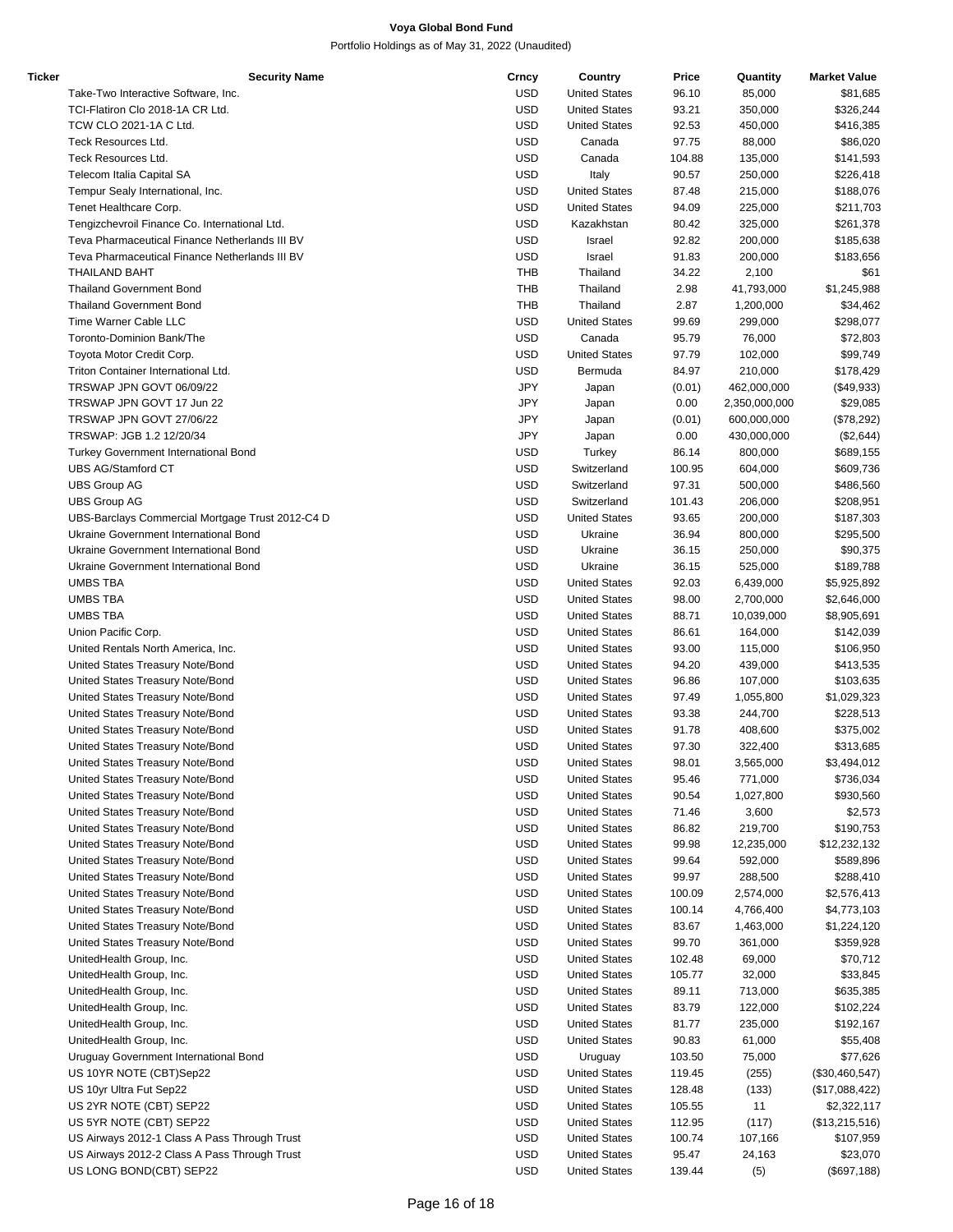| Ticker | <b>Security Name</b>                                                         | Crncy      | Country              | Price  | Quantity      | <b>Market Value</b>    |
|--------|------------------------------------------------------------------------------|------------|----------------------|--------|---------------|------------------------|
|        | US ULTRA BOND CBT Sep22                                                      | <b>USD</b> | <b>United States</b> | 155.75 | (7)           | (\$1,090,250)          |
|        | USD/AUD C0.64 18AUG22                                                        | <b>USD</b> | <b>United States</b> | 0.00   | 4,058,000     | \$7,687                |
|        | USD/AUD C0.65 18AUG22                                                        | <b>USD</b> | <b>United States</b> | 0.00   | 8,654,000     | \$21,992               |
|        | USD/AUD C0.68 17JUN22                                                        | <b>USD</b> | <b>United States</b> | 0.00   | (2,029,000)   | (\$1,151)              |
|        | USD/AUD C0.6925 17JUN22                                                      | <b>USD</b> | <b>United States</b> | 0.00   | (3,930,000)   | (\$5,513)              |
|        | USD/JPY C129.83 28JUN22                                                      | <b>USD</b> | <b>United States</b> | 0.01   | (3, 117, 000) | (\$19,856)             |
|        | USD/JPY C130 23JUN22                                                         | <b>USD</b> | <b>United States</b> | 0.00   | (3, 150, 100) | (\$15,509)             |
|        | USD/JPY P124.3 28JUN22                                                       | <b>USD</b> | <b>United States</b> | 0.00   | (3, 117, 000) | (\$5,627)              |
|        | USD/JPY P124.5 23JUN22                                                       | <b>USD</b> | <b>United States</b> | 0.00   | (3, 150, 100) | (\$4,436)              |
|        | USDCNH 6M6M 5.65% STRADDL                                                    | <b>USD</b> | <b>United States</b> | 0.05   | 7,602,000     | \$4,114                |
|        | Utah Acquisition Sub, Inc.                                                   | <b>USD</b> | <b>United States</b> | 97.82  | 300,000       | \$293,448              |
|        | Vale Overseas Ltd.                                                           | <b>USD</b> | Brazil               | 93.25  | 400,000       | \$372,996              |
|        | Valvoline, Inc.                                                              | <b>USD</b> | <b>United States</b> | 89.09  | 80,000        | \$71,275               |
|        | Venture XXVII CLO Ltd. 2017-27A CR                                           | <b>USD</b> | <b>United States</b> | 96.35  | 600,000       | \$578,114              |
|        | Verizon Communications, Inc.                                                 | <b>USD</b> | <b>United States</b> | 84.66  | 154,000       | \$130,382              |
|        | Verizon Communications, Inc.                                                 | <b>USD</b> | <b>United States</b> | 83.32  | 240,000       | \$199,956              |
|        | Verizon Communications, Inc.                                                 | <b>USD</b> | <b>United States</b> | 86.51  | 227,000       | \$196,368              |
|        | Verizon Communications, Inc.                                                 | <b>USD</b> | <b>United States</b> | 86.22  | 312,000       | \$269,001              |
|        | Verizon Communications, Inc.                                                 | <b>USD</b> | <b>United States</b> | 102.61 | 250,000       | \$256,531              |
|        | Verizon Communications, Inc.                                                 | <b>USD</b> | <b>United States</b> | 104.05 | 200,000       | \$208,094              |
|        | Verizon Communications, Inc.                                                 | <b>USD</b> | <b>United States</b> | 93.91  | 175,000       |                        |
|        |                                                                              | <b>USD</b> |                      |        |               | \$164,334<br>\$199,437 |
|        | Verizon Communications, Inc.                                                 |            | <b>United States</b> | 100.22 | 199,000       |                        |
|        | VERIZON GLB CP 08/08/2022                                                    | <b>USD</b> | <b>United States</b> | 99.71  | 1,250,000     | \$1,246,388            |
|        | Verus Securitization Trust 2021-1 M1                                         | <b>USD</b> | <b>United States</b> | 87.88  | 1,000,000     | \$878,825              |
|        | ViaSat, Inc.                                                                 | <b>USD</b> | <b>United States</b> | 96.51  | 400,000       | \$386,046              |
|        | Viatris, Inc.                                                                | <b>USD</b> | <b>United States</b> | 74.80  | 115,000       | \$86,022               |
|        | Viatris, Inc.                                                                | <b>USD</b> | <b>United States</b> | 83.71  | 195,000       | \$163,225              |
|        | Vistra Operations Co. LLC                                                    | <b>USD</b> | <b>United States</b> | 93.41  | 205,000       | \$191,485              |
|        | Vistra Operations Co. LLC                                                    | <b>USD</b> | <b>United States</b> | 100.36 | 100,000       | \$100,359              |
|        | Vmed O2 UK Financing I PLC                                                   | <b>USD</b> | United Kingdom       | 90.63  | 500,000       | \$453,125              |
|        | VMware, Inc.                                                                 | <b>USD</b> | <b>United States</b> | 89.74  | 225,000       | \$201,918              |
|        | VMware, Inc.                                                                 | <b>USD</b> | <b>United States</b> | 85.15  | 100,000       | \$85,149               |
|        | <b>VTR Comunicaciones SpA</b>                                                | <b>USD</b> | Chile                | 76.76  | 725,000       | \$556,492              |
|        | WaMu Mortgage Pass-Through Certificates Series 2005-AR11 X                   | <b>USD</b> | <b>United States</b> | 0.96   | 6,777,951     | \$65,078               |
|        | WaMu Mortgage Pass-Through Certificates Series 2006-AR12 1A1                 | <b>USD</b> | <b>United States</b> | 97.09  | 43,109        | \$41,855               |
|        | WaMu Mortgage Pass-Through Certificates Series 2006-AR8 1A4                  | <b>USD</b> | <b>United States</b> | 95.59  | 146,091       | \$139,651              |
|        | WaMu Mortgage Pass-Through Certificates Series 2007-HY2 1A1                  | <b>USD</b> | <b>United States</b> | 96.17  | 300,987       | \$289,450              |
|        | Washington Mutual Mortgage Pass-Through Certificates WMALT Series 2005-11 A1 | <b>USD</b> | <b>United States</b> | 87.11  | 393,715       | \$342,967              |
|        | Wells Fargo & Co.                                                            | <b>USD</b> | <b>United States</b> | 96.56  | 100,000       | \$96,556               |
|        | Wells Fargo & Co.                                                            | <b>USD</b> | <b>United States</b> | 97.02  | 350,000       | \$339,565              |
|        | Wells Fargo & Co.                                                            | <b>USD</b> | <b>United States</b> | 98.54  | 130,000       | \$128,102              |
|        | Wells Fargo Alternative Loan 2007-PA2 2A1                                    | USD        | <b>United States</b> | 80.96  | 83,256        | \$67,406               |
|        | Wells Fargo Commercial Mortgage Trust 2020-C55 XA                            | <b>USD</b> | <b>United States</b> | 7.59   | 5,161,461     | \$391,516              |
|        | Wells Fargo Mortgage Backed Securities 2021-1 A17 Trust                      | <b>USD</b> | <b>United States</b> | 86.45  | 404,558       | \$349,752              |
|        | West Town Mall Trust 2017-KNOX E                                             | <b>USD</b> | <b>United States</b> | 99.30  | 1,360,000     | \$1,350,433            |
|        | Western Midstream Operating L.P.                                             | <b>USD</b> | <b>United States</b> | 91.75  | 450,000       | \$412,855              |
|        | Westpac Banking Corp.                                                        | <b>USD</b> | Australia            | 88.66  | 58,000        | \$51,421               |
|        | WFRBS Commercial Mortgage Trust 2013-C11 F                                   | <b>USD</b> | <b>United States</b> | 87.70  | 630,000       | \$552,530              |
|        | WFRBS Commercial Mortgage Trust 2013-C14 D                                   | <b>USD</b> | <b>United States</b> | 87.38  | 330,000       | \$288,362              |
|        | WFRBS Commercial Mortgage Trust 2013-UBS1 XA                                 | <b>USD</b> | <b>United States</b> | 1.03   | 4,238,306     | \$43,767               |
|        | WFRBS Commercial Mortgage Trust 2014-C19 XA                                  | <b>USD</b> | <b>United States</b> | 1.15   | 12,650,419    | \$146,078              |
|        | WFRBS Commercial Mortgage Trust 2014-C21 D                                   | <b>USD</b> | <b>United States</b> | 89.02  | 300,000       | \$267,072              |
|        | WinWater Mortgage Loan Trust 2015-5 B4                                       | <b>USD</b> | <b>United States</b> | 93.07  | 317,753       | \$295,740              |
|        | Wolverine World Wide, Inc.                                                   | <b>USD</b> | <b>United States</b> | 83.16  | 445,000       | \$370,062              |
|        | Workday, Inc.                                                                | <b>USD</b> | <b>United States</b> | 94.13  | 32,000        | \$30,123               |
|        | XLIT Ltd.                                                                    | <b>USD</b> | <b>United States</b> | 108.09 | 173,000       | \$186,989              |
|        | Zayo Group Holdings, Inc.                                                    | <b>USD</b> | <b>United States</b> | 87.70  | 420,000       | \$368,319              |
|        | Ziff Davis, Inc.                                                             | <b>USD</b> | <b>United States</b> | 87.54  | 386,000       | \$337,906              |
|        |                                                                              |            |                      |        |               |                        |